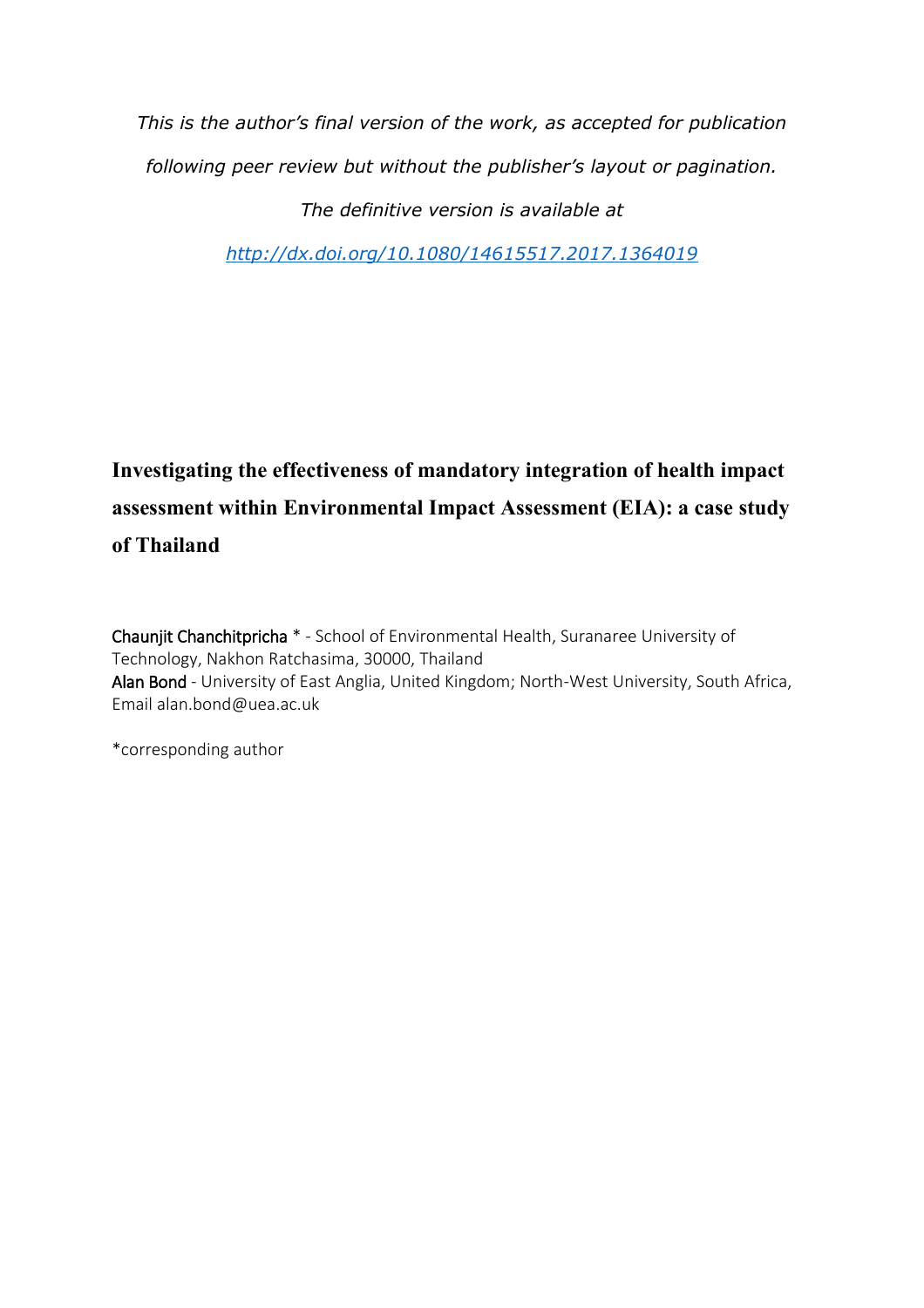# **Investigating the effectiveness of mandatory integration of health impact assessment within Environmental Impact Assessment (EIA): a case study of Thailand**

Chaunjit Chanchitpricha<sup>\*</sup>,<sup>a</sup> and Alan Bond b,c

<sup>a</sup> School of Environmental Health, Suranaree University of Technology, Nakhon Ratchasima, *30000, Thailand*

*b School of Environmental Sciences, University of East Anglia, Norwich Research Park, Norwich, Norfolk NR4 7TJ, United Kingdom*

*<sup>c</sup>Research Unit for Environmental Science and Management, North-West University, Potchefstroom 2520, South Africa*

\*Corresponding author. Email: [chaunjit@g.sut.ac.th](mailto:chaunjit@g.sut.ac.th)

## ABSTRACT

The effectiveness of the integration of Health Impact Assessment (HIA) and Environmental Impact Assessment (creating an Environmental and Health Impact Assessment' (EHIA) process) is investigated, drawing on an example of a mandatory requirement in the power plant project sector in Thailand. The analytical framework is based on that outlined in Chanchitpricha and Bond (2013), focusing on procedural, substantive, transactive and normative effectiveness criteria, and the evaluation served also to critique this framework in practice. Using documentary analysis and interviews, it was found that a sample of EHIAs are partially effective from the four perspectives of effectiveness. The findings suggest that integrating HIA and EIA still has a long way to go to achieve effective practice. Insufficient resources have been allocated to deliver the level of public participation expected in the regulations, or a sufficient standard of EHIA practice and monitoring. The existing analytical framework was found to be inadequate for transactive effectiveness, and a new criterion added: *T5 - Availability of human resource* in EHIA practice. Recommendations are provided to support the practical integration of HIA into EIA practice in Thailand.

**Keywords:** Health in EIA, HIA, mandatory EHIA, effectiveness, power plant development, EHIA in Thailand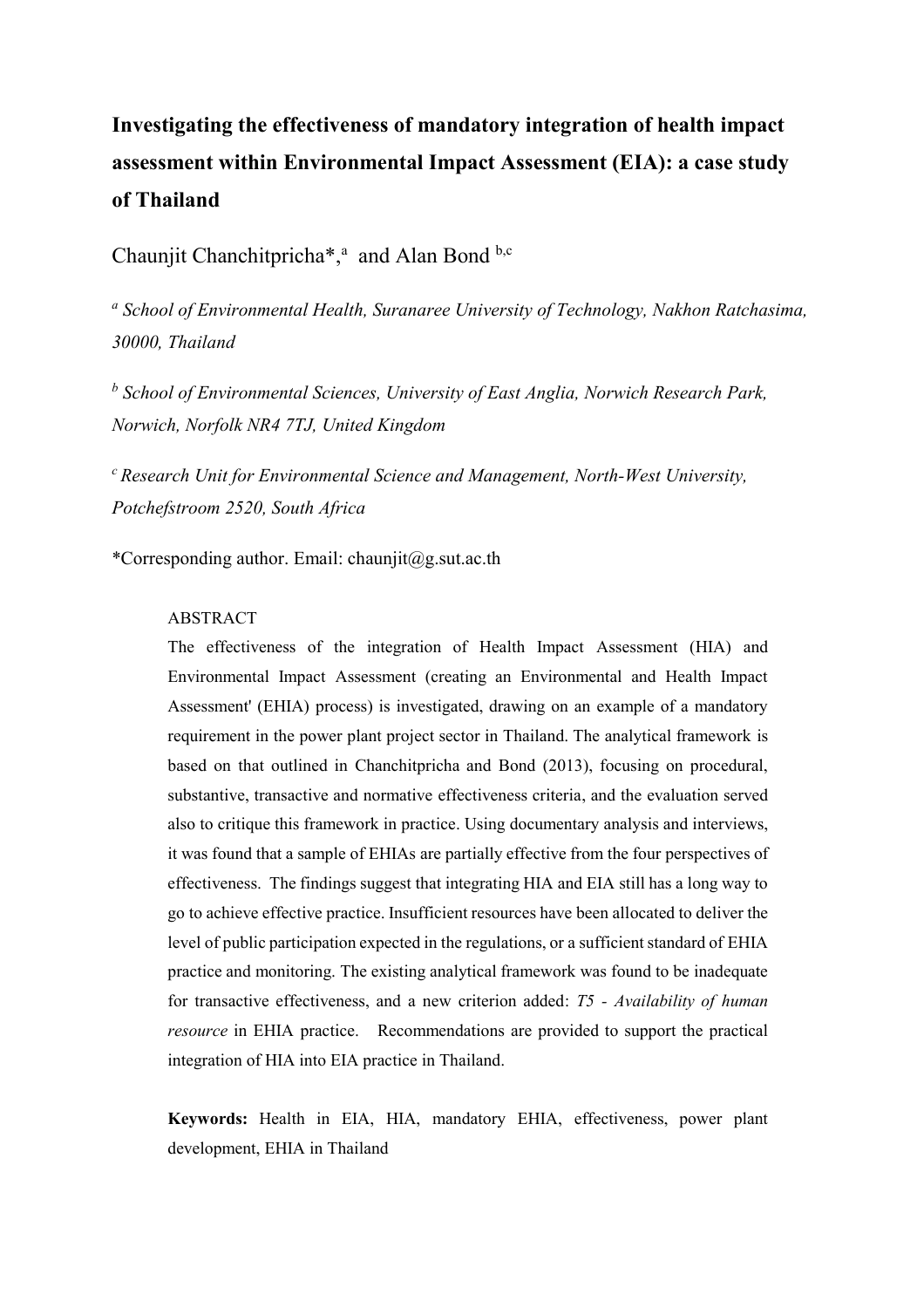## **1. Introduction**

Health impact assessment has been mandatorily integrated into the EIA process in Thailand since 2009 (Ministry of Natural Resources and Environment 2009). The term 'environmental and health impact assessment (EHIA)' has been used in the Thai context since 11 project types were listed as being subject to EHIA (Ministry of Natural Resources and Environment 2010a, Ministry of Natural Resources and Environment 2010b), before rising to 12 project types in 2015 (Ministry of Natural Resources and Environment 2015). Of these, thermal power plant project developments are one of the project types that have required EHIA.

The HIA concept was firstly introduced in Thailand in 2001 by the Health System Research Institute (HSRI) (Phoolcharoen et al. 2003), and then it was added to the National Health Act B.E.2550 (2007). It was still considered a new tool in the Thai context, particularly to EIA practitioners and authorities, when EHIA was first implemented legally in Thailand in 2009 (Ministry of Industry 2009, Ministry of Natural Resources and Environment 2009). Accordingly, it was suggested that more knowledge and understanding on HIA practice should be developed among relevant stakeholders and practitioners (Chanchitpricha 2012).

Siwaraksa et al. (2004) had previously raised concerns that there are shortcomings in the ability of some authorities to implement HIA requirements, and an absence of strategy for resolving this. It is considered challenging to include health in EIA as it connects with a broader set of skills among actors and authorities (Harris and Haigh 2015). A common knowledge base among relevant institutions is also a crucial success factor for integrating HIA in impact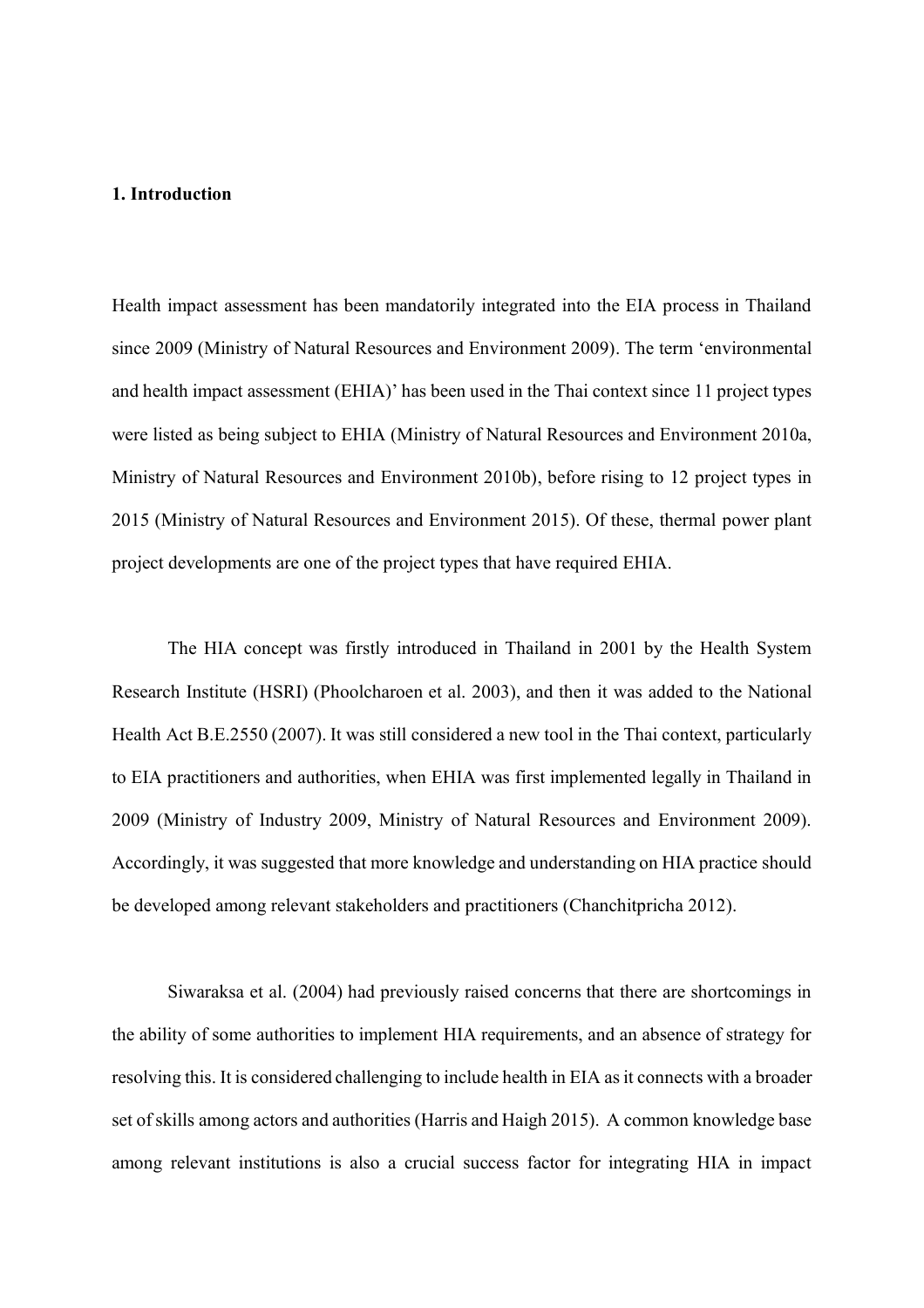assessment (Carmichael et al. 2012, Morgan 2011). Terminology is used inconsistently in existing literature, where 'health in EIA', 'HIA in IA' and 'HIA in EIA' are often used interchangeably. We regard HIA and EIA as being separate processes, and EHIA to represent a process where the scope of assessment is expanded to include health as well as the environment. The advent of EHIA as a new process implemented as part of decision-making processes thus requires the development of appropriate capacity to implement the statutory obligations. Therefore, in order to shed light on how well and how effectively EHIA has been implemented in the Thai context, this paper examines the procedural, substantive, transactive and normative effectiveness of the first four completed EHIAs of power plant projects developed by the Electricity Generating Authority of Thailand (EGAT).

## **2. Effectiveness perspectives in impact assessment (IA) practice**

Defining the effectiveness of impact assessment practice is problematic given it varies by context (Chanchitpricha 2012). Identifying effectiveness categories is considered a practical means of breaking down our understanding of effectiveness into measurable components (Theophilou et al. 2010). When the effectiveness of environmental assessment was first investigated systematically, Sadler (1996) classified it into three dimensions: procedural; substantive; and transactive effectiveness. Later on, a normative aspect was added by Baker and McClelland (2003); an approach subsequently supported by other scholars in this area (e.g. Cashmore et al. 2004; Bina 2007; Arts et al. 2012; Bond and Morrison-Saunders 2013; Chanchitpricha and Bond 2013) as a result of an understanding that changes in context, i.e. organisations, philosophy, and culture, lead to changes in attitudes / decision making / norms when implementing IA tools.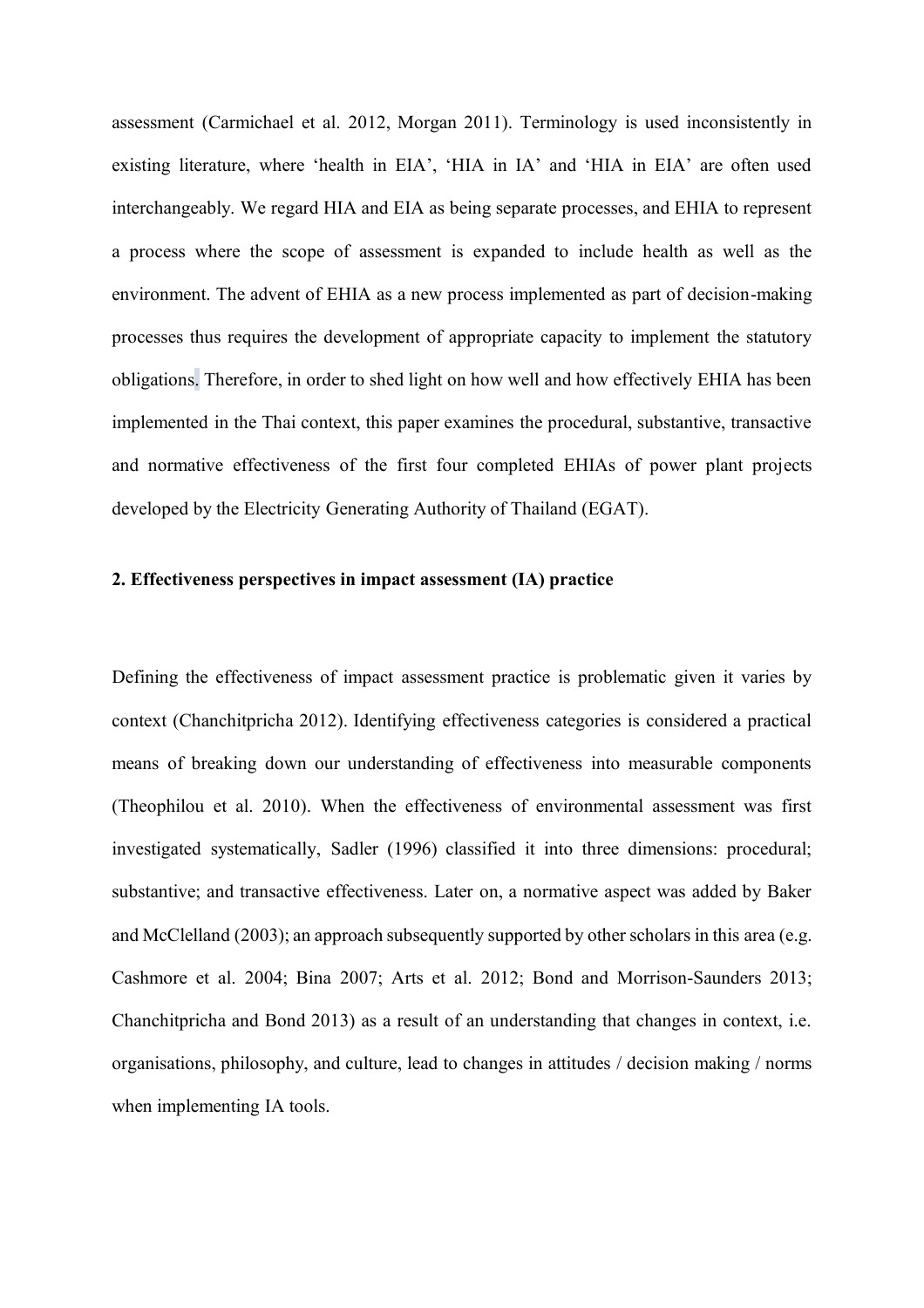Chanchitpricha and Bond (2013) synthesised an evaluation framework from the literature encompassing procedural, substantive, transactive and normative aspects with a set of criteria for each category. After initial testing on a single case study (Chanchitpricha 2012), they suggested broader testing of IA practice in different contexts to further refine the framework, a task already started through a minor amendment (Chanchitpricha and Bond, 2015). This paper is a contribution to that broader testing.

The four effectiveness categories are:

*Procedural effectiveness* of IA is considered based on principles, procedures and robustness of information applied and provided in the IA process (Bina 2007, Sadler 1996, Therivel 2010).

*Substantive effectiveness* is achieved when the implementation of an IA tool leads to changes or adjustments of the proposed plan or project (Baker and McLelland 2003, Sadler 1996, Theophilou et al. 2010, Christensen 2005, Art et al. 2012, Phylip-Jones and Fischer 2013).

*Transactive effectiveness* is achieved where resources, e.g., cost, time, human resource skills, are invested efficiently in IA practice (Sadler 1996, Theophilou et al. 2010).

*Normative effectiveness* is achieved where the outcome meets attitudes / individual expectations through application of IA processes (Stoeglehner et al. 2009, Van Buuren and Nooteboom 2009).

The effectiveness framework criteria adapted for this research are presented in section 4.2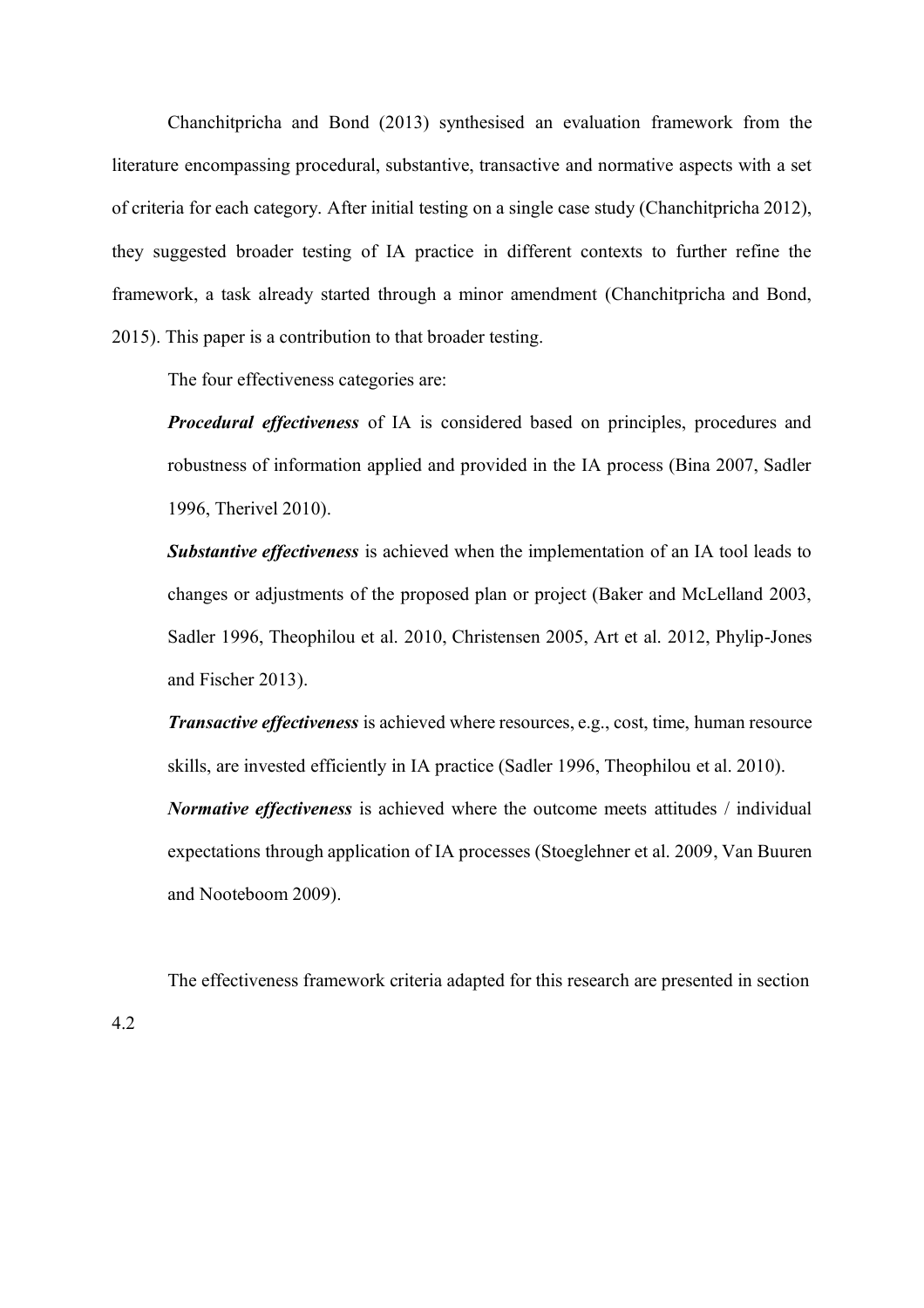### **3. Legal requirements for EHIA of power plants in Thailand**

The decision making process involving EHIA in Thailand was promulgated by the Natural Resource and Environment Ministerial Notification (2009) which lead to legislation that approval from the government cabinet will be required for any project development conducted by the government, or government authority cooperating with the private sector. Power plant developments requiring EHIA in Thailand are listed in **Table 1** separated into categories dependent on fuel source.

| Types of fuels used in thermal power plant | Power generation capacity | <b>Practice regarding</b>   |  |
|--------------------------------------------|---------------------------|-----------------------------|--|
| projects requiring EHIA                    | (MW)                      | regulatory                  |  |
| 1) Coal                                    | $\geq 100$ MW             | EHIA required to submit for |  |
| 2) Biomass                                 | $\geq$ 150 MW             | construction approval/or    |  |
| 3) Natural gas operated by combined cycle  | $\geq$ 3000 MW            | project operation permit    |  |
| or cogeneration system                     |                           |                             |  |
| 4) Nuclear                                 | Any scale                 |                             |  |

**Table 1** Power plant project development mandatorily requiring EHIA in Thailand

**Source:** adapted from Natural Resource and Environment Ministerial Notification Re: Specification of types, scales, and regulations for projects which may cause severe effects on health, environment and natural resources B.E. 2553 (2010)

The Electricity Generating Authority of Thailand (EGAT) is controlled by the Ministry of Energy, and has a power generation capacity of approximately 15,500 MW (as of December 2015) (EGAT 2017). Any power plant project developed by EGAT requiring EHIA would require a final decision to be made by the government cabinet. The involved authorities and parties to the EHIA practice as well as decision making process are: project developer (EGAT), EHIA practitioner (licensed consultant), Office of Natural Resources and Environment (ONEP), expert panel (appointed by ONEP), Independent Commission on Environment and Health (ICEH), regulator authority (Energy Regulatory Commission: ERC), National Environment Board (NEB), other relevant local authorities i.e. health organisations, experts,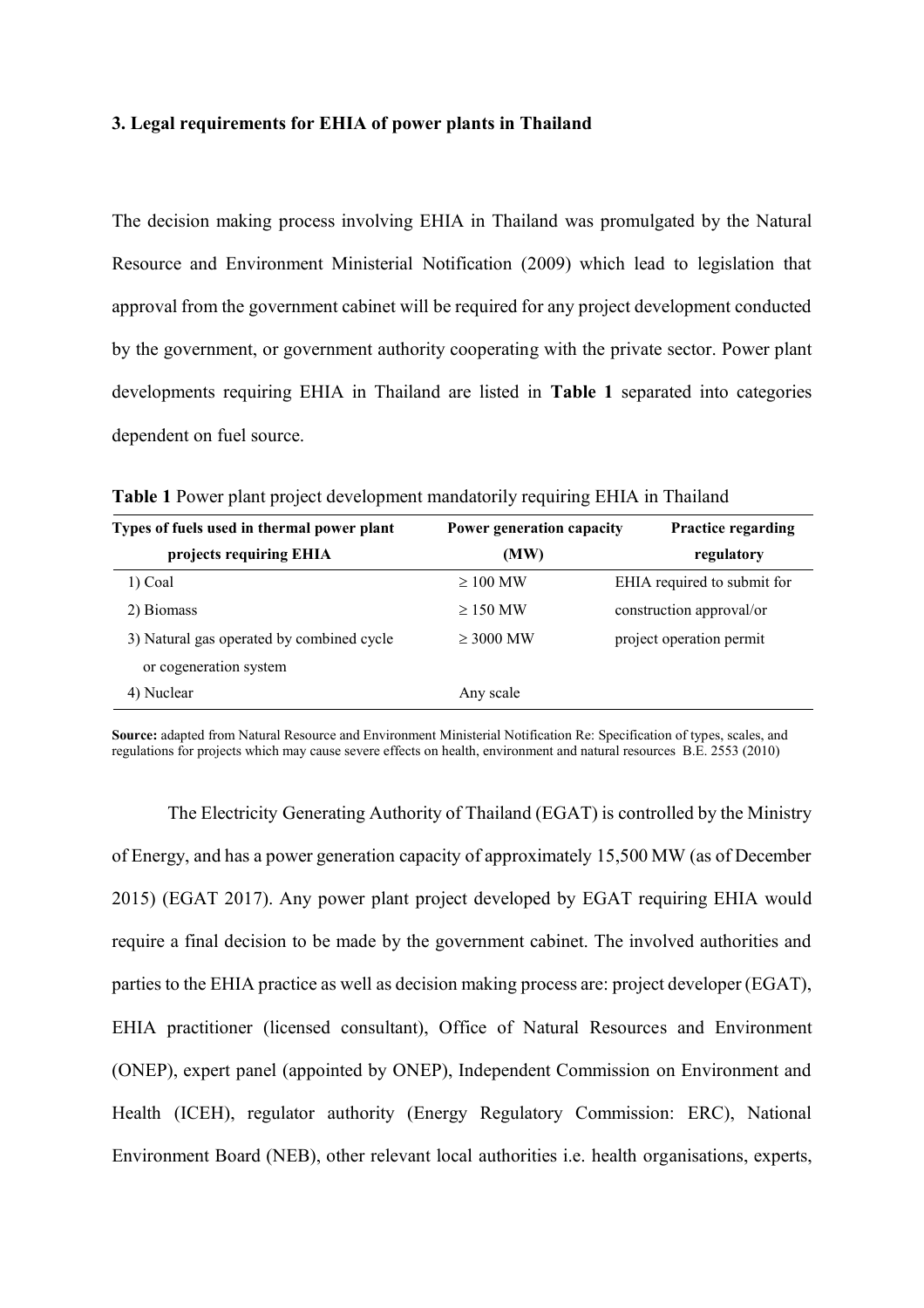the public, and the government cabinet. **Figure 1** demonstrates the connection between EHIA practice, public participation processes and the decision making process of relevant authorities / panels which set the context for this study. Apart from the Natural Resource and Environment Ministerial Notification (2009), the regulation of the Prime Minister's Office on public consultation B.E. 2548 is also applied as a public participation guideline in the EHIA process (Public Service Centre: Office of the Permanent Secretary 2009, p.17), and ICEH's role is defined by The Prime Minister's Office regulation (2010).



## **Figure 1** Decision making flows of EHIA approval and project development for power plant projects proposed by Electricity Generation Authority of Thailand (EGAT).

Source: adapted based on Natural Resource and Environment Ministerial Notification (2009), Office of Natural Resources and Environment Policy and Planning (2013, p.45) and The Prime Minister's Office (2010)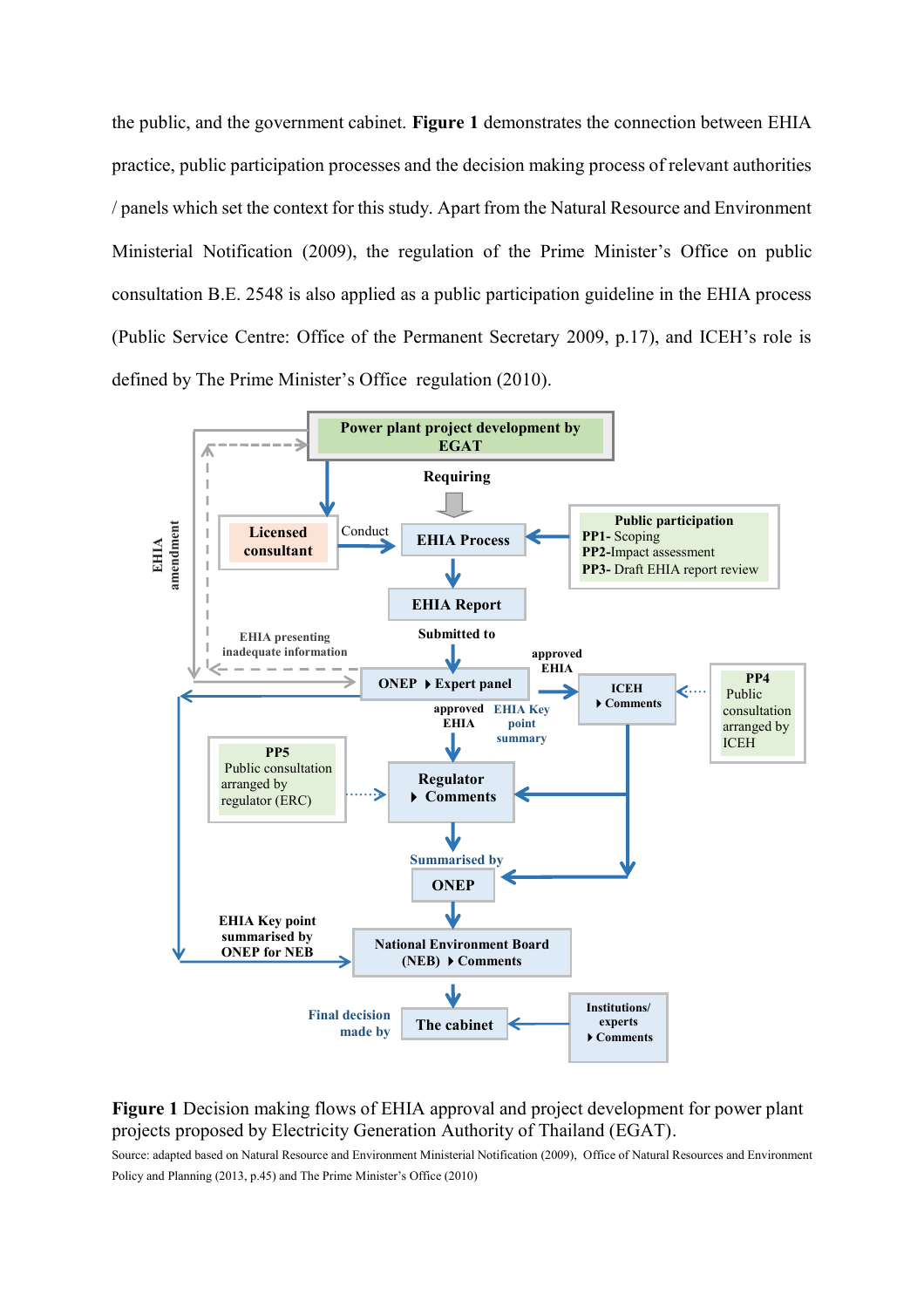Public participation processes are particularly frequent in EHIA practice. The regulation and guideline (Environmental Impact Evaluation Bureau: Office of Natural Resources and Environment Policy and Planning (ONEP) 2014) requires public participation at the scoping, impact assessment, and at the draft EHIA report review stages. The guideline indicates that a public meeting should be conducted for at least 2 hours during EHIA scoping as PP1; a public opinion survey is required during the impact assessment stage (PP2) via one or more of: interview, focus group, workshop, stakeholder representative meeting, or remote communication i.e. telephone, post, email, internet. Finally, a public meeting is required for the draft EHIA report review as PP3.

Referring to **Figure 1**, after submission to ONEP, if the expert panel approves the EHIA, they summarise the key issues and communicate them to the Independent Commission on Environment and Health (ICEH) (The Prime Minister's Office 2010) and the regulator, the Energy Regulatory Commission (ERC), for power plant projects. At this stage, ICEH publishes the EHIA online via its website informing the general public that are interested in taking part in a public consultation of advisory comments provided by the committee. This is public participation stage PP4. The public comments are subsequently summarised and communicated to ERC and ONEP. The is not directly compulsory as written in The Prime Minister's Office (2010) but ICEH conducts PP4 in line with its own internal procedures.

Additionally, the regulator (ERC) must conduct public consultation (PP5) according to the legal regulation on EHIA practice (Ministry of Natural Resource and Environment 2009) as presented in **Figure 1** prior to providing comments for ONEP. Comments from both ICEH and ERC are collected and summarised by ONEP for the National Environment Board (NEB).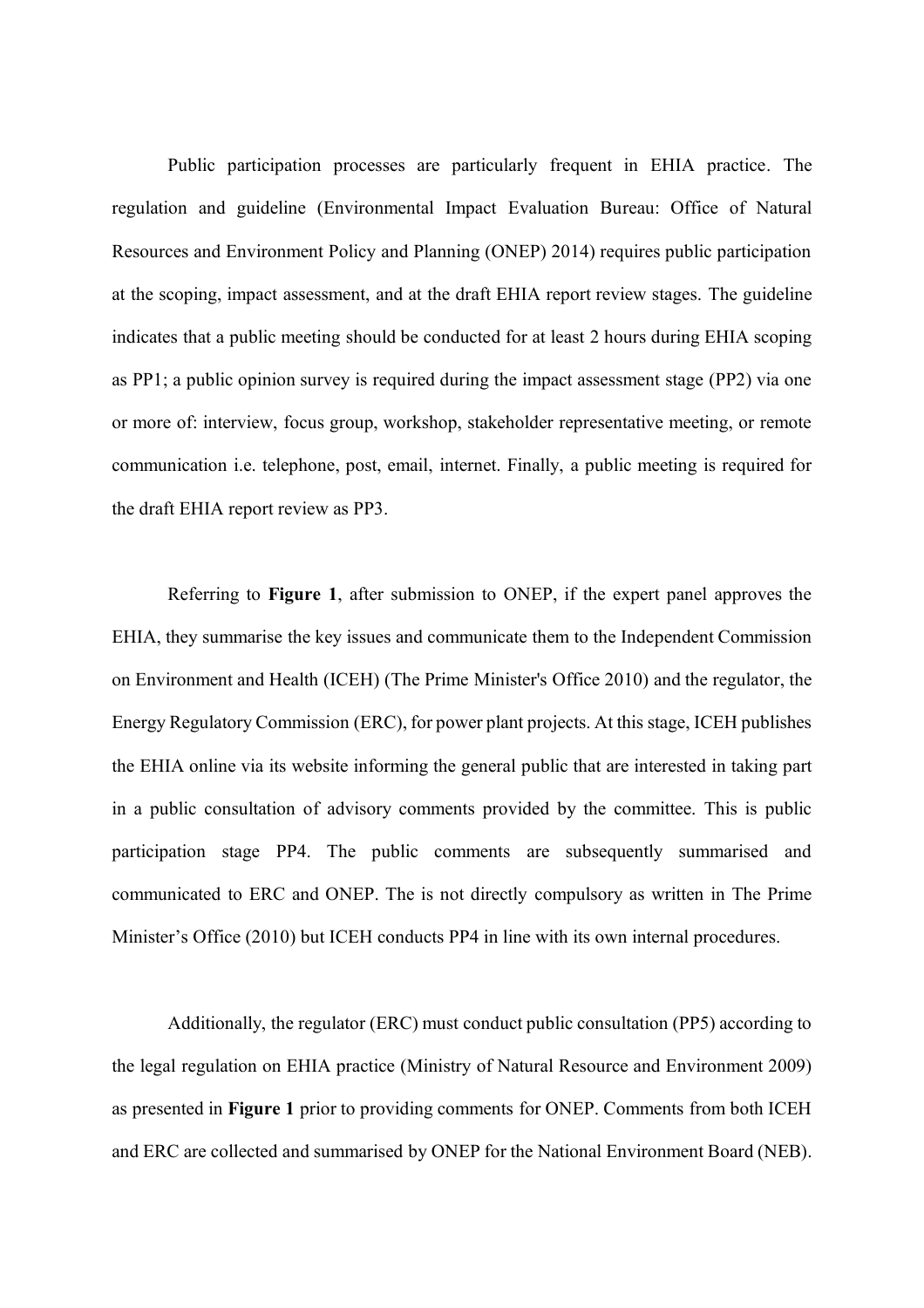NEB then synthesise the relevant findings from the IA process and provide additional opinion to the government cabinet which makes the final decision where the project developer is stateowned. For power plant projects developed by the private sector, approval and a license permit is granted, if appropriate, by the regulator (ERC). In these cases the PP4 and PP5 summary reports conducted by ICEH and ERC respectively, are posted online via the authority websites.

As of May 2017 four completed EHIA reports submitted by EGAT have been published online (**Table 2**). The first two power plant EHIAs in the table were previously assessed for procedural effectiveness in Chanchitpricha and Bond (2015). Prior to the implementation of EHIA as a legal requirement in 2010, the EIA reports of the two power plants (Nos.  $1\&2$ ) were already approved by decision makers. However, as the projects spanned the period between changing legal regulations and approval of their EIAs, the project developers were advised to conduct EHIA additionally. This meant that the final decision making process leading to EHIA approval, for case nos.  $1&2$ , was different to that in the subsequent cases developed by EGAT. As such, the reports for case nos.  $1\&2$  were proposed for approval by ERC instead of NEB  $\&$ the government cabinet (SECOT Co. Ltd. 2013, Team Consulting Engineering and Management Co. Ltd. 2014).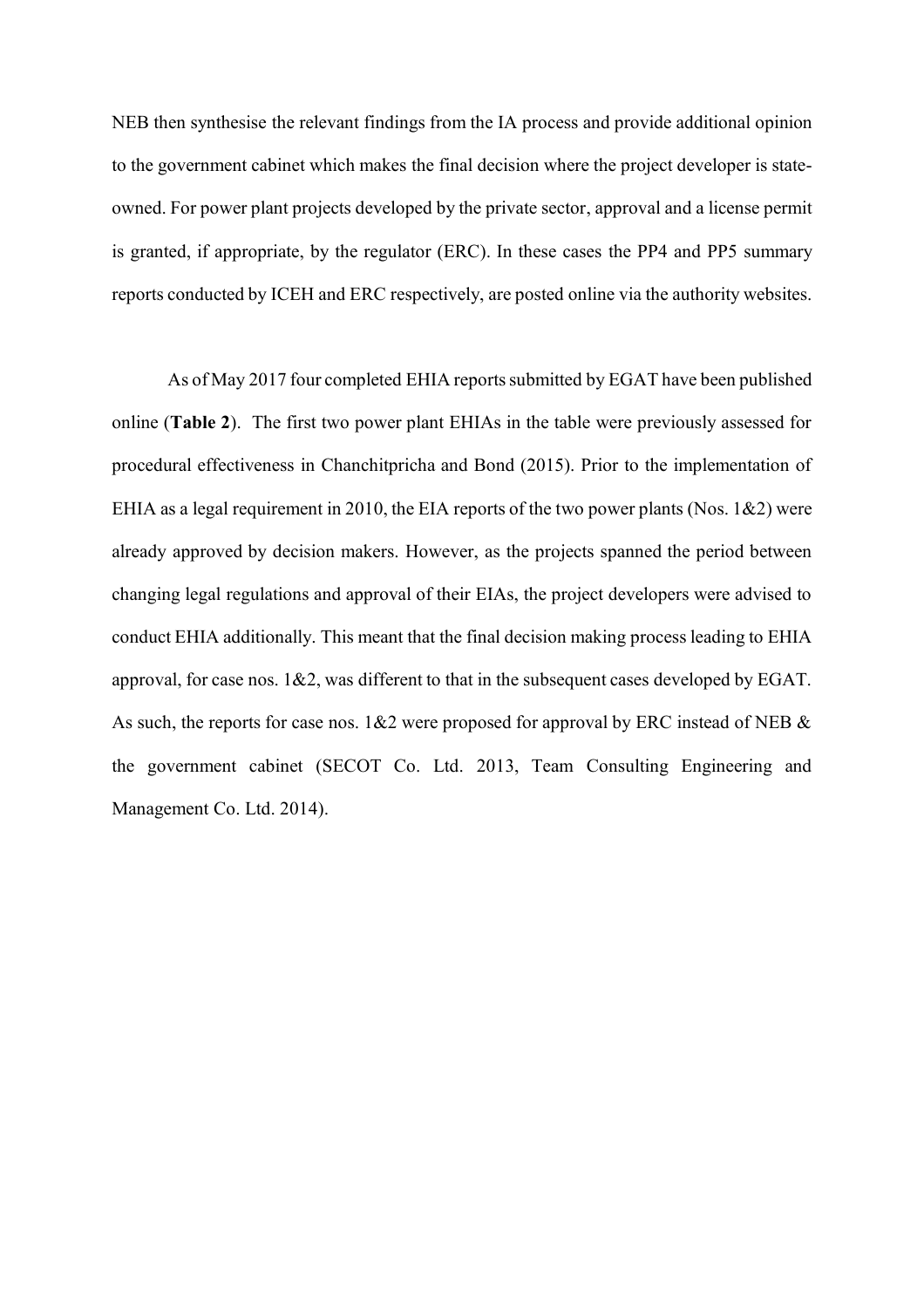| No             | Project/ (no. of EHIA<br>practitioners)                                                                                                      | Power plant<br>capacity/<br>location                   | Fuel                                                 | <b>EHIA</b> started<br>date | Project status<br>when EHIA<br>report was<br>submitted                                      | <b>ONEP</b><br>approval<br>comments                            | Approval of EHIA<br>and permission of<br>project development                                    | PP1-PP3<br>by<br>consulta<br>nt $\&$<br>EGAT | PP4<br>by<br><b>ICEH</b> | PP <sub>5</sub><br>by<br><b>ERC</b> | Remarks                                                                                                                                                                                                                                                                                                                                                               |
|----------------|----------------------------------------------------------------------------------------------------------------------------------------------|--------------------------------------------------------|------------------------------------------------------|-----------------------------|---------------------------------------------------------------------------------------------|----------------------------------------------------------------|-------------------------------------------------------------------------------------------------|----------------------------------------------|--------------------------|-------------------------------------|-----------------------------------------------------------------------------------------------------------------------------------------------------------------------------------------------------------------------------------------------------------------------------------------------------------------------------------------------------------------------|
| $1*$           | Bang Pakong combined<br>cycle power plant block 5/<br>$(15)^{1}$<br><b>PDP 2004</b><br>EHIA published online in<br>February 2014             | 763.3 MW/Bang<br>Pakong,<br>Chachoengsao <sup>2)</sup> | Natural<br>gas &<br>$\rm \tilde{o}$ il <sup>2)</sup> | 16 March 2012               | Operation has<br>been conducted<br>(reported on 4<br>July 2013)                             | 30 April 2013 <sup>2)</sup>                                    | Approved<br>(Reg#1 & 2#2)                                                                       | ✓                                            | $\checkmark$             | $\checkmark$                        | EIA was approved on 16 March 2009<br>prior to conducted EHIA in 2011<br>regarding additional changes of<br>project design & enforcement of<br>EHIA legal regulation in 2011<br>Total power plant generating capacity<br>combined with existing plants =<br>3720.3 MW<br>*EIA+EHIA = 5 years approximately                                                             |
| $2*$           | Mae Moh power plant unit<br>4-7 replacement/ $(24)$ <sup>2)</sup><br>EHIA published online in<br><b>July 2014</b><br>PDP 2015                | 600MW/Mae<br>Moh, Lampang <sup>3)</sup>                | Lignite<br>$\cosh$ <sup>4)</sup>                     | 11 July 2011                | Construction in<br>progress (as of<br>October 2016<br>updated by<br>regulator<br>authority) | 13 February<br>$2014^{3}$                                      | Approved<br>(Reg#1 & 2#2)                                                                       | ✓                                            | $\checkmark$             | $\checkmark$                        | Total power plant capacity combined<br>with existing plants = $2400$ MW                                                                                                                                                                                                                                                                                               |
| $\overline{3}$ | South Bangkok (Phra<br>Nakorn Tai) power plant<br>replacement phase $1/(15)^{3}$<br>PDP2010<br>EHIA published online in<br>March 2016        | 1,350 MW/<br>Samuth Prakarn                            | Natural<br>gas &<br>oil <sup>4</sup>                 | 30 May 2014                 | Construction has<br>not been<br>commenced<br>(reported on 18)<br><b>March 2016)</b>         | 26 November<br>$2015^{4}$                                      | Approved by the<br>cabinet with<br>condition of EHIA<br>approval by NEB (11<br>October 2016)    | ✓                                            | $\checkmark$             | $\mathbf{v}^*$                      | Total power plant capacity combined<br>with existing plants = $3070.6$ MW<br>* updated with ERC as of February<br>2017                                                                                                                                                                                                                                                |
| $\overline{4}$ | <b>Bang Pakong combined</b><br>cycle power plant unit 1-2<br>replacement) / $(15)^{4}$<br>PDP2015<br>EHIA published online in<br>August 2016 | 1450 MW/ Bang<br>Pakong,<br>Chachoengsao <sup>3)</sup> | Natural<br>gas &<br>oil <sup>5</sup>                 | 31 January 2014             | Construction has<br>not been<br>commenced<br>(reported on 11)<br><b>August 2016)</b>        | 28 July 2016<br>for updated<br>version of<br>EHIA <sup>5</sup> | In process of<br>approval by the<br>cabinet (updated with<br><b>EGAT</b> as of February<br>2017 | ✓                                            | $\checkmark$             | $\checkmark$                        | The EHIA was initially approved by<br>ONEP on 29 September 2015.<br>however, due to technology change<br>when choosing technology supplier<br>such that project detail design was<br>partially change, therefore, EHIA<br>study was re-considered & updated<br>focusing on such change./ Total<br>power plant capacity combined with<br>existing plants = $4070.3$ MW |

## **Table 2** Completed EGAT EHIAs approved by ONEP and processed by ICEH and regulator (ERC)

Source: 1) SECOT CO.LTD. (2013), 2) TEAM CONSULTING ENGINEERING AND MANAGEMENT CO. LTD. (2014), 3) SECOT CO.LTD. (2016a), 4) SECOT CO.LTD. (2016b)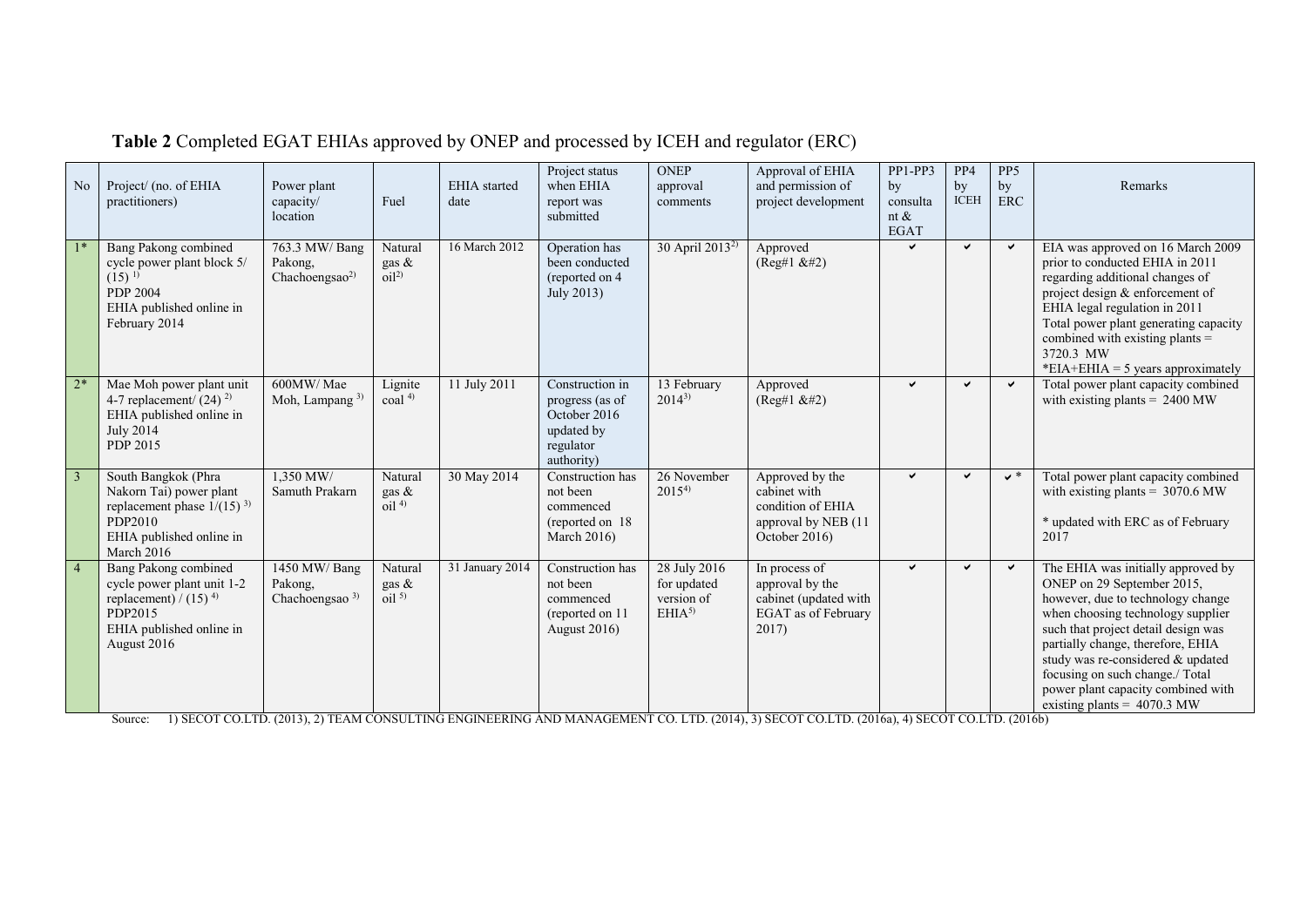## **4. Methodology and effectiveness analytical framework**

#### *4.1 Research design and methods*

A qualitative research methodology is applied in order to evaluate the effectiveness of this decision-making tool. A qualitative approach can lead to increased understanding based on data collection via analysing words, documents and points of views (Chadwick et al. 1984, Creswell 2007, Denzin and Lincoln 2000).

The scope of EHIA to be investigated in this paper draws on a sample of four completed EHIAs (see **Table 2**) of power plant projects developed by the Electricity Generating Authority of Thailand (EGAT) out of the total population of six EHIA reports, approved by the statutory consultation authority (Office of Environmental Policy and Planning: ONEP).

## *Accessibility of EIA & EHIA information in Thailand*

In terms of power plant project development, completed EHIA reports, approved by the ONEP expert panel between 2011-2016, are provided for public accessibility on ICEH's website (www.iceh.or.th/v1) and ERC's website (app04.erc.or.th/EHIA/) (as of May 2017). The EHIA project status is updated on ERC's website as well as ONEP's website. The public provision of EIA and EHIA reports online helps meet the rights of public access to information as specified in Thailand's Official Information Act B.E. 2540 (1997). However, it was noted that collaboration between key relevant authorities could have been improved in terms of sharing information as EHIA resources (NGO#1); this is because some stakeholders have limited access to the Internet. Appropriate communication and ways of delivering information should be compatible with the audience (Reg#1, NGO#1).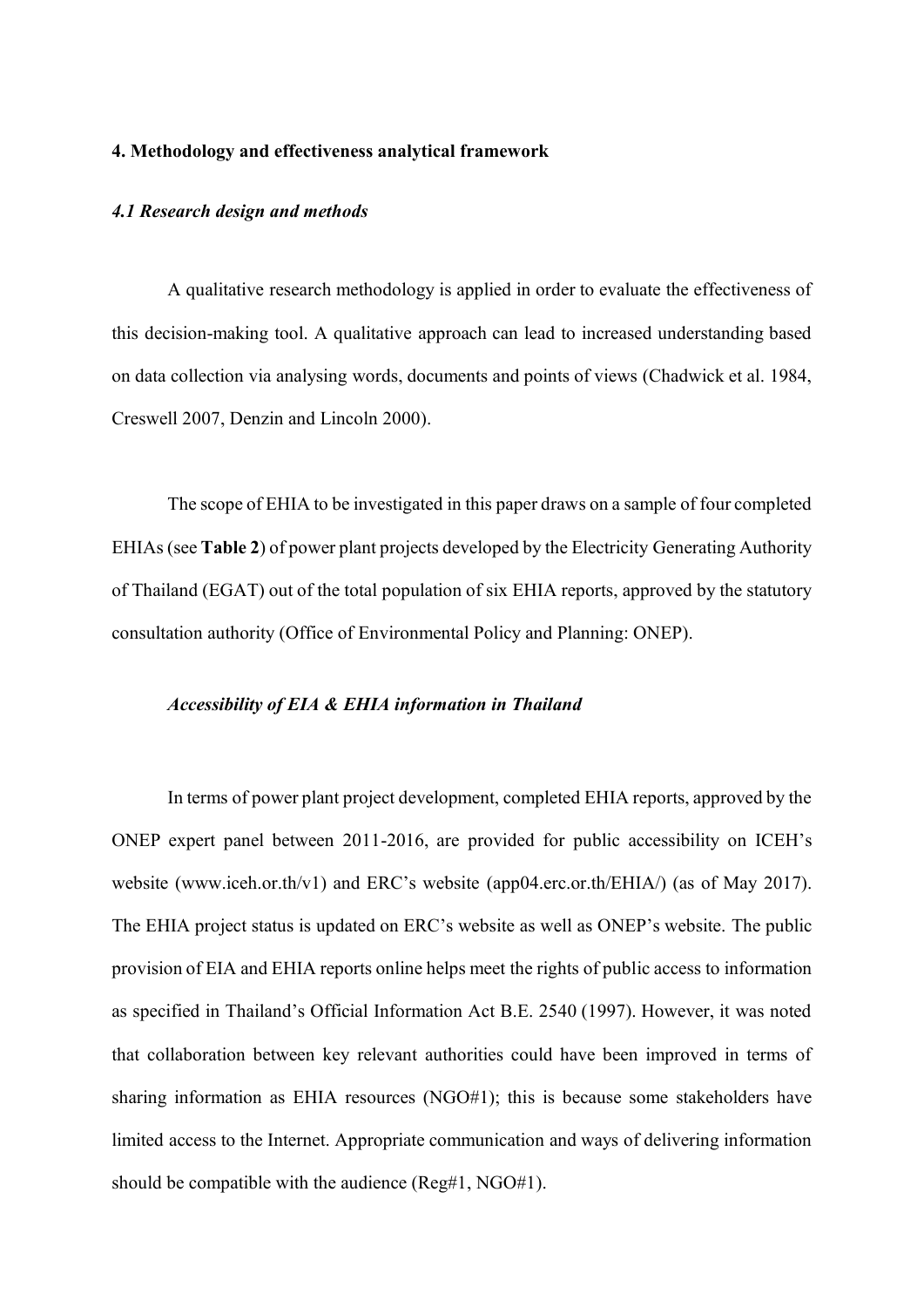As presented in **Table 3**, data collection was conducted based on documentary reviews (16 reports) along with purposive sampling of key informants, drawn from the stakeholders of power plant project development, for in-depth interviews, prior to thematic analysis facilitating triangulation of sources (Creswell 2007, Maxwell 2005, Miles and Huberman 1994).

## *Interviewed key informants*

The response for the invitations to be interviewed was generally very positive, albeit there were some inevitable challenges associated with postponements or a lack of response. Letters requesting the interviews were officially delivered to 17 authorities/ key informants using a purposive sampling method based upon their roles in the four cases. Responses were obtained from the project developer (EGAT), EHIA practitioners, environment and health authorities (ONEP and Department of Health), independent organisation (ICEH), Nongovernmental organisations (NGO), and the regulator (ERC) as presented in **Table 4**.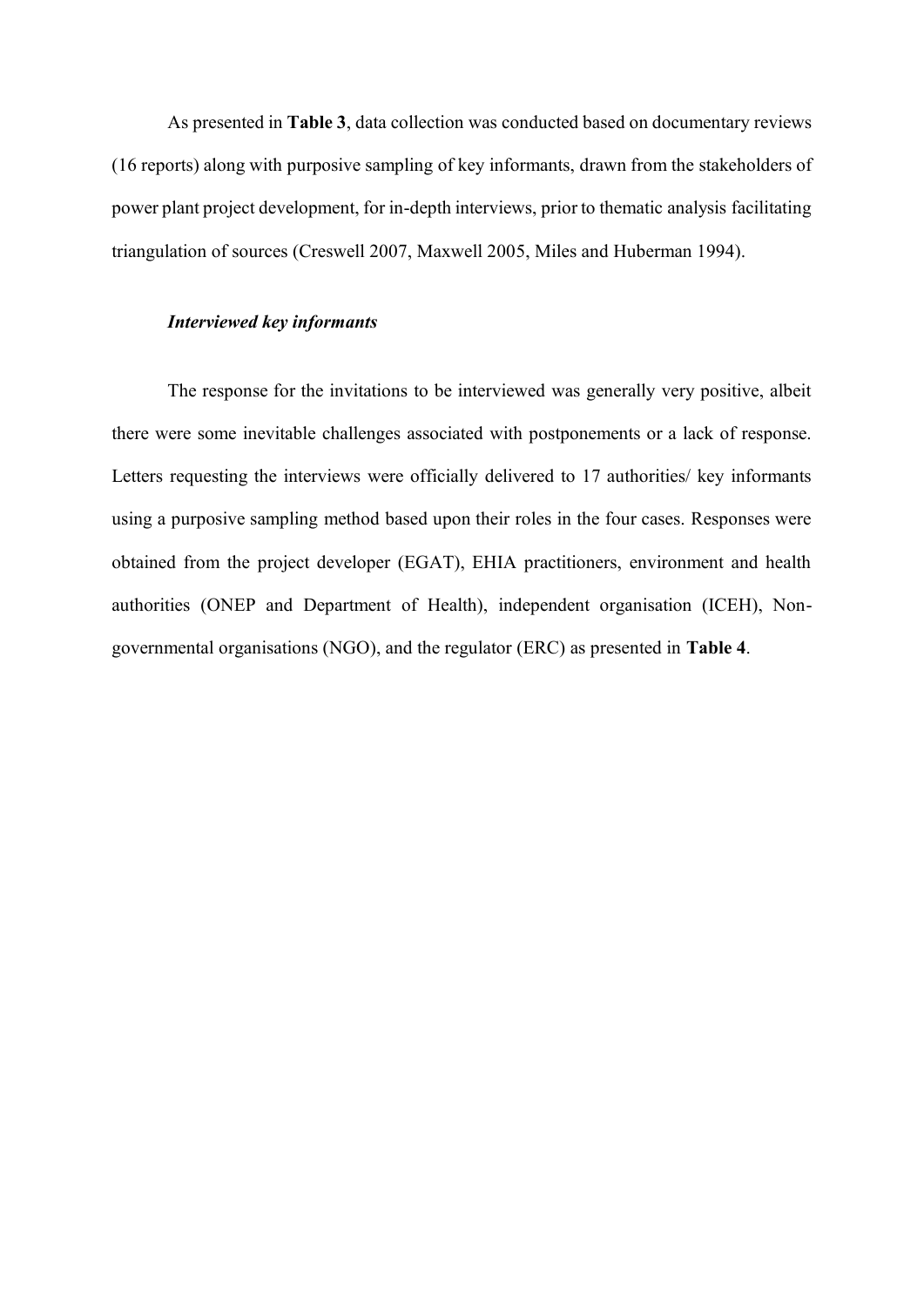| Sources of data                                               | Power plant projects                                                                                                                                                                               | No. of reports<br>by title | Source of data                             | Data collection methods                                                                                                                                                                                                                                                | <b>Remarks</b>                                                                                                    |
|---------------------------------------------------------------|----------------------------------------------------------------------------------------------------------------------------------------------------------------------------------------------------|----------------------------|--------------------------------------------|------------------------------------------------------------------------------------------------------------------------------------------------------------------------------------------------------------------------------------------------------------------------|-------------------------------------------------------------------------------------------------------------------|
| EHIA report approved by<br><b>ONEP</b>                        | Case 1: Bang Pakong combined cycle<br>power plant block 5                                                                                                                                          |                            | ICEH website/<br>ERC website               | Documentary review                                                                                                                                                                                                                                                     |                                                                                                                   |
| Power plant project EHIA full<br>& summary reports of 4 power | Case 2: Mae Moh power plant unit 4-<br>7 replacement                                                                                                                                               | 2                          |                                            |                                                                                                                                                                                                                                                                        | * Views from affected community<br>members were investigated based on<br>different sources of public consultation |
| plant EHIA cases<br>$(main$ reports + summary                 | Case 3: South Bangkok (Phra Nakorn<br>Tai) power plant replacement phase 1                                                                                                                         | $\overline{2}$             |                                            | (DIW & ERC Stakeholder<br><b>Public Consultation</b>                                                                                                                                                                                                                   |                                                                                                                   |
| reports)                                                      | Case 4: Bang Pakong combined cycle<br>power plant unit 1-2 replacement                                                                                                                             | 2                          |                                            | Committee 2014, ERC<br>Stakeholder Public                                                                                                                                                                                                                              | summary reports provided by EHIA<br>consultant(s), ICEH and regulatory                                            |
| Support statutory consultation<br>by ICEH                     | Case 1: Bang Pakong combined cycle<br>power plant block 5                                                                                                                                          |                            |                                            | <b>Consultation Committee</b><br>2014, ERC Stakeholder                                                                                                                                                                                                                 | authority (5 times of PP in total<br>conducted in each one particular                                             |
| ICEH advisory comment                                         | Case 2: Mae Moh power plant unit 4-<br>7 replacement                                                                                                                                               |                            |                                            | <b>Public Consultation</b><br>Committee 2016a, ERC                                                                                                                                                                                                                     | project)                                                                                                          |
| reports of 4 power plant EHIA<br>cases                        | Case 3: South Bangkok (Phra Nakorn)<br>Tai) power plant replacement phase 1                                                                                                                        |                            |                                            | Stakeholder Public<br><b>Consultation Committee</b>                                                                                                                                                                                                                    |                                                                                                                   |
|                                                               | Case 4: Bang Pakong combined cycle<br>power plant unit 1-2 replacement                                                                                                                             |                            |                                            | 2016b, ICEH 2013, ICEH<br>2014, ICEH 2016a, ICEH                                                                                                                                                                                                                       |                                                                                                                   |
| Approval process by ERC                                       | Case 1: Bang Pakong combined cycle<br>power plant block 5                                                                                                                                          |                            | DIW website                                | 2016b, SECOT Co. 2016,<br>SECOT Co.ltd. 2013,<br><b>Team Consulting</b>                                                                                                                                                                                                |                                                                                                                   |
| Public hearing summary reports<br>of 4 power plant EHIA cases | Case 2: Mae Moh power plant unit 4-<br>7 replacement                                                                                                                                               |                            |                                            | Engineering and<br>Management Co. Ltd.                                                                                                                                                                                                                                 |                                                                                                                   |
|                                                               | Case 3: South Bangkok (Phra Nakorn<br>Tai) power plant replacement phase 1                                                                                                                         |                            | ERC website                                | 2014)                                                                                                                                                                                                                                                                  |                                                                                                                   |
|                                                               | Case 4: Bang Pakong combined cycle<br>power plant unit 1-2 replacement                                                                                                                             |                            |                                            |                                                                                                                                                                                                                                                                        |                                                                                                                   |
|                                                               | Key informants:<br>EGAT representative<br>Statutory consultation representatives<br>EIA/EHIA practitioners<br>Health authority representatives<br>ICEH representative<br>Regulator representatives |                            | *Semi-structured & in-<br>depth interviews | Official request letters were sent to<br>relevant organisations & consultants.<br>Organisation representatives were<br>assigned to respond to the interviews<br>later on. However, not all expected<br>participants took part according to their<br>time availability. |                                                                                                                   |

**Table 3** Relevant documents of the four power plant EHIA cases and key informants as sources of data collected in this study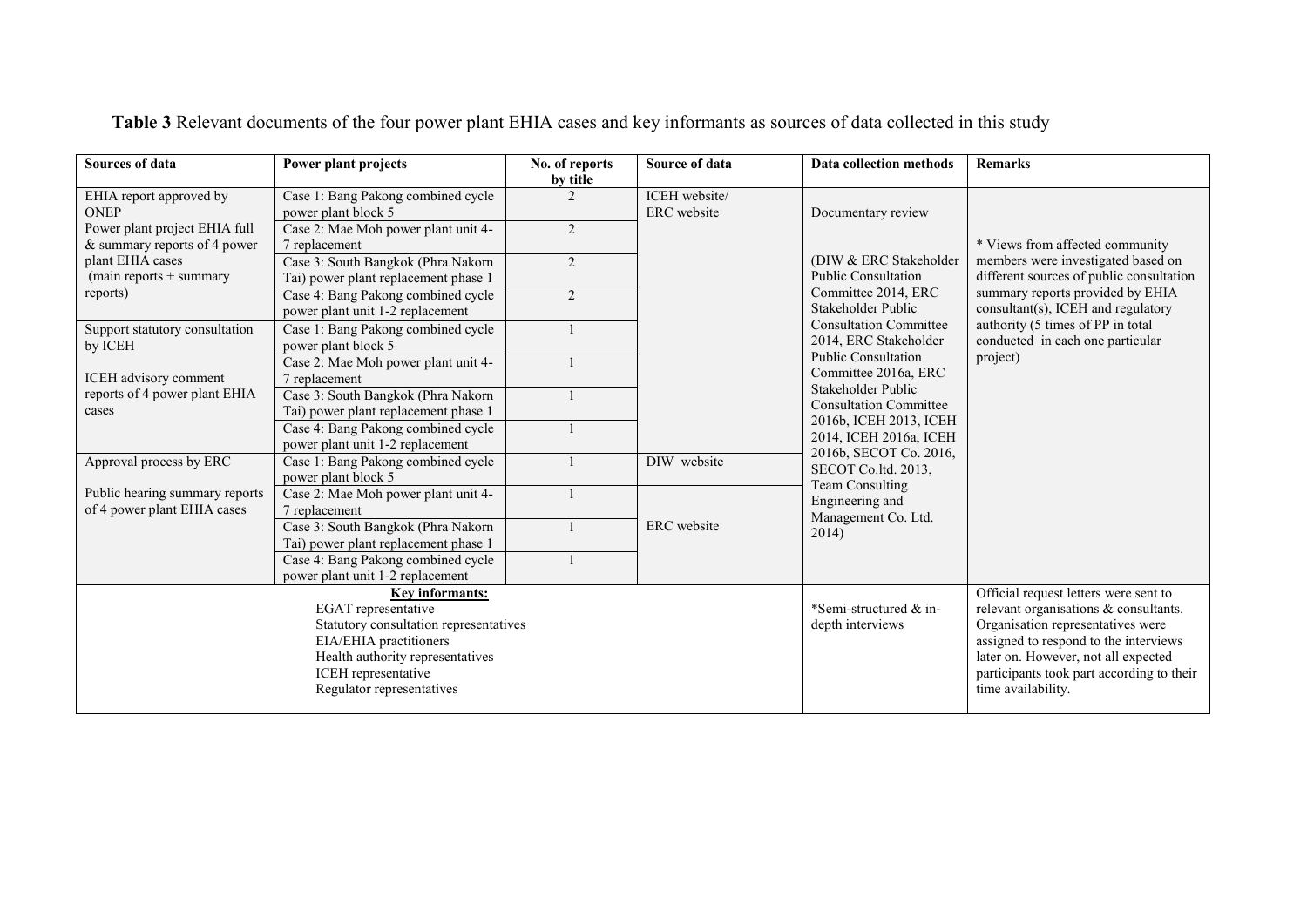| Group | <b>Key informants</b>                                                              | <b>Letters</b> sent | <b>Interviewed</b> | Code                                                                 |
|-------|------------------------------------------------------------------------------------|---------------------|--------------------|----------------------------------------------------------------------|
|       | Project developer                                                                  |                     |                    | EGATrep#1                                                            |
|       | EHIA practitioners/consultants<br>including those conducting EGAT's<br><b>EHIA</b> | 8                   | 4                  | Practitioner#1<br>Practitioner#2<br>Practitioner#3<br>Practitioner#4 |
|       | Government organisations                                                           |                     |                    |                                                                      |
|       | Environment authority                                                              |                     |                    | GOrg#1, GOrg#2                                                       |
|       | Health authority                                                                   |                     |                    | $GOrg#3$ , $GOrg#4$                                                  |
|       | Independent organisation                                                           |                     |                    | ICEHrep#1                                                            |
|       | Non-government organisations/                                                      |                     |                    | NGO#1                                                                |
| 6     | Regulator                                                                          |                     |                    | Reg#1, Reg#2                                                         |
|       | <b>Total</b>                                                                       | 17                  | 13                 |                                                                      |

**Table 4** Key informants having been involved with power plant EHIA cases contacted and interviewed

All key informants responded based on their involvement in the 4 case studies, except for the consultants who either continually postponed, did not respond or failed to find time to agree transcripts as required under the ethical procedure. As a result, as a surrogate viewpoint, four practitioners who have been involved in other EHIA cases (Practitioner#1,#2,#3,#4) were interviewed to get their general views on the process. This remains one area of weakness in the approach, but one that could not be avoided. **Table 4** indicates the interview process and lists the successful interview numbers.

## *4.2 Effectiveness framework*

The analytical framework on EHIA effectiveness in this study (see **Table 5**) relies on Chanchitpricha and Bond (2013) as amended by Chanchitpricha and Bond (2015).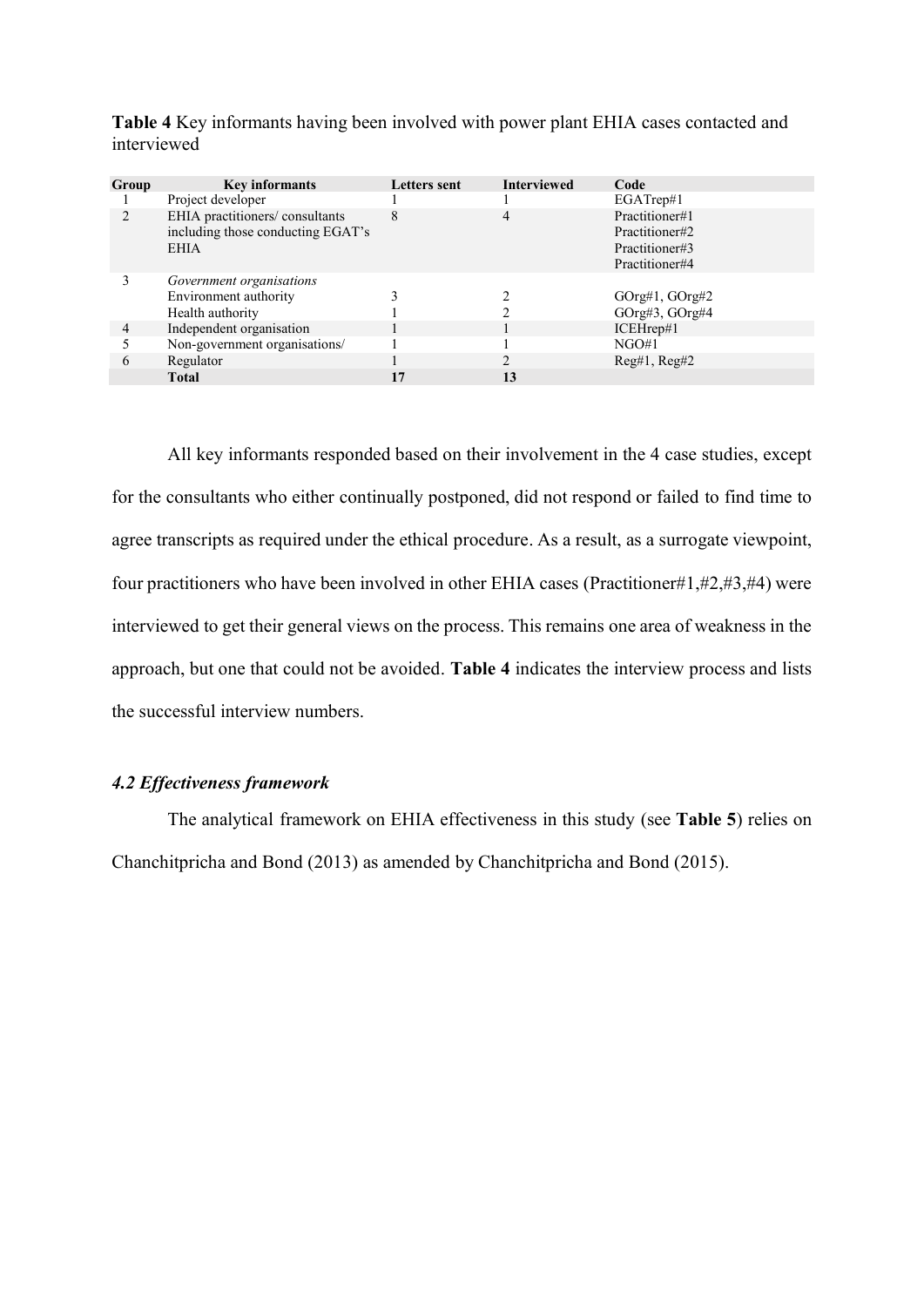| Table 5 EHIA effectiveness analytical framework |  |  |
|-------------------------------------------------|--|--|
|-------------------------------------------------|--|--|

| Procedural effectiveness criteria                                                                                                                                                                                                                                                                                                                                                                                                                                                                                                                                                                                                                                                                                                                                                                                                                                                                                          | Substantive effectiveness criteria                                                                                                                                                                                                                                                                                                                                                                                                                                                                                                                                                                                                                                                                                                                                                                                                                                                                                                                                                                                                                                                                                                                                                                                                                                                                                                                                                                                                                                                                                                                                    |
|----------------------------------------------------------------------------------------------------------------------------------------------------------------------------------------------------------------------------------------------------------------------------------------------------------------------------------------------------------------------------------------------------------------------------------------------------------------------------------------------------------------------------------------------------------------------------------------------------------------------------------------------------------------------------------------------------------------------------------------------------------------------------------------------------------------------------------------------------------------------------------------------------------------------------|-----------------------------------------------------------------------------------------------------------------------------------------------------------------------------------------------------------------------------------------------------------------------------------------------------------------------------------------------------------------------------------------------------------------------------------------------------------------------------------------------------------------------------------------------------------------------------------------------------------------------------------------------------------------------------------------------------------------------------------------------------------------------------------------------------------------------------------------------------------------------------------------------------------------------------------------------------------------------------------------------------------------------------------------------------------------------------------------------------------------------------------------------------------------------------------------------------------------------------------------------------------------------------------------------------------------------------------------------------------------------------------------------------------------------------------------------------------------------------------------------------------------------------------------------------------------------|
| <b>P1. Relevant policy framework and procedures</b> for EHIA<br>process – Existence of national plan on environment and<br>health, regulations or guidelines or standard performance<br>for EHIA, and licensing.<br>P2. Institutional roles, collaborations & infrastructure -<br>Existing environmental monitoring network, disease<br>surveillance network, and allocated roles of relevant<br>authorities in impact assessment process.<br>P3. Integrating EHIA in planning process<br>P4. Identification of financial funds for EHIA practice<br>P5. Involvement of stakeholders in the process.<br>P6. Capacity of EHIA in presenting as a sound and<br>clear, understandable evidence for decision-making<br>process with validity of predictions, argumentation, and<br>understandability<br>P7. Delivering the findings of report to participating<br><b>stakeholders</b><br>P8. Time enforcement for EHIA process | S1. Regulatory framework on implementing EHIA in decision-<br>making.<br>S2. Incorporation of proposed changes - most or all proposals<br>for changes or additions to the draft emanating from the EHIA<br>were taken into account in the final version of the project/ or<br>programme related to project development.<br>S3. Informed decision-making - the use of mandatory<br>documents as part of the EHIA process, with continuous<br>dialogue between the parties involved in the process of informed<br>decisions on the final version of project development<br>S4. Close collaboration - there was communication and a high<br>level of collaboration between those producing the EHIA, and<br>project developer.<br>S5. Parallel development - the EHIA and the project/<br>programme developed alongside one other with considerable<br>cross-cutting between the processes.<br><b>S6. Early start</b> – the EHIA process was initiated at the very first<br>stages of project development.<br>S7. Institutional and other benefits - there is strong evidence of<br>better department relations, development of otherwise absent<br>expertise, learning, new partnerships and better public-private-<br>voluntary sector communication as a result of EHIA when<br>implementing in decision making.<br>S8. Successful statutory consultation - the statutory<br>consultation bodies had a fair opportunity to contribute their<br>roles, and their views/comments were taken on board.<br>$S9.$ Successful public consultation - the public consultation |
|                                                                                                                                                                                                                                                                                                                                                                                                                                                                                                                                                                                                                                                                                                                                                                                                                                                                                                                            | bodies had a fair opportunity to contribute and their views and<br>comments were taken on board.<br>S10. Satisfactory/understandability/Comments in using EHIA                                                                                                                                                                                                                                                                                                                                                                                                                                                                                                                                                                                                                                                                                                                                                                                                                                                                                                                                                                                                                                                                                                                                                                                                                                                                                                                                                                                                        |
| <b>Transactive effectiveness criteria</b>                                                                                                                                                                                                                                                                                                                                                                                                                                                                                                                                                                                                                                                                                                                                                                                                                                                                                  | in decision-making process<br>Normative effectiveness criteria                                                                                                                                                                                                                                                                                                                                                                                                                                                                                                                                                                                                                                                                                                                                                                                                                                                                                                                                                                                                                                                                                                                                                                                                                                                                                                                                                                                                                                                                                                        |
| <b>T1. Time</b> – EHIA was carried out within a reasonable time<br>frame without undue delay or within a very short time<br>period (as compared to old ex-ante mechanism, where<br>applicable).                                                                                                                                                                                                                                                                                                                                                                                                                                                                                                                                                                                                                                                                                                                            | N1. Adjustment of relevant policy framework concerning the<br>normative goal achieved in term of changes of views.<br>N2. Learning process, perception, and lesson learnt from<br>EHIA.                                                                                                                                                                                                                                                                                                                                                                                                                                                                                                                                                                                                                                                                                                                                                                                                                                                                                                                                                                                                                                                                                                                                                                                                                                                                                                                                                                               |
| <b>T2. Financial resources</b> – carrying out the EHIA did not<br>entail excessive spending                                                                                                                                                                                                                                                                                                                                                                                                                                                                                                                                                                                                                                                                                                                                                                                                                                | N3. Development or changes in relevant institutional policies<br>and policy choices                                                                                                                                                                                                                                                                                                                                                                                                                                                                                                                                                                                                                                                                                                                                                                                                                                                                                                                                                                                                                                                                                                                                                                                                                                                                                                                                                                                                                                                                                   |
| T3. Skills - the acquiring of skills and personnel required<br>for the EHIA did not contribute a big burden and these<br>were easily accessible.                                                                                                                                                                                                                                                                                                                                                                                                                                                                                                                                                                                                                                                                                                                                                                           | N4. Improvement of health outcomes and quality of life                                                                                                                                                                                                                                                                                                                                                                                                                                                                                                                                                                                                                                                                                                                                                                                                                                                                                                                                                                                                                                                                                                                                                                                                                                                                                                                                                                                                                                                                                                                |
| T4. Specification of roles - responsibilities were clearly<br>defined and allocated and tasks were undertaken by the<br>most annropriate subjects                                                                                                                                                                                                                                                                                                                                                                                                                                                                                                                                                                                                                                                                                                                                                                          |                                                                                                                                                                                                                                                                                                                                                                                                                                                                                                                                                                                                                                                                                                                                                                                                                                                                                                                                                                                                                                                                                                                                                                                                                                                                                                                                                                                                                                                                                                                                                                       |

most appropriate subjects. **Sources:** adapted for this paper based on framework developed by Chanchitpricha and Bond (2013) and Chanchitpricha and Bond (2015)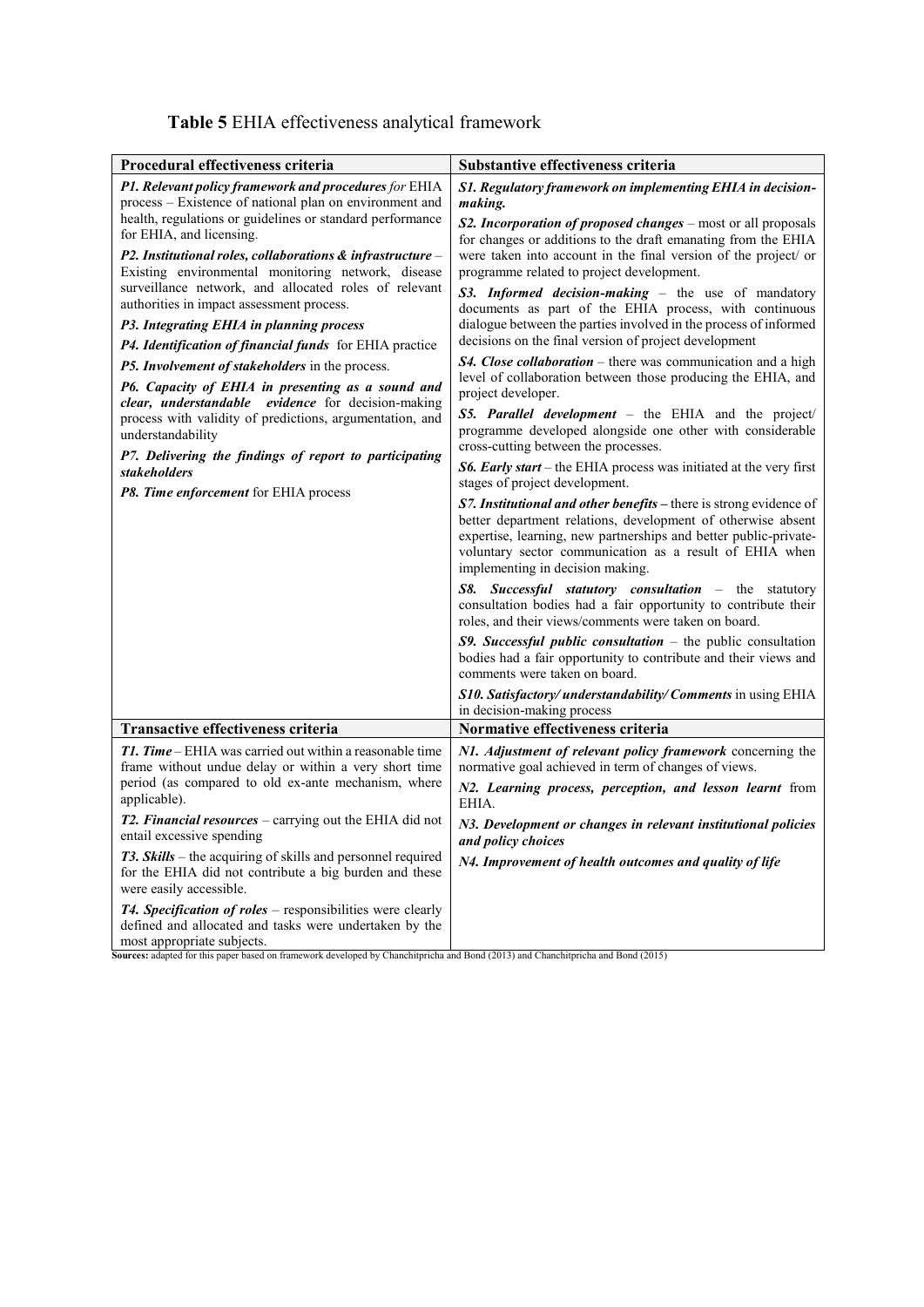### **5. Effectiveness of power plant EHIA**

## *5.1 Procedural effectiveness*

Although the four EGAT EHIAs have been approved by the statutory authorities and considered to have achieved procedural effectiveness based on documentary analysis; it was found that not all the EHIA cases of power plant projects fully meet the procedural criteria when interview findings are taken into account. Overall, the four EHIAs meet five procedural effectiveness criteria (*P1, P3, P4, P5*, and *P7*) whereas cases 2 & 3 partially meet *P2* and *P6*, case 1 partially meets *P6* and does not achieve *P8* while case 4 partially meets *P6* (**Table 6**).

The findings suggest that the relevant *policy framework and procedures (P1)* are in place from the top to bottom level (EGATrep#1, GOrg#1,#2,#3,#4, Reg#1,#2, ICEHrep#1). However, EHIA practitioners argued that existing EHIA guidelines need to be clearer on how to conduct the EHIA process(Practitioner#1,#2,#3,#4). Research scholars also recommend that clear guidance and adequate guidelines are essential factors influencing effective inclusion of health in impact assessment (Fischer et al. 2010, Harris et al. 2009, Tamburrini et al. 2011).

As the legislation is enforced, it allows *institutional roles, collaborations & infrastructure* (*P2*) to be clearer for all relevant stakeholders and authorities (EGATrep#1, GOrg#1,#2, Reg#1,#2, ICEHrep#1). However, it was found that area context is influential in creating networks to work together i.e. establishing monitoring network systems on environment quality and health (Reg#1,#2). According to documentary analysis and interviews, EHIA cases 1&4 meet the *P2* criterion fully whereas cases 2&3 meet it partially. Basically, EGAT provides a Continuous Emission Monitoring System (CEMS) onsite as well as maintaining an environmental monitoring network with relevant organisations i.e. Pollution Control Department (PCD) and the Department of Fisheries (if the project is located near a river/ watercourse) for all of its power plants (EGATrep#1) (SECOT Co. 2016a, SECOT Co. 2016b, SECOT Co. Ltd. 2013). The local authorities in Chachoengsao province, where case 1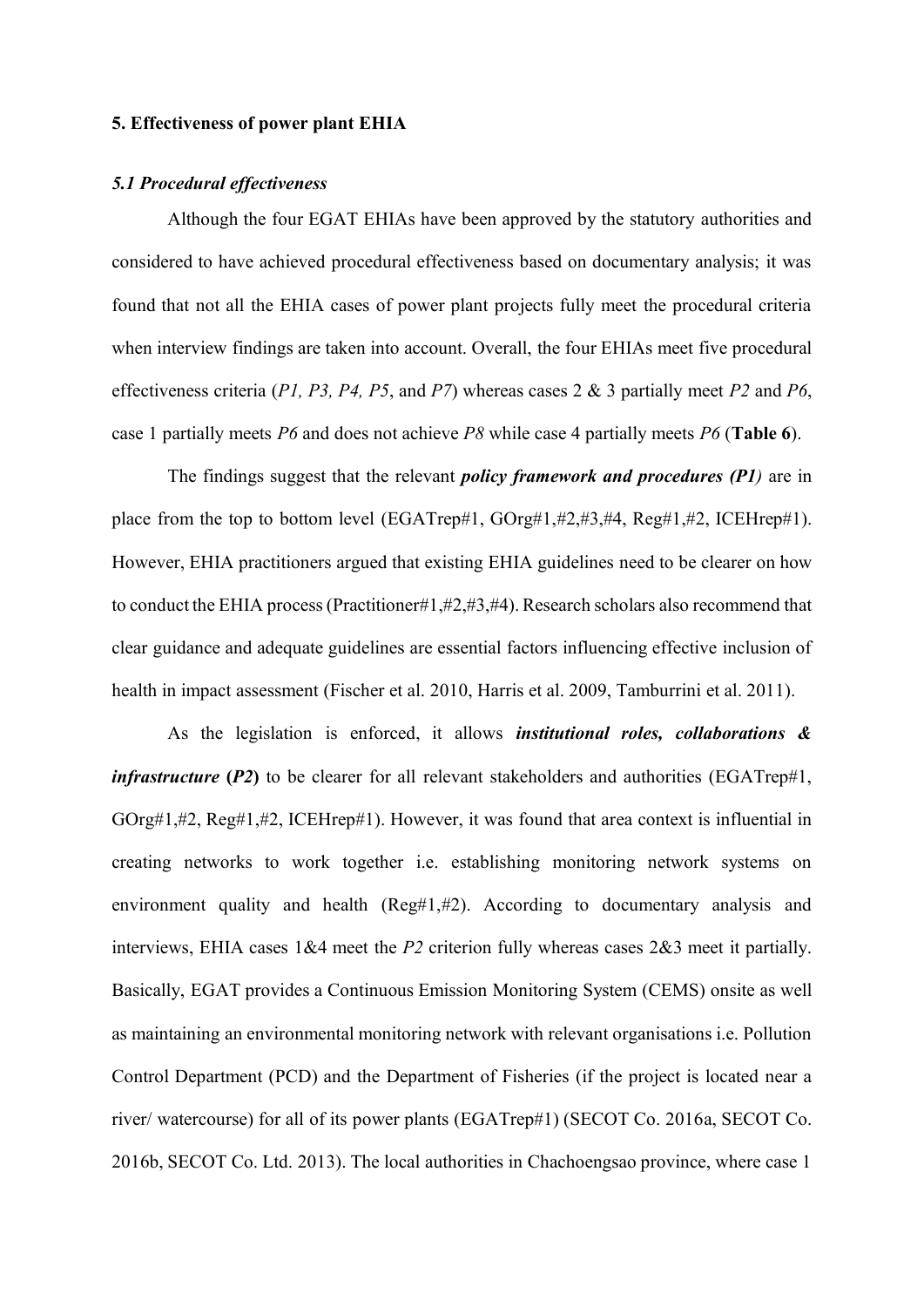and case 4 are to be located, used the Chachoengsao Provincial Decree No.2391/2554 and No.16671/2557 to establish the local committee and subcommittee. This suggests that the local governance context could shape the line of collaboration between project developers and community differently, and is related to the key point that the political/ administrative system is a contextual factor in relation to the effectiveness of impact assessment (Kolhoff et al. 2009).

Six-month monitoring reports of operating power plants are routinely submitted to ONEP (EGATrep#1) and it was agreed that the majority of power plant project developers are likely to follow monitoring measures (GOrg#2). It was argued that the project developer should share environmental monitoring information with the health authority so that it can be combined with the health impact investigation (GOrg#4) while it was suggested that data sharing between organisations requires improvement (NGO#1) which aligns with Jha-Thakur and Fischer (2016) who noted that monitoring is a challenging element to achieve.

It is considered crucial that planning at national level can lead to influential changes on health determinants (Bond et al. 2013), a point covered by criterion **P3** concerning the extent to which the *EHIA is integrated in the planning process*, EGAT has integrated the concept of environmental and social responsibility in the planning process of the national energy development policy framework as well as the organisation policy (EGATrep#1, (EGAT 2010)). As EGAT is state owned, it is required that issues on environmental, health and social impact are taken into account (EGATrep#1, GOrg#2), however, concerns about the gap between government policy and impacts affecting stakeholders have been raised (ICEHrep#1). This could reflect the lack of EHIA of national development policy, an area where assessment is becoming more prevalent (Adelle and Weiland 2012).

For *Identification of financial funds (P4)* supporting the EHIA process, the project developer is mainly responsible for providing a budget for the EHIA process (as implicitly suggested in Ministry of Natural Resource and Environment (2009)). It was noted by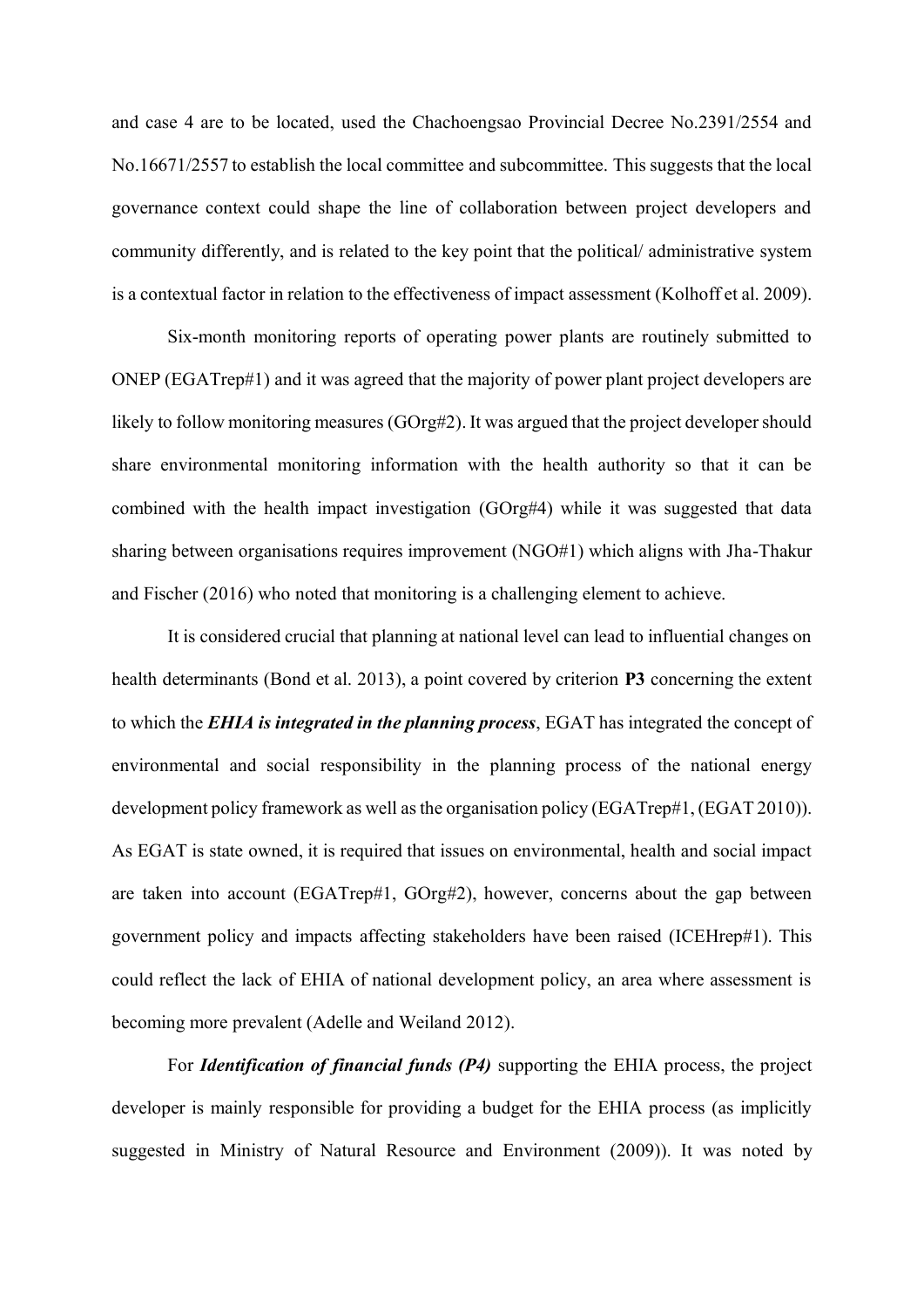Practitioner#3 and NGO#1 that the financial fund for public consultation should be cosupported by the government. Although PP5 is already arranged by the regulator which is responsible for the cost at that stage, more financial support from government authorities was felt to be warranted (Practitioner#3). It was also pointed out that the EHIA process includes environmental and health impact monitoring and that financial resources for this practice should be provided explicitly in the long term (GOrg#4). In addition, the changing of national legislation and political context i.e. the termination of the Thai Constitution B.E. 2550, which enforced EHIA, has caused uncertainty for the future of relevant organisations involved in the EHIA process, i.e. for ICEH, the Thai Constitution B.E. 2550 stated in clause no. 12 of section 1 that the Department of Environmental Quality Promotion (DEQP) has to financially support practice conducted by the ICEH committee (The Prime Minister's Office 2010). As the constitution was cancelled, it is unclear what the future financial source of public consultation conducted by ICEH might be (GOrg#1, ICEHrep#1). However, regarding the 4 cases, financial sources for EHIA still met the *P4* criterion at the time the EHIAs were undertaken, as the results demonstrate in **Table 6**.

In terms of *Involvement of stakeholders (P5)*, the EHIA regulation weighs public consultation as a priority in the EHIA process as indicated in section 2 (**Figure 1**). As it is mandatory, public participation processes were conducted in the four EHIA cases. Thus all the cases meet the *P5* criterion. However, it was noted that the public consultation methods suggested in the guideline (Ministry of Natural Resource and Environment, 2010), are sometimes too fixed e.g. the minimum time required and public meeting patterns as specified for PP1 (Practitioner#1,#2,#4). It was argued, for example, that stakeholder analysis should be conducted based on social context (NGO#1). This may suggest that the roles of public participation should be investigated (Glucker et al. 2013) in the Thai context as should the stakeholder roles (McCallum et al. 2015) in the EHIA process.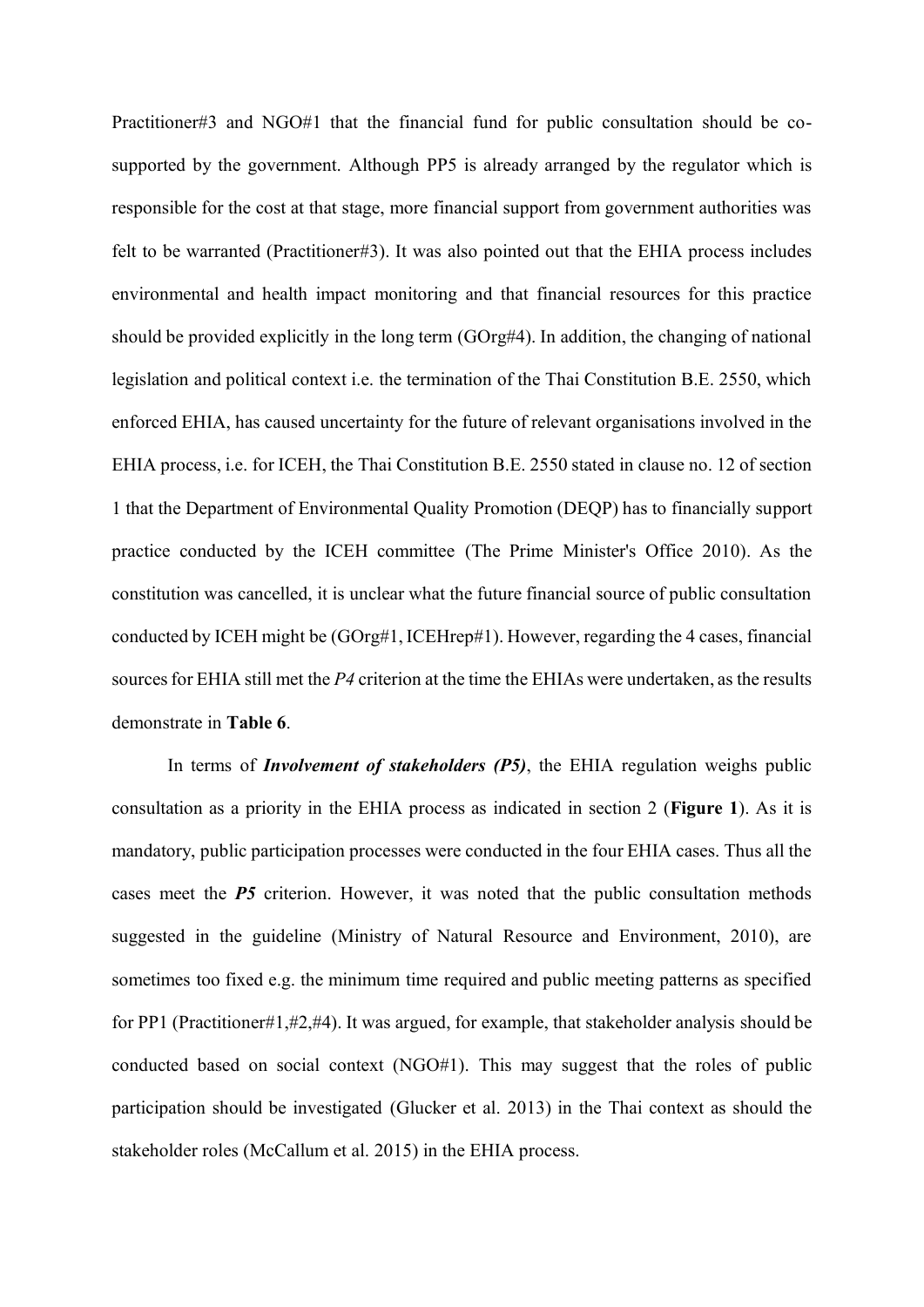*Capacity of EHIA in presenting as a sound and clear, understandable evidence for decision-making process (P6):* the reports satisfy the *P6* criterion based on approval awarded by the ONEP expert panel. However, referring to documentary analysis of the EHIA reports in terms of content coherence, as well as ICEH comment reports (ICEH 2014), coupled with interviews (ICEHrep#1, Practitioner#1); it can be argued that *P6* is partially met by the four EHIA cases. The documentary reviews in this study suggested that the project developer and EHIA practitioners have tried hard to prepare EHIA documents leading to plenty of technical information required for project operation; however, considering the size of the EHIA main reports, varying between 970 and 2121 pages excluding the summary report and appendices, minor inconsistencies are common e.g. incorrect lists of contents and variable format of page numbers. EHIA summary reports, were also large in size i.e. case nos. 2, 3, and 4 were 370, 411 and 531 pages long respectively, such that there is a second summary version of EHIAs provided by ICEH, to reduce the volume sizes to 35, 38, and 34 pages, respectively. Nor were the non-technical summaries presented along with the main reports as this is not demanded explicitly in the ONEP guideline associated with the legislation.

In terms of alternative analysis presented in the EHIA reports, Case 1 does not present this section whereas Case 2 identified project development options and the preferred option; Case 3 does not present alternatives but explains the proposed project option and Case 4 also summarised the proposed project option. This suggests that different consultants vary in their interpretation of this part of the regulations. The main reports were provided in line with the legislative guideline but it has been found that environmental and health impact assessments are reported separately in different chapters as an EIA chapter and a HIA chapter, suggesting that they were conducted in isolation from each other within the EHIA process, rather than as an integrated whole as inferred in **Figure 1**. This means connections between impact assessment processes i.e. scoping and impact assessment are not clearly demonstrated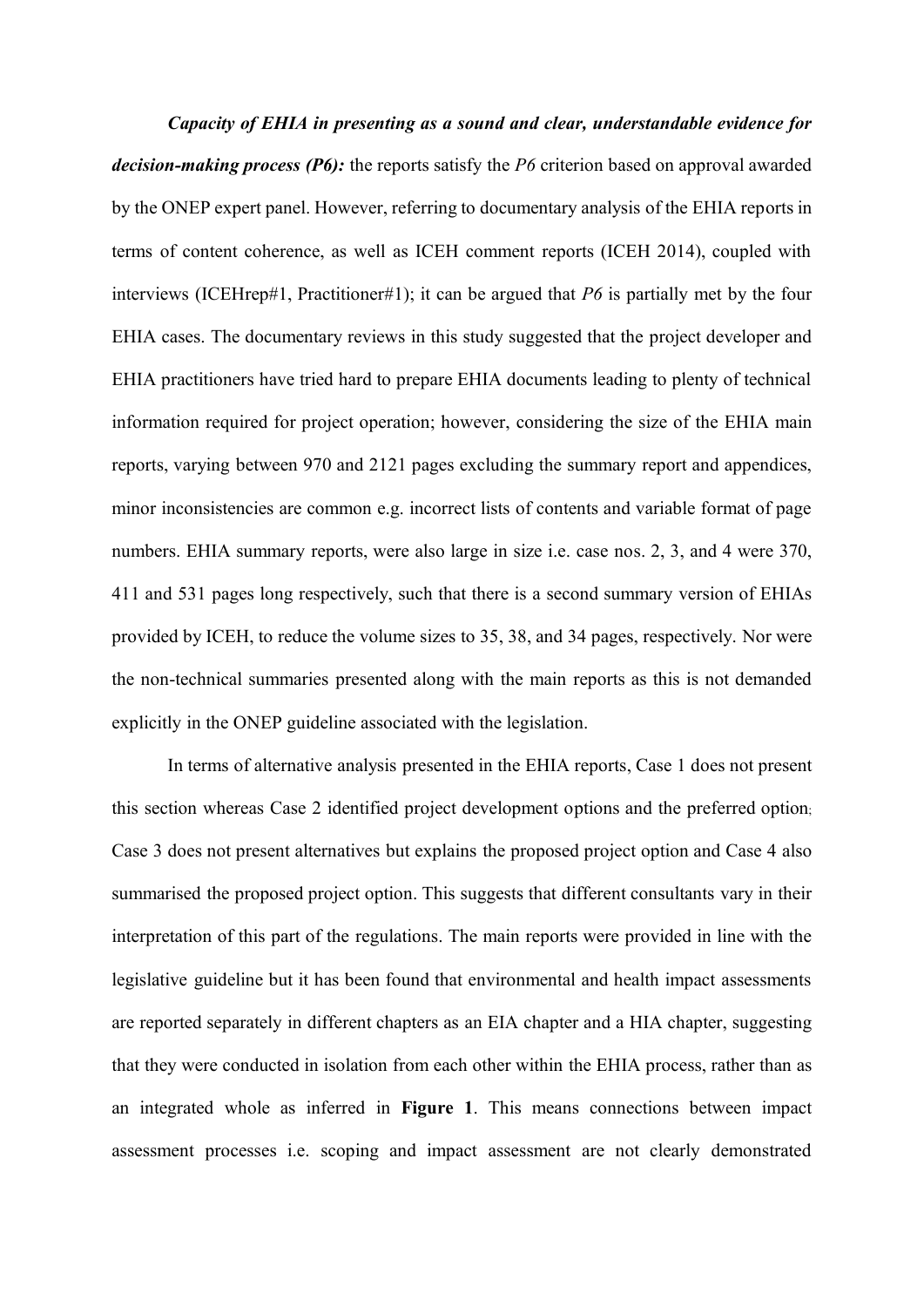according to the chapters in the reports. Additional supervisory comments from the ICEH committee also raised this point (Independent Commission on Environment and Health (ICEH) 2014). Bond et al. (2013) suggested that practitioners and professionals in both fields should learn to collaborate, as well as facilitate knowledge training in order to ensure sufficient capacity in areas outside their immediate areas of expertise. Interviewees also noted that integration between the environment and health fields is challenging (Practitioner#1, GOrg#1) as '*expectation and target set from different perspectives are unlikely to present the same picture*' (Practitioner#1). Connections between chapters are not sufficiently clear; whereas the power plant expert panel had tried to point out that the connections between environment and health aspects are essential (GOrg#2).

Whilst it is compulsory that an EHIA scoping report is submitted to ONEP (Ministry of Natural Resources and Environment 2009), the findings from EHIA scoping are required to be more integrated in the main reports, and to include cumulative impacts arising from existing and planned developments. In addition, based on a site visit by the ICEH team, it was suggested that information provided by the project developer and the EHIA consultant should be linked better to reduce the time taken in rechecking for correctness of information (ICEHrep#1).

While the non-mandatory power plant EHIA guideline (Health Impact Assessment Division, 2012) has been additionally established and applied in the EHIA process by consultants; in-depth understanding of the guideline has not been achieved when practitioners conduct EHIAs (GOrg#3). This suggests that further capacity building and institutional support is needed as recommended by Fischer et al. (2010) and Morgan (2011).

Concerning *delivering the findings of report to participating stakeholders (P7),* the findings of the EHIAs and the reports are delivered to participating stakeholders via local organisations, for example, district/ sub district offices (Reg#2) and via the public review stage (EGATrep#1, Practitioner#3) alongside disclosing the reports online (Reg#1,#2, ICEHrep#1)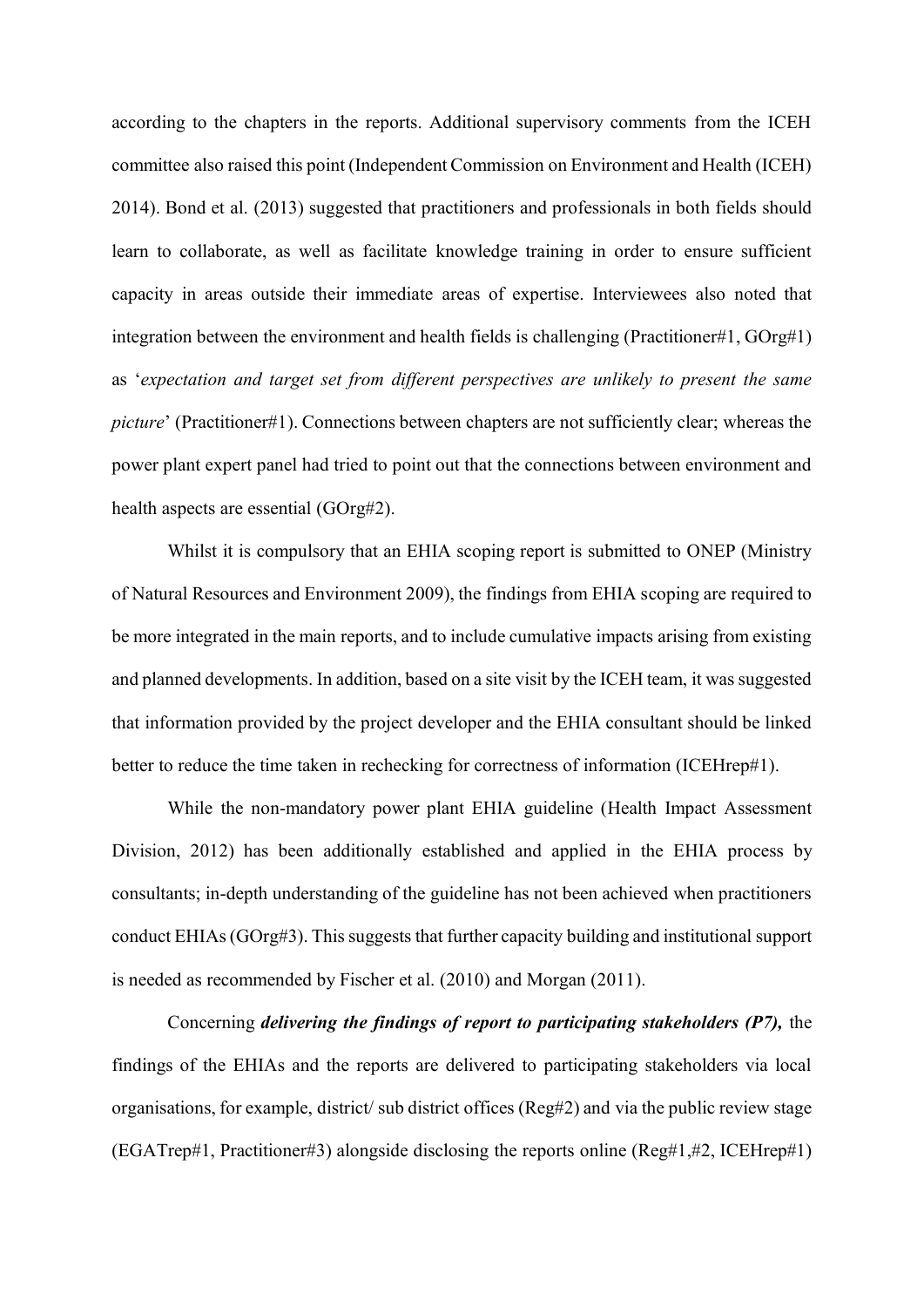such that the four EHIA cases achieved the **P**7 criterion. Nevertheless, it was suggested that risk communication should be promoted and the government should disclose impact monitoring information to the public (NGO#1); communication language delivered should be simplified and stakeholders should be informed using suitable techniques/ patterns (GOrg#4).

Finally, *Time enforcement for EHIA process (P8)* was not achieved given that, because of the EIA legislation changing in 2009-2010, Case 1, which was previously granted EIA approval, was required to produce an EHIA after construction had already begun. This suggests that the consequences of regulation changes could affect the procedural effectiveness of impact assessment in terms of practice conducted by relevant stakeholders/ actors. Hence, guidelines on how to deal with such changes would need to be published by the relevant authorities in advance.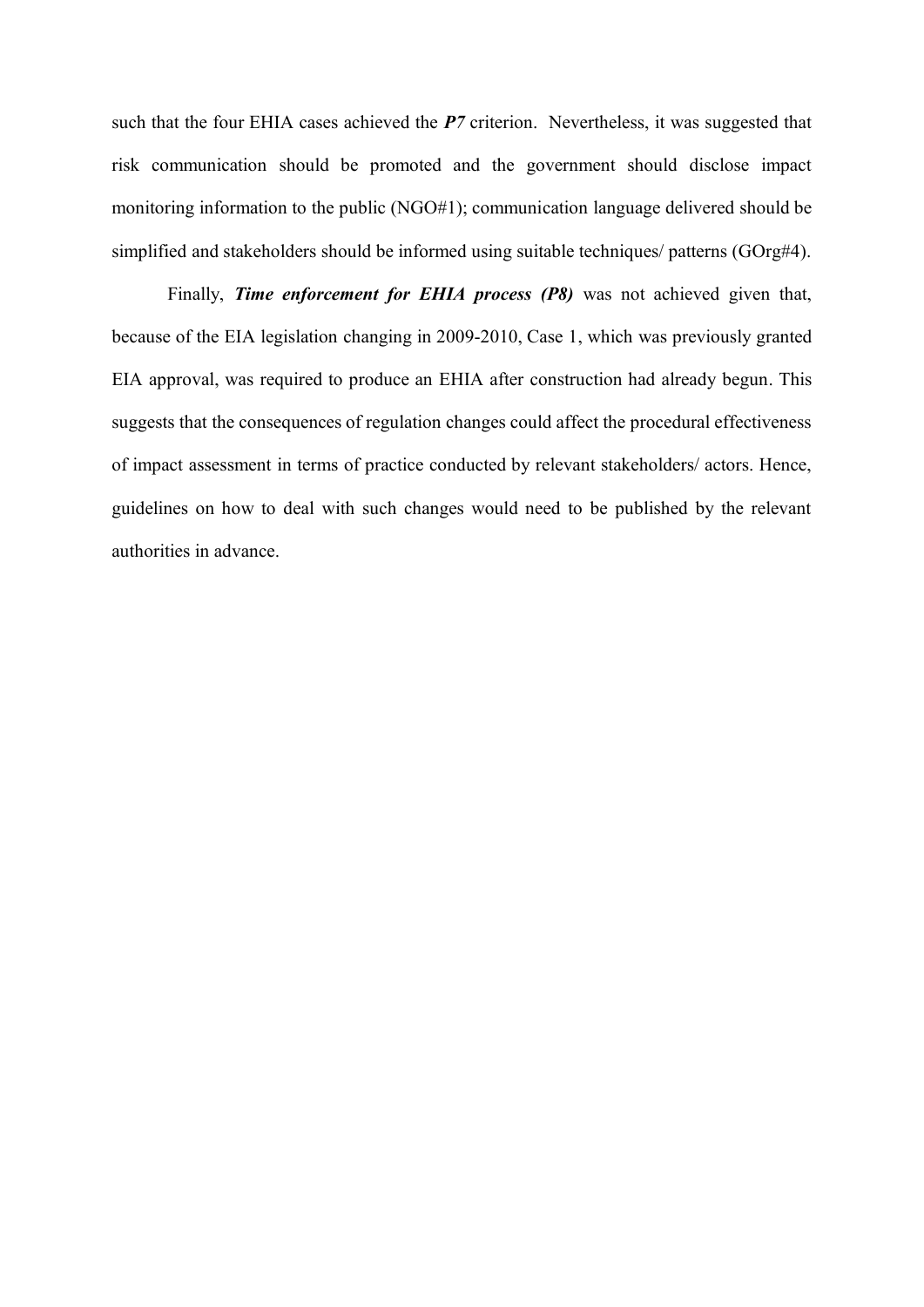|            | Effectiveness criteria |                                                                                                               |                                                                                                      | Case 2    | Case 3    | Case 4    | Remark/References                                                                                                                                                                                                                                                                                                        |
|------------|------------------------|---------------------------------------------------------------------------------------------------------------|------------------------------------------------------------------------------------------------------|-----------|-----------|-----------|--------------------------------------------------------------------------------------------------------------------------------------------------------------------------------------------------------------------------------------------------------------------------------------------------------------------------|
|            |                        | Year EHIAs conducted                                                                                          | 2011                                                                                                 | 2011      | 2014      | 2014      |                                                                                                                                                                                                                                                                                                                          |
|            | P <sub>1</sub>         | Relevant policy framework and procedures for EHIA<br>process                                                  |                                                                                                      |           |           |           |                                                                                                                                                                                                                                                                                                                          |
|            |                        | Existence of governmental policy framework and national<br>plan concerning environmental and health impact    | Yes                                                                                                  | Yes       | Yes       | Yes       | National economic and social development plan and policy<br>statement no. 10&11; Government policy statement (The Prime<br>Minister's Office 2011, The Prime Minister's Office 2014)                                                                                                                                     |
|            |                        | Existence of regulations in relation to guidelines or standard<br>performance for EHIA process, and licensing | Yes                                                                                                  | Yes       | Yes       | Yes       | * EHIA rules & guideline (Ministry of Natural Resource and<br>Environment 2009, Ministry of Natural Resources and<br>Environment 2010b)                                                                                                                                                                                  |
|            | P <sub>2</sub>         | <b>Institutional Characteristics</b>                                                                          |                                                                                                      |           |           |           |                                                                                                                                                                                                                                                                                                                          |
|            |                        | Existing environmental monitoring network<br>2.1                                                              | Yes                                                                                                  | Yes       | Yes       | Yes       | <b>EGAT</b>                                                                                                                                                                                                                                                                                                              |
|            |                        | Disease surveillance network<br>2.2                                                                           | Yes*                                                                                                 | Partially | Partially | Yes*      | *Chachoengsao Provincial Decree No.2391/2554<br>*Chachoengsao Provincial Decree No.16671/2557                                                                                                                                                                                                                            |
|            |                        | 2.3<br>Collaborations between relevant sectors                                                                | Yes*                                                                                                 | Partially | Partially | Yes*      | *Chachoengsao Provincial Decree No.2391/2554                                                                                                                                                                                                                                                                             |
| Procedural | P <sub>3</sub>         | Integrating EHIA in planning process of national energy<br>development policy framework                       | Yes                                                                                                  | Yes       | Yes       | Yes       | National energy regulatory strategic plan no.1 B.E. 2551-2555,<br>p.8 & Strategy 1 of National energy regulatory strategic plan no.2<br>B.E. 2556-2560, p.21<br>Electric Generating Authority of Thailand Notification no.<br>15/2553 Re: EGAT Environmental Policy<br>(Draft) Thailand Energy master plan B.E.2558-2578 |
|            | <b>P4</b>              | Identification of financial funds for EHIA practice                                                           | Since Thai constitution B.E. 2557 was terminated in 2014<br>affecting ICEH supporting fund in future |           |           |           |                                                                                                                                                                                                                                                                                                                          |
|            |                        | 4.1 Funding for conducting EHIA                                                                               | Yes                                                                                                  | Yes       | Yes       | Yes       | EGAT & DEPQ, ERC (for PP5)                                                                                                                                                                                                                                                                                               |
|            |                        | 4.2 Funding for conducting relevant research to improve<br>EHIA practice & guideline in Thailand              | Yes                                                                                                  | Yes       | Yes       | Yes       | EGAT supports research grants                                                                                                                                                                                                                                                                                            |
|            | P <sub>5</sub>         | Involvement of stakeholders in the EHIA process                                                               | Yes                                                                                                  | Yes       | Yes       | Yes       | PP1-PP5; * EHIA rules & guideline (Ministry of Natural<br>Resource and Environment 2009, Ministry of Natural Resources<br>and Environment 2010b)                                                                                                                                                                         |
|            | <b>P6</b>              | Capacity of HIA to present a sound and clear<br>understandable evidence for the decision-making process       | Yes                                                                                                  | Yes       | Yes       | Yes       | As a result that all EHIA reports of the 4 cases received ONEP<br>approval                                                                                                                                                                                                                                               |
|            |                        | with valid prediction and argumentation                                                                       | Partially                                                                                            | Partially | Partially | Partially | Documentary review + Interviews                                                                                                                                                                                                                                                                                          |
|            | P <sub>7</sub>         | Delivering the findings of report to participating<br>stakeholders                                            | Yes                                                                                                  | Yes       | Yes       | Yes       | Published online via ICEH & ERC websites                                                                                                                                                                                                                                                                                 |
|            | P <sub>8</sub>         | Time enforcement for EHIA process                                                                             | $No*$                                                                                                | Yes       | Yes       | Yes       | *Affected by the change of new EHAI legislation                                                                                                                                                                                                                                                                          |

## **Table 6** Effectiveness overview of power plant EHIAs based on documentary analysis and interviews

Remark: ? = not clear; Case 1= Bang Pakong combined cycle power plant block 5; Case2= Mae Moh power plant unit 4-7 replacement; Case3= South Bangkok (Phra Nakorn Tai) power plant replacement phase 1; Case4= Bang Pakong com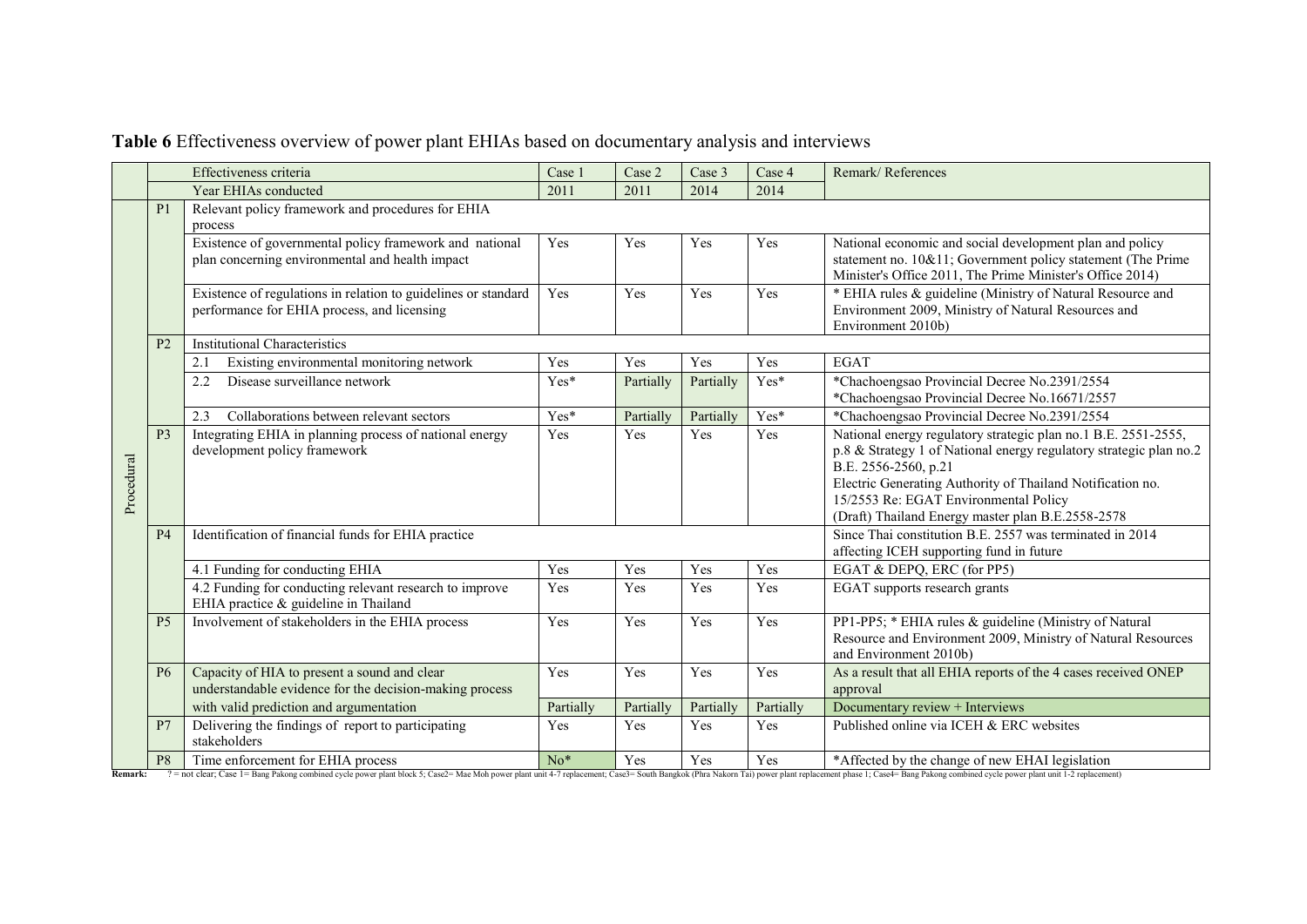|             | Effectiveness criteria |                                                                                                               | Case 1         | Case 2        | Case 3      | Case 4         | Remark/References                                                                                                                                                                                                         |
|-------------|------------------------|---------------------------------------------------------------------------------------------------------------|----------------|---------------|-------------|----------------|---------------------------------------------------------------------------------------------------------------------------------------------------------------------------------------------------------------------------|
|             |                        | Year EHIAs conducted                                                                                          | 2011           | 2011          | 2014        | 2014           |                                                                                                                                                                                                                           |
|             | S <sub>1</sub>         | Regulatory framework on implementing EHIA in decision-making                                                  | Yes            | Yes           | Yes         | Yes            | * EHIA rules & guideline (Ministry of Natural Resource and<br>Environment 2009, Ministry of Natural Resources and Environment<br>2010 <sub>b</sub>                                                                        |
|             | S <sub>2</sub>         | Incorporation of proposed changes - EHIA was taken into account<br>in the final version of the project        | Partially      | Partially     | Partially   | Partially      | As presented in final EHIA main and summary reports                                                                                                                                                                       |
|             | S <sub>3</sub>         | Informed decision-making                                                                                      | Yes            | Yes           | Yes         | Yes            | Evidence presented in the initial parts of EHIA main report, and progress<br>of EHIA proposed to decision-making process are updated on ONEP<br>website as well as ERC website, however, regular updating required.       |
|             | S <sub>4</sub>         | Close collaboration                                                                                           | Yes            | Yes           | Yes         | Yes            | Project developer and EHIA practitioner have worked together,<br>EGATrep#1, Practitioner#3,                                                                                                                               |
|             | S <sub>5</sub>         | Parallel development                                                                                          | Yes            | Yes           | Yes         | Yes            | EHIA process are aware as part of parallel development                                                                                                                                                                    |
| Substantive | S <sub>6</sub>         | Early start                                                                                                   | N <sub>o</sub> | Partially     | Yes         | Partially      | Mismatch timing of EHIA final approval and technology<br>availability(findings from EHIA is not updated when performing<br>procurement process for power plant technology which has been changed<br>& developed overtime) |
|             | S7                     | Institutional and other benefits                                                                              | Partially      | Partially     | Partially   | Partially      | Establishment of local power fund regarding ERC power fund regulations<br>Re: Establishment of power fund for local development and restoration in<br>affected area resulting from power plant operation B.E. 2553        |
|             | S <sub>8</sub>         | Successful statutory consultation                                                                             | Partially      | Partially     | Partially   | Partially      | Legally opened to all relevant authorities taking part in EHIA process                                                                                                                                                    |
|             | S <sub>9</sub>         | Successful public consultation                                                                                | Partially      | $\mathcal{P}$ | Partially   | Partially      | Legally opened to all stakeholders taking part in EHIA process but the<br>outcomes of public consultation are unclear/ questionable (Reg#1,#2,<br>Practitioner#4, NGO#1, GOrg#4, ICEHrep#1)                               |
|             | S <sub>10</sub>        | Satisfactory/ understandability/ comments in using EHIA in<br>decision-making process                         | Partially      | Partially     | Partially   | Partially      | There are comments provided by ONEP and ICEH for regulator in taking<br>on board                                                                                                                                          |
|             | T1                     | Time                                                                                                          | $No*$          |               | Partially   | $\overline{?}$ | Approx. 2-2.5 years for each project EHIA to obtain ONEP approval<br>*EIA+EHIA = 5 years approximately; EGATrep#1,<br>Practitioner#1,GOrg#4                                                                               |
| Transactive | T <sub>2</sub>         | Financial resources                                                                                           | Unlikely       | Unlikely      | Partially   | Partially      | By Project developer, DEQP, ERC; NGO#1, Reg#2,<br>Practitioner#3,EGATrep#1, ICEHrep#1                                                                                                                                     |
|             | T <sub>3</sub>         | Skills & personnel                                                                                            | Partially      | Partially     | Partially   | Partially      | EHIA Practitioners, GOr#2, ERC#1,#2, NGO#1                                                                                                                                                                                |
|             | T <sub>4</sub>         | Specification of roles                                                                                        | Partially      | Partially     | Partially   | Partially      | Practitioner#3, GOrg#2, Reg#2                                                                                                                                                                                             |
|             | N1                     | Adjustment of relevant policy framework concerning the normative<br>goal achieved in term of changes of views | Yes            | Yes           | Yes         | Yes            | EGATrep#1, Reg#1,#2,NGO#1, Practitioner#3, GOrg#1,#4,                                                                                                                                                                     |
|             | N <sub>2</sub>         | Learning process, perception, lesson learnt from HIA                                                          | Yes            | Partially     | Yes         | Yes            | GOrg#4,NGO#1, Practitioner#3,EGATrep#1                                                                                                                                                                                    |
| Normaive    | N <sub>3</sub>         | Development or changes in relevant institutions                                                               | Partially      | Partially     | Partially   | Partially      | NGO#1, Reg#2, GOrg#2,#4, Practitioner#3, EGATrep#1                                                                                                                                                                        |
|             | N <sub>4</sub>         | Health /Quality of life improvement                                                                           | ?/ Partially   | ?/Partially   | ?/Partially | / Partially    | Establishment of power fund for quality of life is ruled by ERC authority                                                                                                                                                 |

## **Table 6** Effectiveness overview of power plant EHIAs based on documentary analysis and interviews (continued)

Remark: ? = not clear; Case 1= Bang Pakong combined cycle power plant block 5; Case2= Mae Moh power plant unit 4-7 replacement; Case3= South Bangkok (Phra Nakorn Tai) power plant replacement phase 1; Case4= Bang Pakong com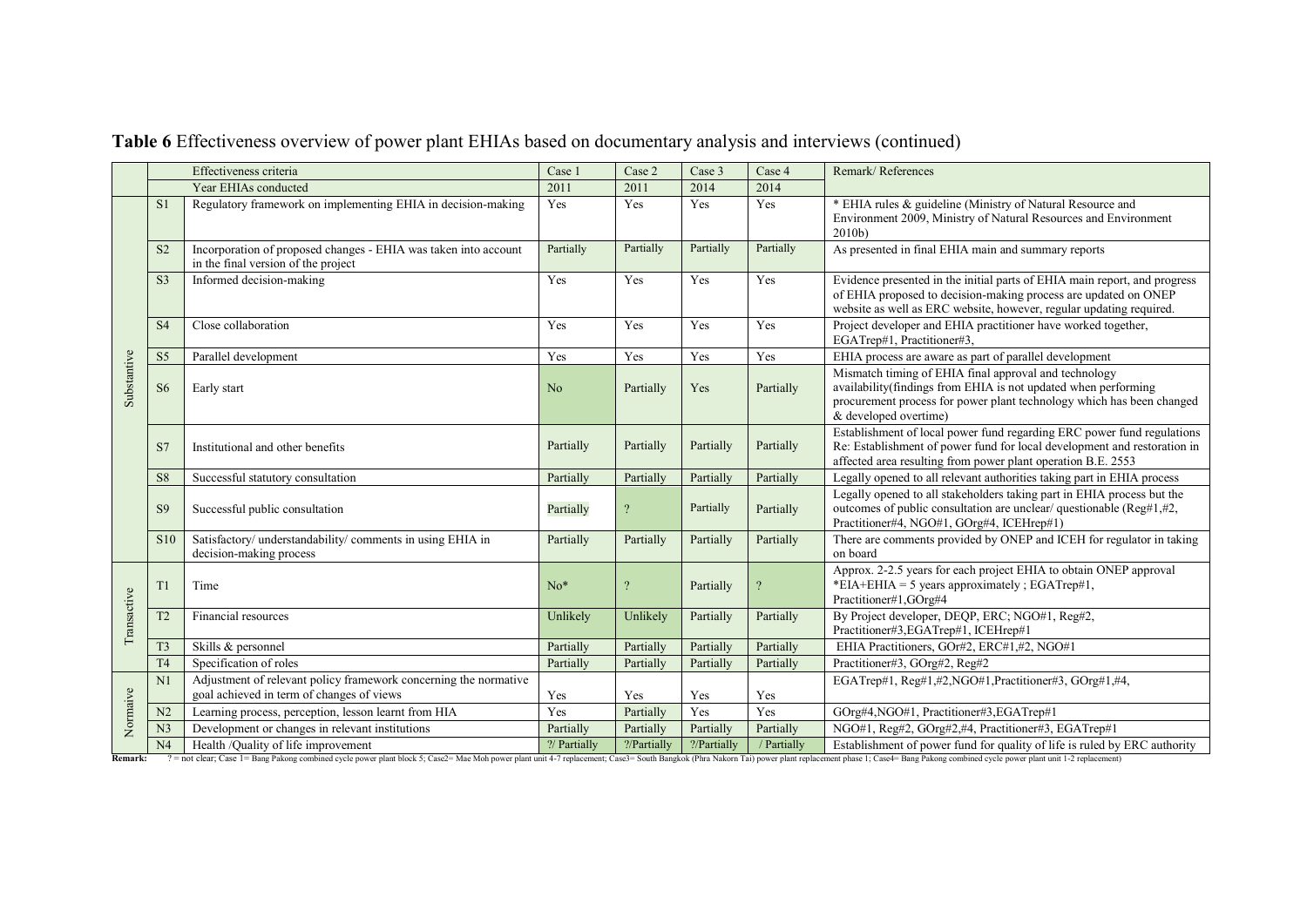## *5.2 Substantive effectiveness*

As the results presented in **Table 6** suggest, the four EGAT's EHIAs meet four substantive effectiveness criteria (*S1, S3-S5*) while *S2* and *S6-S10* are unlikely to be achieved fully.

As *the regulatory framework for implementing EHIA in decision-making (S1)* came into force in Thailand in 2009, statutory consultation authorities, regulators and relevant decision-makers are required to take EHIA findings into account as stated in a Ministry of Natural Resource and Environment (2010a) notification. It was emphasised that the EHIA process is applied as part of decision making to support national power development policy to ensure that appropriate measures are provided once power plant projects are developed (GOrg#4, EGATrep#1, Reg#1,#2). The availability of regulatory requirements for EHIA could be a sign that practice is progressing (Tamburrini et al. 2011) while *'formal application'* of legislation is argued to influence decision making by resulting in project modifications (Christensen et al. 2005, p.393).

In terms of *incorporation of proposed changes (S2)*, findings from the EHIAs were taken into account in the project development by the relevant authorities as presented in final EHIA reports and it suggests that the four cases are likely to meet this criterion. However, it is noted that the proposed changes are prioritised based on legislative requirements in favour of issues raised by the public (Practitioner#3). In general, although the EHIA findings are considered as part of decision making, it was felt by some that the anxieties of those people against the project development had not been sufficiently investigated (GOrg#4).

*Informed decision-making (S3)* of the four cases are presented via relevant evidence, for example, in the initial parts of EHIA main reports, authorities' websites i.e. ONEP, ICEH and ERC; however, updating relevant information regularly is required. The decisions are also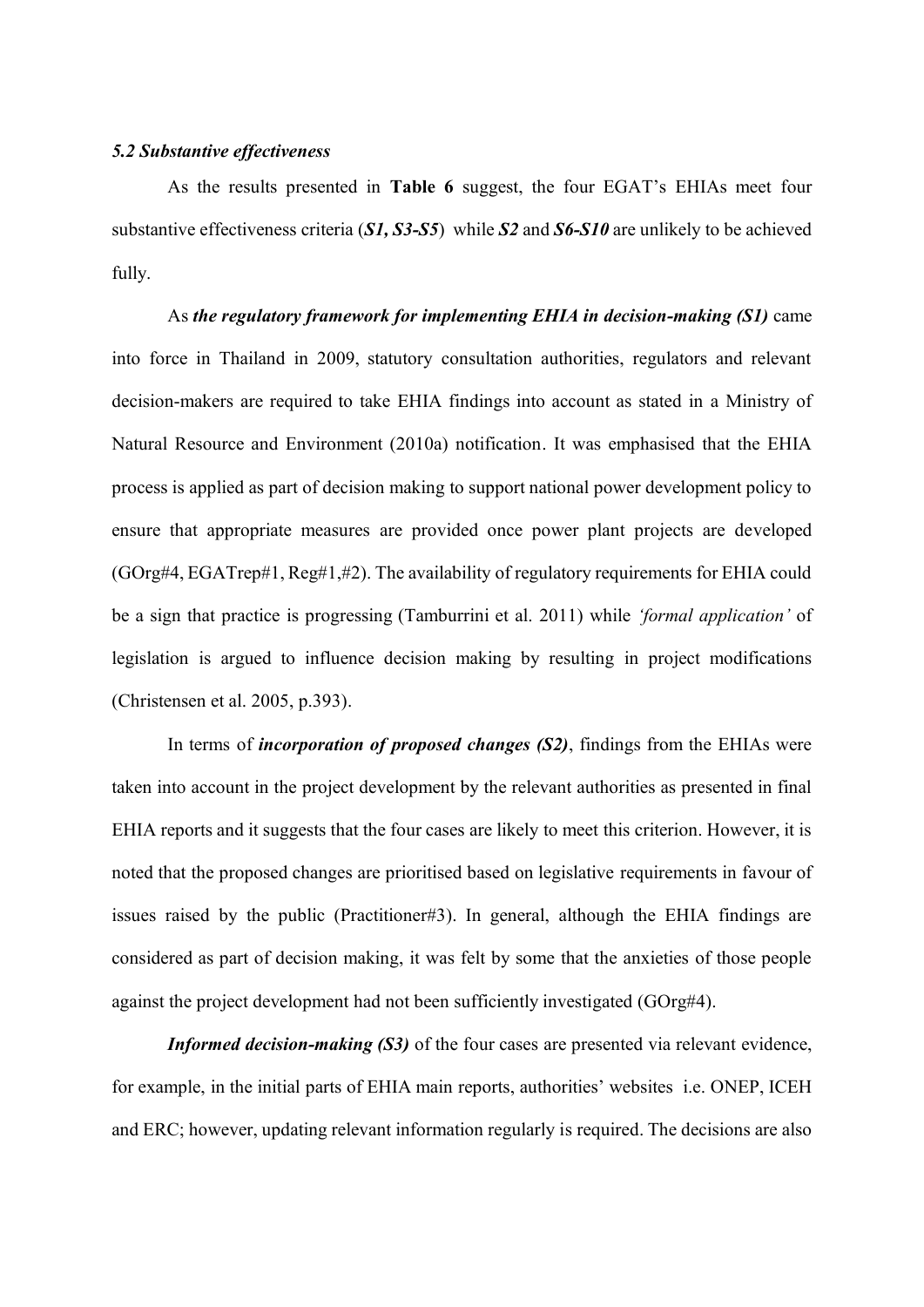informed to the community located within 5 km of the project site at the local administration office (Reg#2).

For *close collaboration (S4)*, EGAT and EHIA practitioners work together during EHIA processes (Reg#2, EGATrep#1, Practitioner#3) such that this criterion is achieved in all four cases. Good communication is essential between project developers and EHIA practitioners (Reg#2) while they work as a team in conducting EHIA (Practitioner#3). GOrg#4 commented that the project developer could approve and/or influence how the EHIA practitioner delivers findings in the EHIA report, however, it was argued that the expert panel appointed by ONEP is a balance which can ensure EHIA correctness and reliability (GOrg#2). As it is state owned, EGATRep#1 emphasises that there are authority procurement regulations on how to select qualified EHIA practitioners.

In terms of *parallel development (S5)*, the EHIA processes of the four cases were developed in parallel with power plant project development (EGATrep#1, GOrg#4).

While the *early start (S6)* criterion seems easy to achieve if EHIA is implemented early before the construction phase assuming it has been well planned at the feasibility and detailed design stages, three EHIAs do not meet this criterion fully. Case 1 fails to satisfy this criterion as it was affected by the timing of changes in EIA legislation such that EHIA was required and commenced after the construction phase started. The 2nd version of Case 4 EHIA was submitted for the approval process after the first version was approved by the ONEP expert panel; this second version was necessary because of technology changes leading to a higher power generating capacity than that identified in the first-version of the EHIA when procurement was performed (SECOT Co. 2016b). Case 2 EHIA has encountered the same problem as case 4 (EGATrep#1). Thus only case 3 meets the *S6* criterion.

In terms of *institutional and other benefits (S7)* that EHIA outcomes bring about; local power funds have been established under ERC power fund regulations no. 18 Re: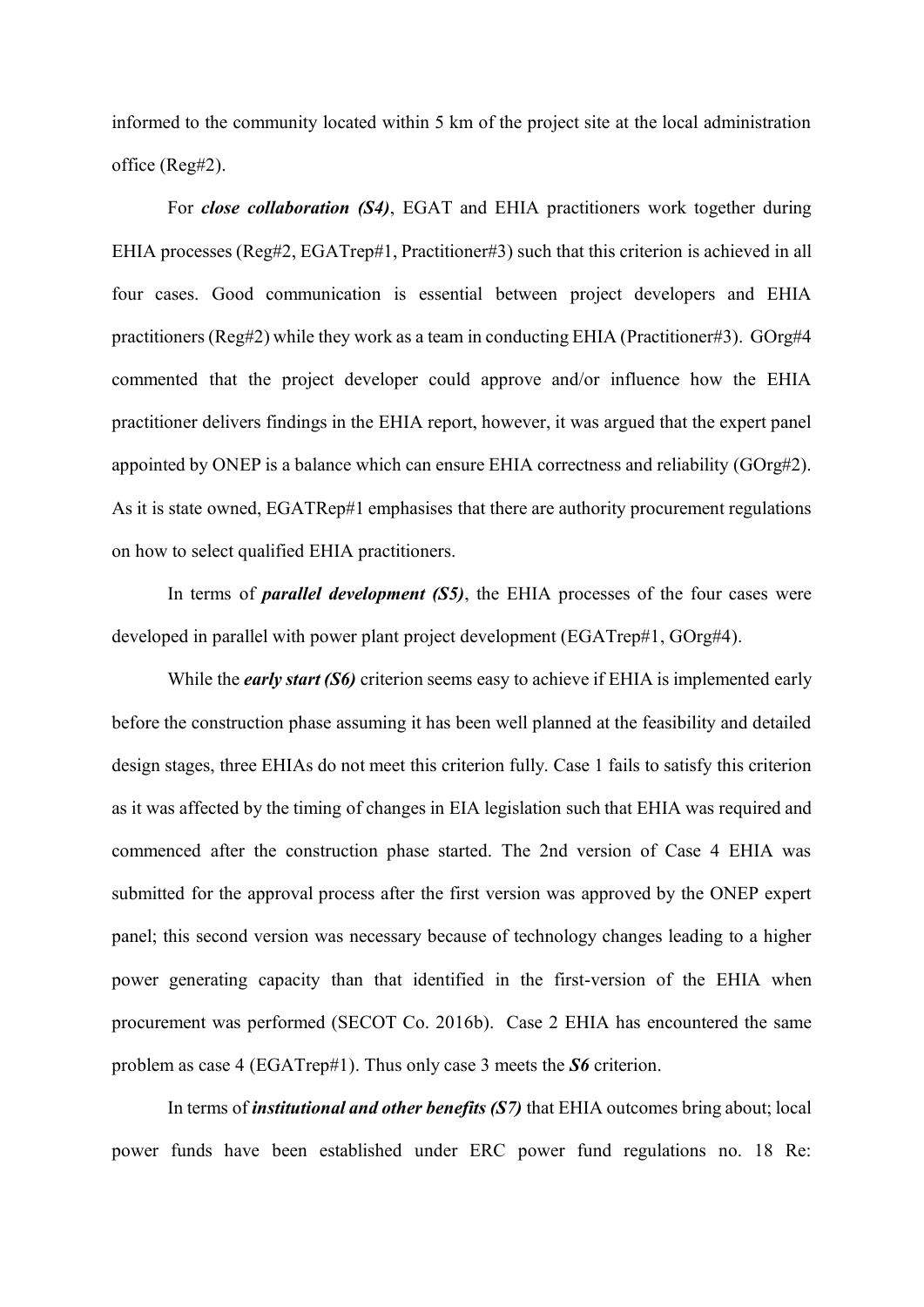*Establishment of power fund for local development and restoration in affected area resulting from power plant operation B.E. 2553*. The power funds are run by an appointed committee in each particular area. It was suggested that financial support from the power plant fund should be granted for health impact monitoring (GOr#4) as well as research related to local/ community health impact and health follow up (ICEH#1). In Bang Pakong, the power plant authority has granted research funds for community health impact assessment to promote health and environment over a 0-2 km radius from the power plant location (EGAT#1). However, the support is varied regarding location and community context as well as local power fund management (Reg#1, Reg#2, EGAT#1). Overall, the EHIAs meet this *S7* criterion partially.

Referring to *successful statutory consultation (S8)* considered along with *satisfactory / understanding / comments in using EHIA in the decision making process (S10)*; the findings suggest that the statutory consultation authorities (ONEP, the expert panel appointed by ONEP, ICEH and ERC) have conducted their roles diligently. In the EHIA review process, it was questioned if the panel actually conducted the site inspections or not (NGO#1), with the response by GOrg#2 that the panel would do so at least one time for each particular project. The comments given by the expert panel are considered useful for the regulator in proceeding in making a decision or providing comments for ONEP and NEB whereas it was noted that ICEH committee's comments (ICEH 2014) tend to be unhelpful in allowing the regulator to reach a decision regarding the project proposal, particularly when promoted by private enterprise (Reg#1,#2). Meanwhile, it was argued that ICEH comments are provided additionally for the regulator to consider, and are not an official obligation (ICEHrep#1). However, the observation made by the regulator could relate to the pattern and structure of the ICEH supervisory comment reports which present the individual committee's comments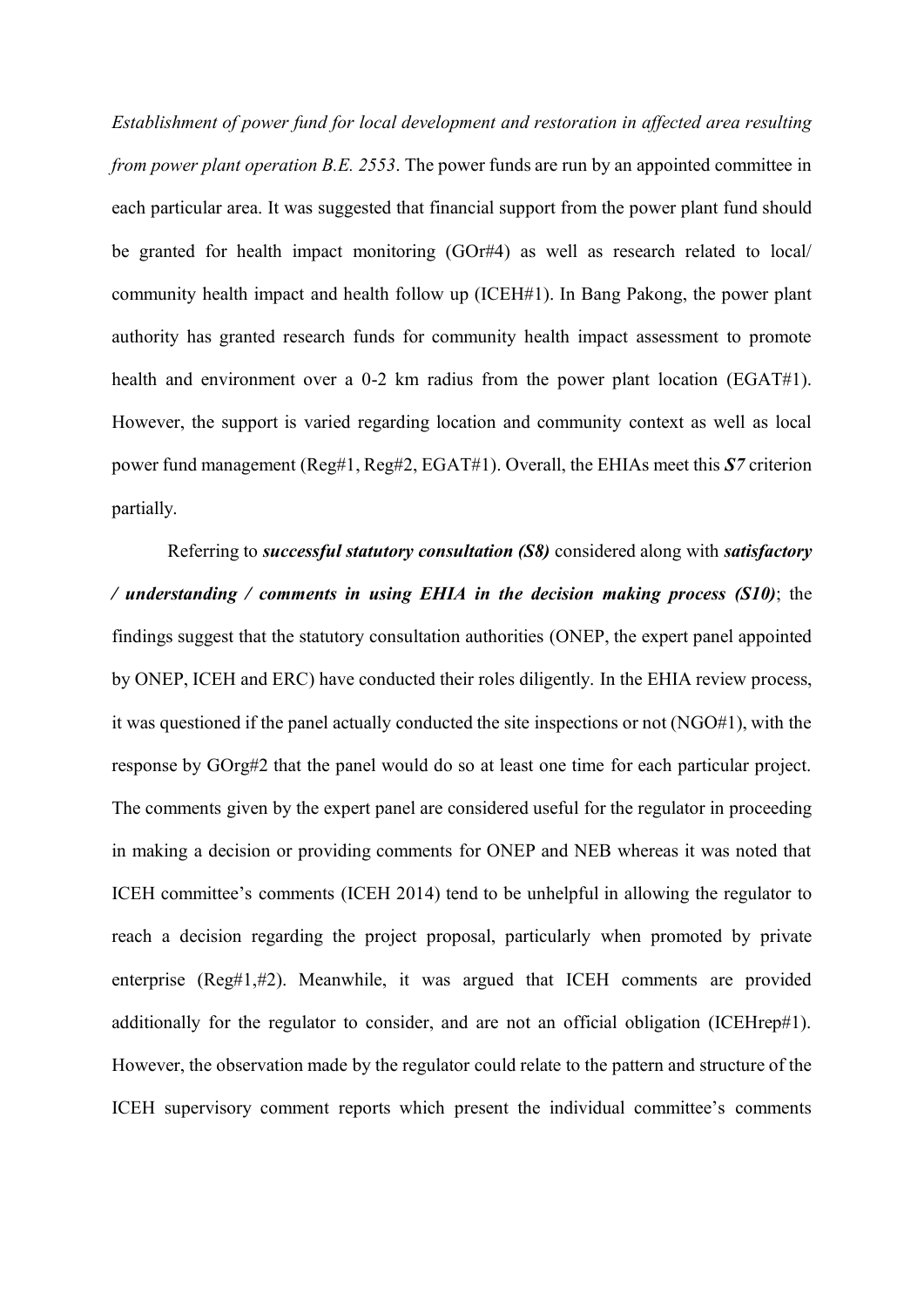without critically concluding all ideas in one place. Therefore, the four EHIA cases could partially achieve the *S8* and *S10* criteria.

*Successful public consultation (S9)* remains unclear for EHIA case 2, Mae moh power plant unit 4-7 replacement, as the documentary reviews and interviews suggested different viewpoints from different groups of stakeholders participating in public consultation conducted at different times by the project developer (PP1-3), ICEH (PP4) and ERC (PP5) (ERC Stakeholder Public Consultation Committee 2014, Independent Commission on Environment and Health (ICEH) 2014, Team Consulting Engineering and Management Co. Ltd. 2014).

It was emphasised that area contexts could determine how the community and project developer build their relationships (EGATrep#1). This is linked with arguments raised by Schaeffer and Smits (2015) that 'places' and people in such places are key factors influencing environmental movements. Nevertheless, other factors could influence the level of success in building good relationships between people to achieve successful public consultation according to the project development consequences experienced among stakeholders. For example, coal power plant operation may cause more public anxiety leading them to take action differently according to where they live i.e. whether in a sensitive area or remote zone. In terms of the EHIA reports for cases 1, 3 and 4; they have achieved the *S9* criterion partially.

Investigating the pros and cons of public consultation in the EHIA process, it was found that additional public consultation (i.e. PP4 and PP5) in the EHIA process could lead to added value where new useful information was obtained in addition to the findings already learned from PP1-PP3 (Reg#1, Reg#2). The EHIA legislation also provides an opportunity for the public to take part in this process (GOrg#4, Practitioner#3, NGO#1) as well as the regulator and decision makers taking this into account in connection with their roles (Practitioner#3, Reg#1,#2). The findings gained from the process could help relevant authorities solve problems regarding project operation as well as providing evidence for the decision making process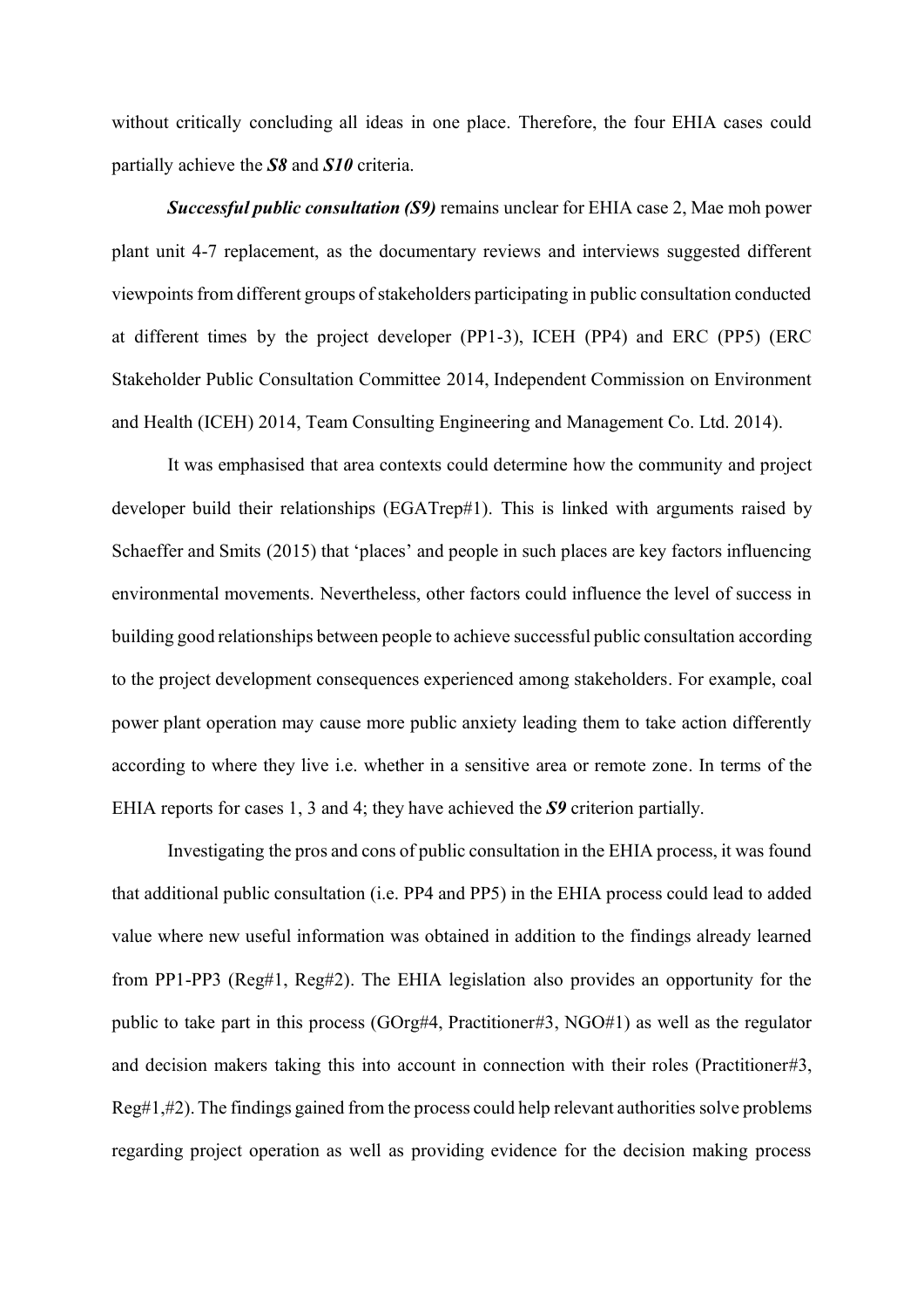(GOrg#4). Nevertheless, it is recognised as a challenge to ensure that all stakeholders recognise the need for, and value of, public consultation (Reg#2).

In terms of barriers to frequent public consultation processes conducted by different organisations, concerns have been raised that the strict time frame and fixed methods mean that practice is not cost effective (Reg#2, Practitioner#2, GOrg#4) and sometimes, stakeholders are paid to take part in the process and present a particular view (Practitioner#2,#3). It was noticed that public consultation time is expected to be used to negotiate for benefits from the established power fund in some areas, however, ONEP is in the process of developing a public consultation guideline (Reg#2). It was also added that, participants taking part in public consultation share their views based on their attitudes towards the project rather than scientific information (Practitioner#3, NGO#1) which could lead to controversy. It was pointed out that too much of the contents of EHIAs are uninteresting for some groups of stakeholders to read (Practitioner#2). It is recognised that different expectations of various groups of stakeholders are challenging to achieve when more of them take part, in line with the findings of Glucker *et al.* (2013).

## *5.3 Transactive effectiveness*

It was found that the transactive effectiveness could not be achieved fully according to resources invested and allocated in any of the four EHIA cases.

Regarding the first criterion of *time invested in the EHIA process*, the results showed that case 1 performed poorly in relation to this criterion as it took 5 years to complete the process of EIA and EHIA (EGATrep#1). As presented in **Table 2**, the EIA was approved by NEB leading to the commencement of project construction prior to the change in legislative requirements. This forced the project developer to start the EHIA process to ensure that the project operation complies with the legislation. Cases 2 and 4 are questioned in terms of time effectiveness because additional assessments were conducted as a result of a technology change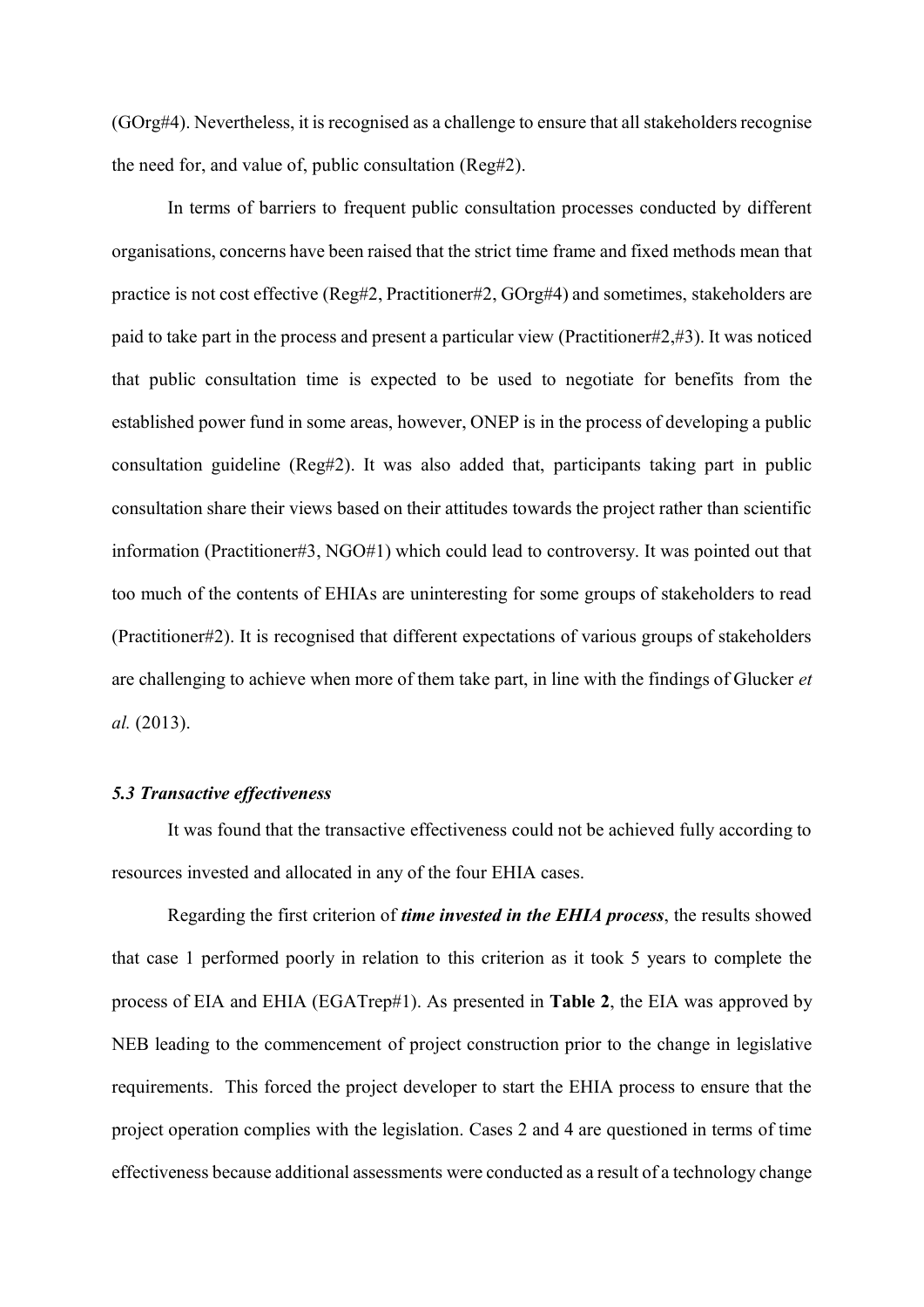due to procurement choices subsequent to EHIA approval. As the time frame of EHIA decision making is not set in fixed terms for the whole process (GOrg#4, EGATrep#1), it is unlikely to match with the power plant facility procurement process effectively (EGATrep#1). This leads to inefficiencies in terms of time for the EHIA process according to Chanchitpricha and Bond (2013) and Theophilou et al. (2010). Therefore, it is likely only that Case 3 met the *T1* criterion partially for transactive effectiveness of EHIA (**Table 6**).

Concerning *financial resources (T2)* operated in the EHIA process, sources of the funds are mainly from the project developer. DEQP supports public consultation conducted by ICEH (for PP4). ERC covers cost for public consultation (for PP5) prior to re-charging the project developer at the permission approval stage (Reg #1, 2). The amount of budget invested in the EHIA process depends on the area context and public consultation frequency/ requirement (EGATrep#1, ICEHrep#1), for example, in Mae Moh, Lampang for Case 2 it was approximately 1.5 million Thai Baht (\$40,200) whereas in Bang Pakong for case 4 it was approximately 500,000-600,000 Thai Baht (ICEHrep#1)(\$14,300-\$17,100). Similarly, the public consultation cost invested is estimated to be 1.5-2 million Thai Baht (\$40,200-\$57,000) in each public meeting for PP5 (Reg#2). Thus it can be calculated approximately that in a project EHIA process, the total cost invested in public consultation varies between 2.5-8.75 million Thai Baht (~\$71,000-\$250,000) depending on project location/ description and number of stakeholders. However, these data are not officially disclosed to the public and it could not be tracked into each individual project.

In summary, the project developer sees this as a worthwhile investment in order to communicate with the stakeholders '*I see this is the way that we can communicate with stakeholders, assuming that 400 people living surrounding project location, they gather in one time to take part in public meeting, this is worthwhile as they can be informed about the project development*' (EGATrep#1). Nevertheless, the point of view was also shared that the budget is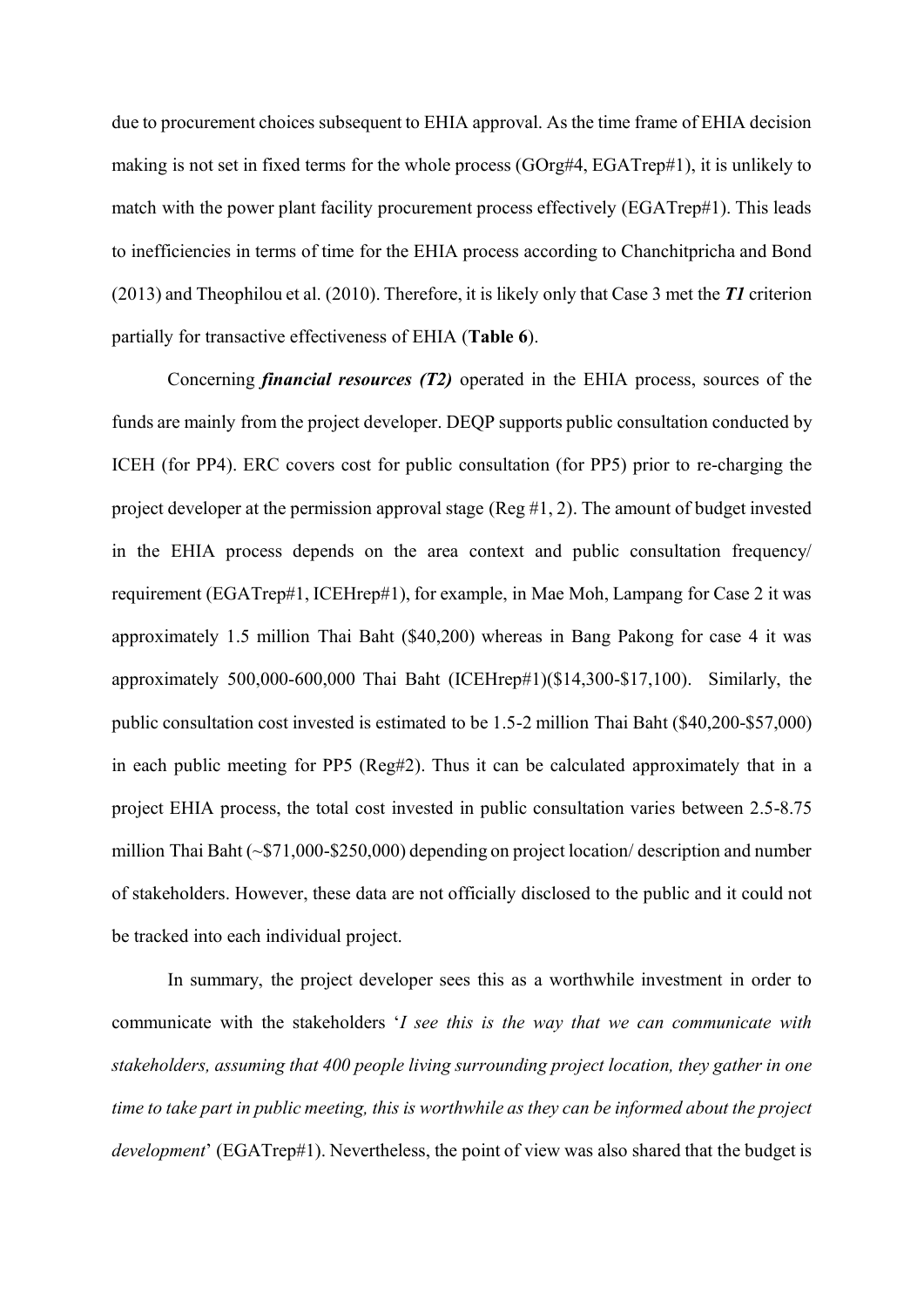invested inefficiently in public consultation when compared with the outcomes gained (Practitioner#3). Therefore, EHIA cases 3 and 4 meet this criterion partially; whereas case 1 conducted impact assessment twice and fails to meet the criterion. Case 2 is conducting an additional EHIA for project capacity expansion due to technology change and is also unlikely to meet this criterion.

In terms of *skills and personnel (T3)* required in EHIA practice as well as *specification of roles of people involved in the EHIA process (T4)*, EHIA practitioners conducting power plant projects are considered as professional firms with staff who can do the job (GOrg#2), while assigned staff conducting public consultation for PP5 are considered to be operating at a 'good' to 'very good' level (Reg#2). EHIA practitioners as consultants are able to approach the community better than in the past in the public consultation process, however, local authorities may face limitations in terms of financial support for staff capacity building to strengthen their roles relevant to the EHIA process (NGO#1). It is noted that the EHIA consultants are, in general, recognised to have variable levels of skills, experience and expertise (Practitioner#3). Nevertheless, it has been cautioned by respondent ICEH#1 that the knowledge and skills required in conducting EHIA are high due to the combination of 'environment' and 'health' aspects from both professions; as a result 'knowledge controversy' has sometimes been experienced among the committee when reviewing EHIA reports. It has been noted as an individual point of view that 'environment' and 'health' aspects in EHIA should be approved separately by two sets of committees from the Ministry of Natural Resource and the Ministry of Public Health (ICEHrep#1, GOrg#1). This reflects that working outside your field of expertise is considered to be a barrier between practitioners (Bond et al. 2013 Carmichael et al. 2012 Harris and Haigh 2015). Regarding perspectives on the skills of people involved in the EHIA process, it can be summarised that the four cases of EHIAs have achieved the *T3* and *T4* criteria partially (**Table 6**).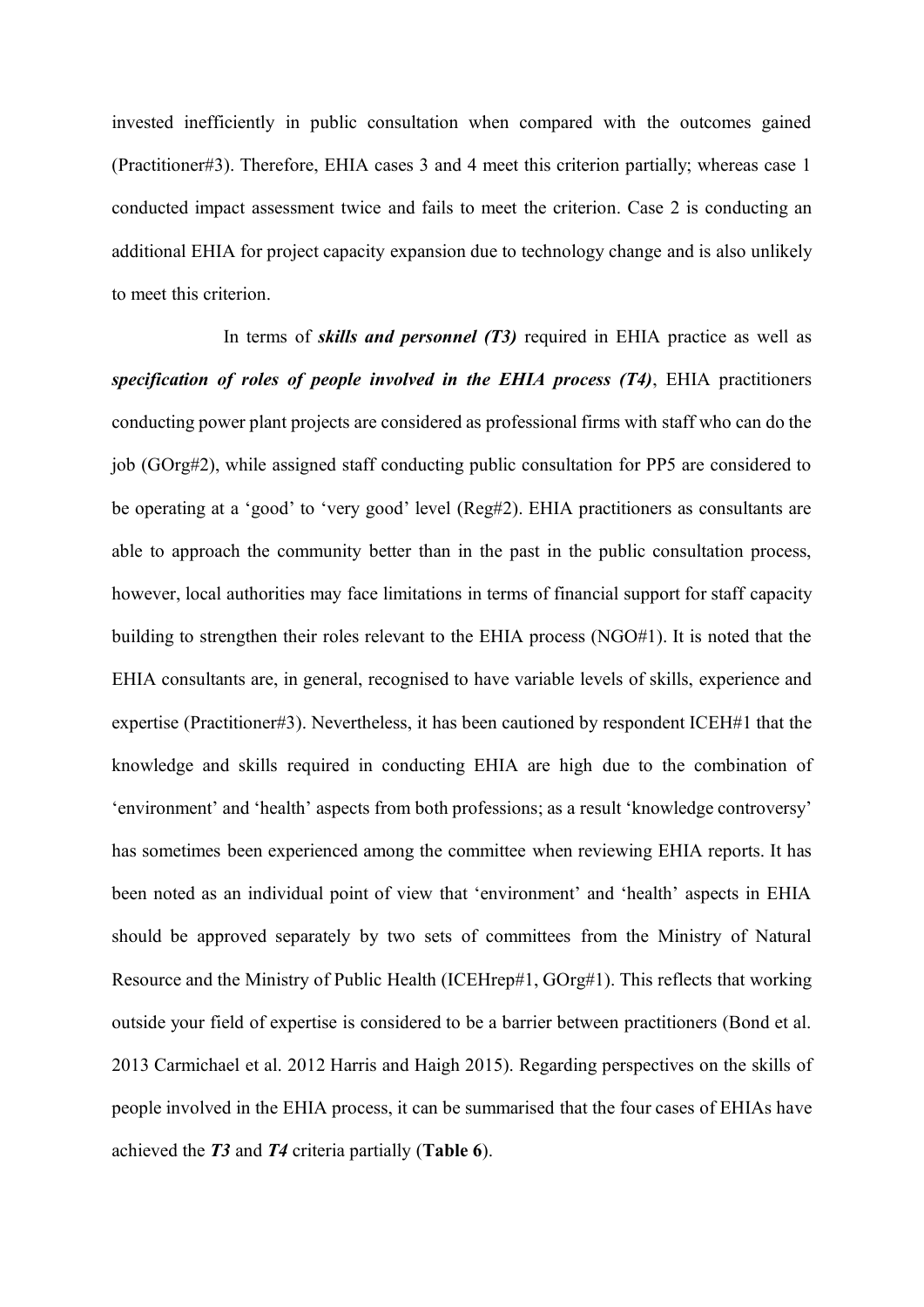According to the interviews, a key issue with the lack of *availability of human resources* was raised based on limited expertise in this field. This ties in with Glucker et al.'s (2013) claim that IA human resources are not sufficient in developing countries. The findings suggested that all people involved in the EHIA process work hard in reviewing documents (EGATrep#1, ICEHrep#1, GOrg#2, NGO#1) in addition to those who conduct scientific and field work in technical assessment/ monitoring and non-technical tasks i.e. data collection and public consultation (Practitioner#1,#4). Knowledge shared among disciplines is essential in this field such that *availability of human resources* are necessary and should be added as an additional *T5 criterion* in measuring the effectiveness of EHIA or other relevant impact assessment.

#### *5.4 Normative effectiveness*

With regards to *adjustment of relevant policy framework concerning the normative goal achieved in terms of changes of views (N1)*, the four EHIAs achieve this criterion as, later on, EGAT-prioritises the significance of sustainable development in its policy (EGAT) 2010). It was suggested that legislation is a key instrument for shifting norms in authorities involved in the EHIA process, particularly state-owned enterprises(EGATrep#1), and it allows stakeholders to access information and take part in the EHIA process (NGO#1). As a result of policy adjustment, environmentally friendly power plant technologies are taken into account more when designing power plant project development (EGATrep#1, GOrg#1). This reflects incremental changes experienced within the authority where EHIA legislation is a key influence on decision making (Chanchitpricha and Bond 2013).

*Learning process, perception, and lessons learnt (N2)* from the EHIA process suggested that all relevant authorities can learn to adjust themselves and their working styles through their roles in this process where communication skills are essential (GOrg#4). It is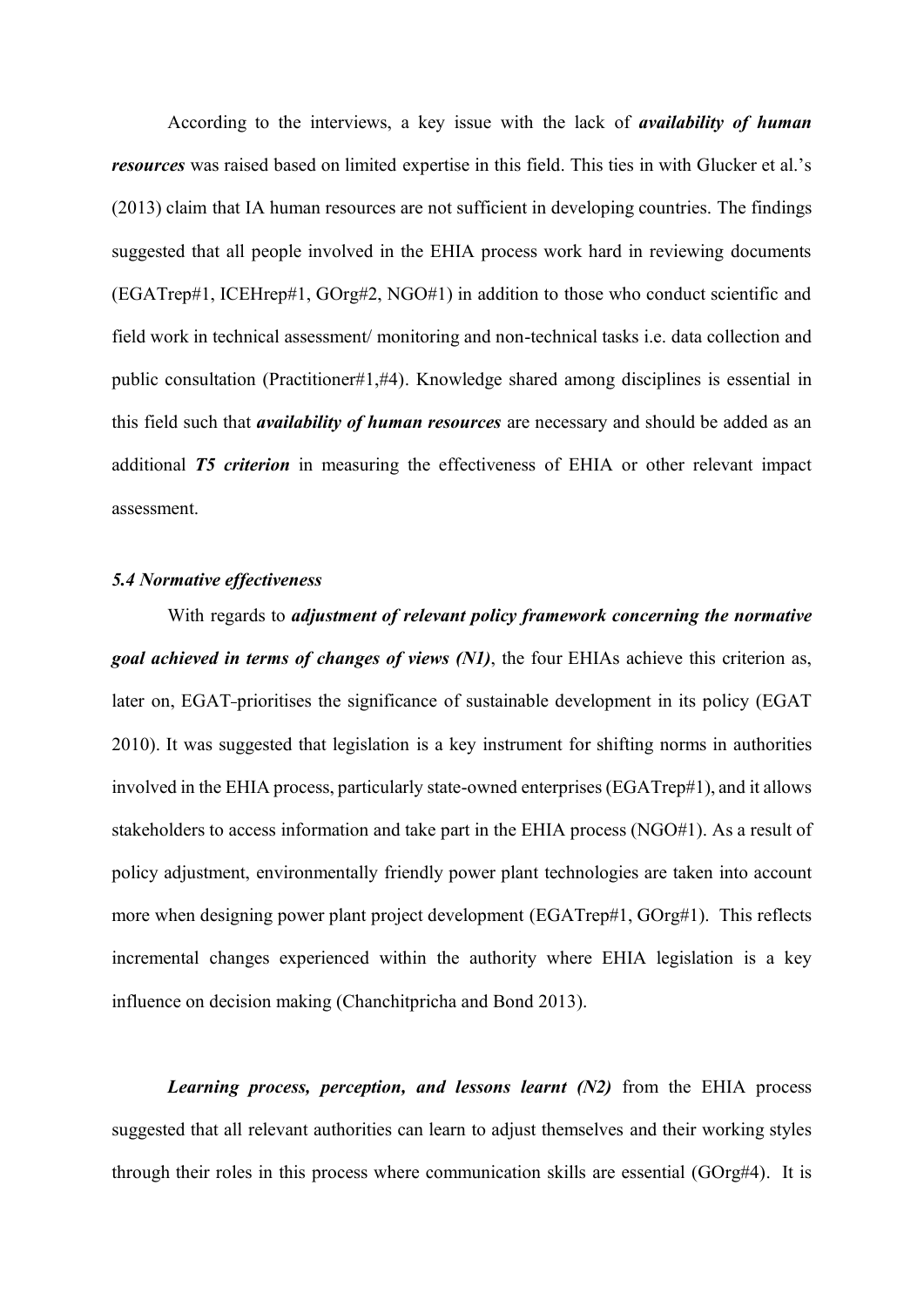noted that people complain without providing good evidence, and also that people discuss issues based on a different set of evidence to that presented in the EHIA, and this is considered a problem in the EHIA process (NGO#1). This suggests that barriers to learning exist (Fischer et al. 2009) as well as suggesting knowledge management issues (Bond et al. 2010). EHIA cases 1, 3, & 4 achieve this criterion fully while case 2 partially achieves it.

In terms of *development or changes in relevant institutional policies and policy choices (N3)*, it is agreed that findings from the EHIA process can support decision-making in approving licenses as well as providing conditions that the project developer should apply in project operation (Reg#2). It is demonstrated that EGAT power plant projects have been improved in terms of applying mitigation measures, and also that community members help by informing the monitoring authority when environmental quality is not monitored (GOrg#2). This suggests that EHIA cases conducted by EGAT could achieve the *N3* criterion partially.

Concerning *improvement of health outcomes and quality of life (N4),* it is noted that it is hard to indicate whether this criterion has been achieved among the four cases as factors influencing health impact could vary (Reg#2, Practitioner#3, GOrg#2). However, it was suggested that community mental health should be in a better state as people have been informed of what is happening in their community (GOrg #1, Practitioner#3) and it is evident that mitigation measures are implemented and fewer complaints raised after project operation commenced compared with complaints received at the earlier phase. Therefore, it could be argued that the EHIAs might achieve this criterion partially and observation on this normative change in the longer term is required.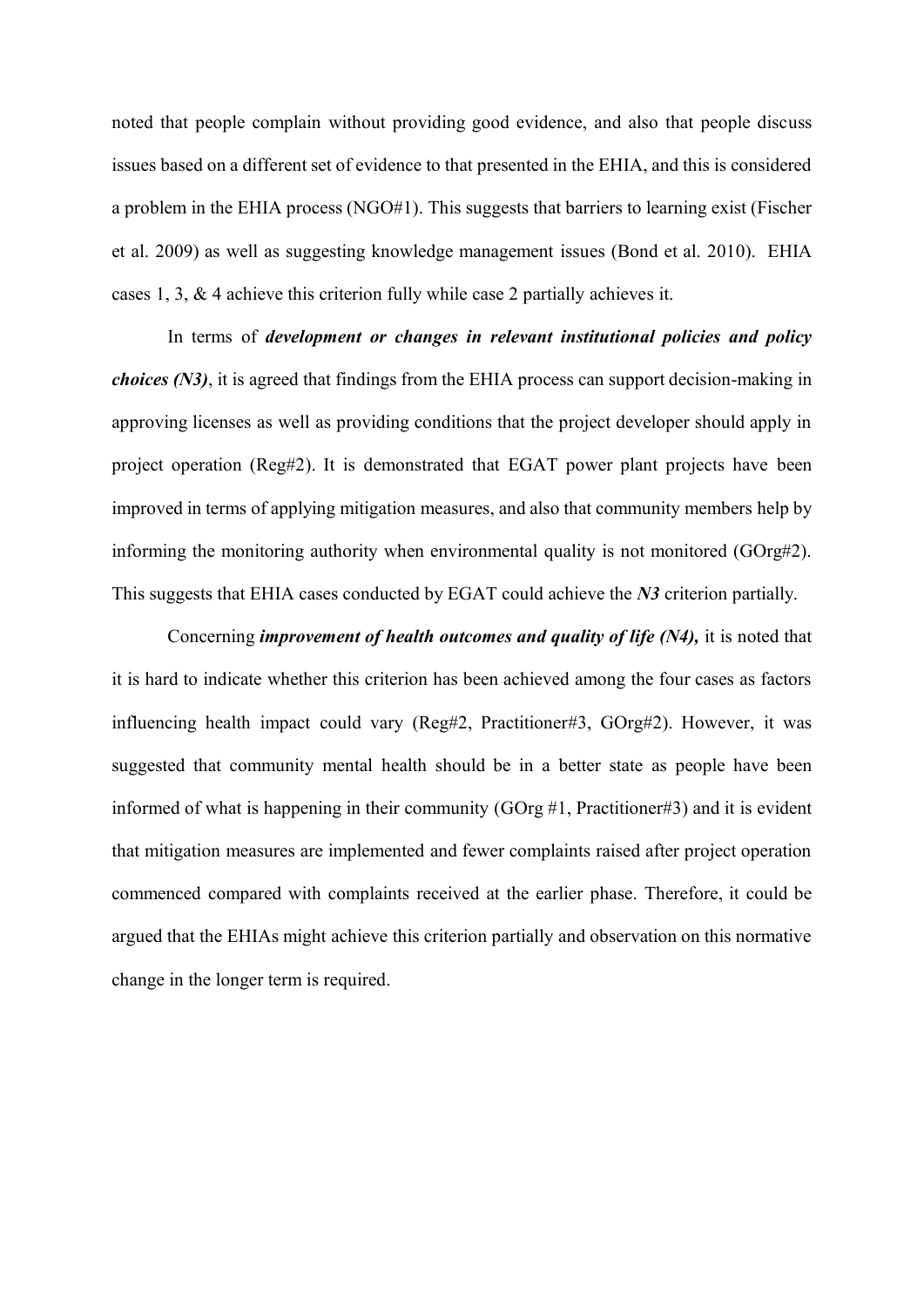## **6. Conclusion**

Based on the findings in this research, focussed on four power plant EHIA cases established by EGAT between 2011-2016, it can be concluded that procedural effectiveness and area context together control the levels of achievement in substantive, transactive and normative effectiveness. This is consistent with observations made by other authors in relation to consideration of the effectiveness of environmental assessment (i.e. SEA, EIA) in the past. Statistical analysis previously conducted by Fischer (2002, p. 225) proved that the level of success in applying SEA and EIA is correlated with how procedural elements (i.e. legislation, methods and public involvement) were applied and conducted. Better impact assessment practices are likely to lead to better understanding as well as better decisions (Åkerskog 2006, Christensen, Kørnøv and Nielsen 2005, Phylip-Jones and Fischer 2013, Wende 2002). Thus, mandatory impact assessment can shape the extent to which effectiveness is achieved provided that the practice is performed based on *'transparency and positive attitudes'* (Arts et al. 2012). Concerning the Thai context in this study, as EHIA is obligatory, project developers and decision makers implement EHIA as part of their practice. This legislation opens doors to all relevant stakeholders to take part in the EHIA process in five stages, however, this could be considered as either a strength or a weakness of the Thailand EHIA system. Although public involvement is applied in the EHIA process, the level of successful public consultation is questionable in terms of how fruitful the outcomes are. Trust issues between stakeholders/authorities is one concern that has been highlighted. We suggest that the purposes and roles of public participation in the Thai context should be clarified so that it can be applied in the EHIA process meaningfully and efficiently.

Although it was demonstrated that the cases have not achieved all four categories of effectiveness, the findings suggest good progress in EHIA practice in Thailand based on the analytical framework used. In addition, the application of this framework highlighted the need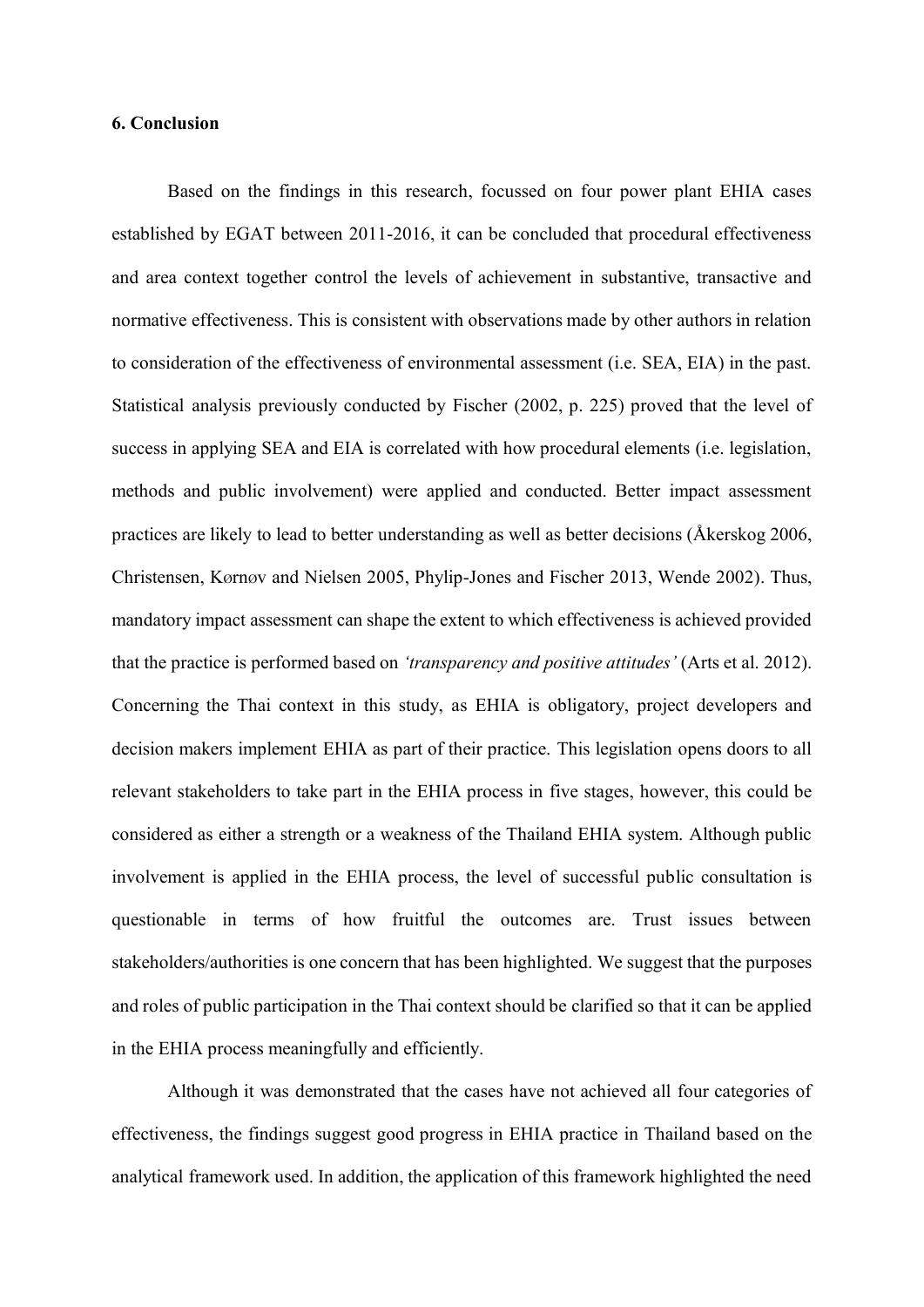for a new criterion; *T5: availability of human resources*, to better reflect the full suite of elements underpinning effective practice.

To raise the level of effectiveness, EHIA guideline revision to strengthen procedural effectiveness based on integration of lessons learned, professional experience sharing, and documentary analysis would be a good starting point and is recommended. This should be a collaboration among academics, ONEP, and EHIA practitioners. In addition, institutional capacity building needs for EHIA/ EIA authorities is recommended, to identify how human resources/ institutional roles can be strengthened and contribute to enhanced effectiveness. Last but not least, national policy impact assessment should be considered so that public policy, which links with national environmental and health outcomes, can be developed more sustainably.

#### **Acknowledgement**

This research is funded under 'A New Researcher Scholarship of CSTS, MOST)' by Coordinating Centre for Thai Government Science and Technology Scholarship Students (CSTS), National Science and Technology Development Agency. We would like to thank all key informants in this research and anonymous reviewers for their contributions in this paper.

### **References**

- Åkerskog A. 2006. Outputs from implementing impact assessment in Swedish comprehensive plan 1996-2002. BIo Technology. (Research report No. 2006:03).
- Adelle C, Weiland S. 2012. Policy assessment: the state of the art. Impact Assessment and Project Appraisal.30:25-33.
- Arts J, Runhaar HAC, Fischer TB, Jha-Thakur U, Van Laerhoven F, Driessen PPJ, Onyango V. 2012. The effectiveness of EIA as an instrument for environmental governance: Reflecting on 25 years of EIA practice in the Netherlands and the UK. Journal of Environmental Assessment Policy and Management 14:40 pages.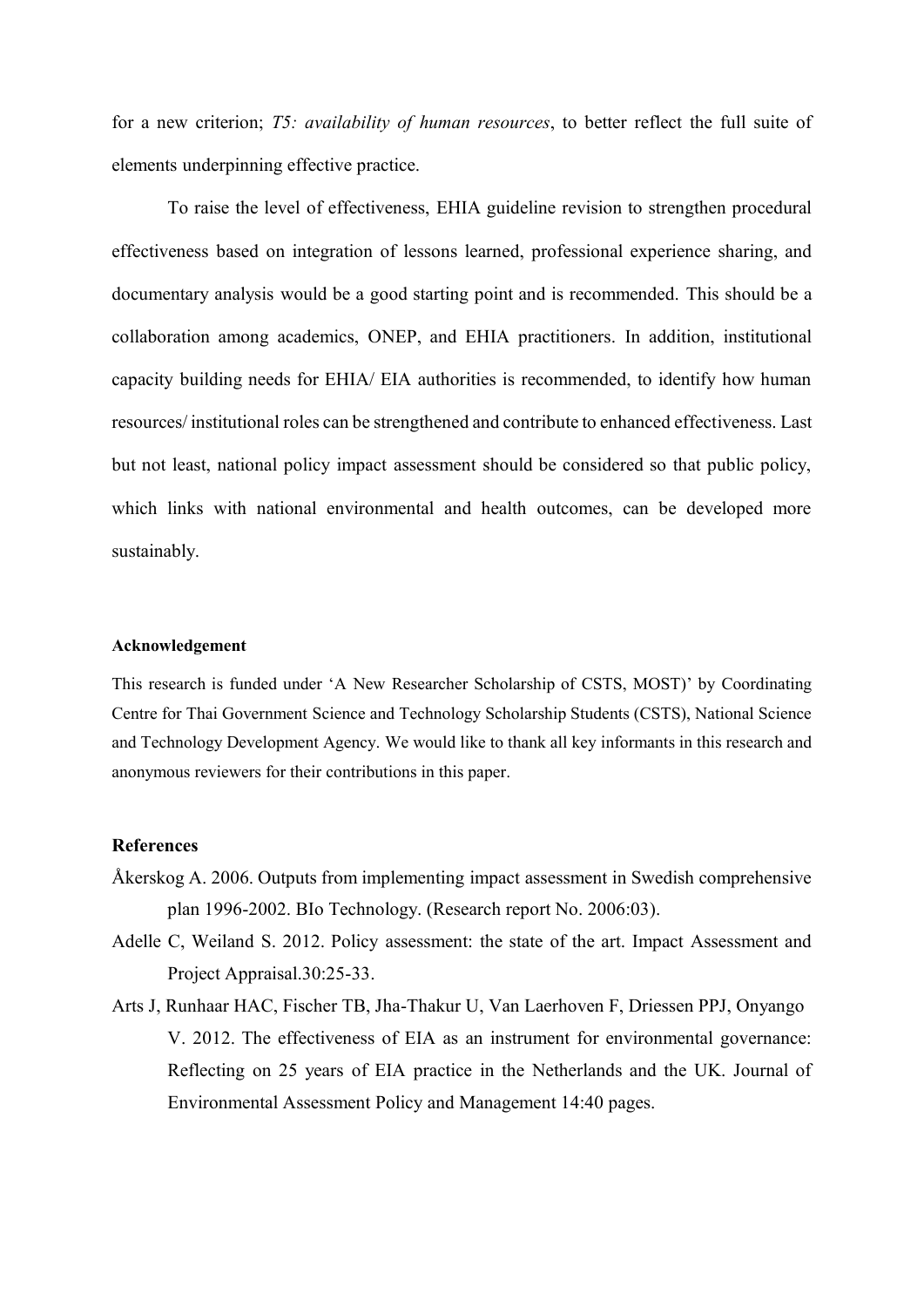- Baker DC, McLelland JN. 2003. Evaluating the effectiveness of British Columbia's environmental assessment process for first nations' participation in mining development Environmental Impact Assessment Review.23:581-603.
- Bina O. 2007. A critical review of the dominant lines of argumentation on the need for strategic environmental assessment. Environmental Impact Assessment Review.27:585-606.
- Bond A, Cave B, Ballantyne R. 2013. Who plans for health improvement? SEA, HIA and separation of spatial planning and health planning. Environmental Impact Assessment Review.42:67-73.
- Bond A, Morrison-Saunders A. 2013. Challenges in determining the effectiveness of sustainability assessment. In: Sustainability Assessment: Pluralism, practice and progress (Natural and Built Environment Series). London: Routledge. ISBN-10: 0415598494.
- Bond AJ, Viegas CV, Coelho CCdSR, Selig PM. 2010. Informal knowledge processes: the underpinning for sustainability outcomes in EIA? Journal of Cleaner Production.18:6- 13.
- Carmichael L, Barton H, Gray S, Lease H, Pilkington P. 2012. Integration of health into urban spatial planning through impact assessment: Identifying governance and policy barriers and facilitators. Environmental Impact Assessment Review.32:187-194.
- Cashmore M, Gwilliam R, Morgan R, Cobb D, Bond A. 2004. Effectiveness of EIA; The interminable issue of effectiveness: substantive purposes, outcomes and research challenges in the advancement of environmental impact assessment theory. Impact Assessment and Project Appraisal. December 2004; 22: 295-310.
- Chadwick BA, Bahr HM, Albrecht SL. 1984. Social Science Research Methods. London: Prentice-Hall International, Inc.
- Chanchitpricha C. 2012. Effectiveness of Health Impact Assessment (HIA) in Thailand: a case study of a Potash mine HIA in Udon Thani Norwich: University of East Anglia.
- Chanchitpricha C, Bond A. 2013. Conceptualising the effectiveness of impact assessment processes. Environmental Impact Assessment Review.43:65-72.
- Chanchitpricha C, Bond A. 2015. Procedural effectiveness of the new environmental health impact assessment (EHIA) process applied to power plant projects in Thailand. Impact Assessment in the Digital Era 35th Annual Conference of the International Association for Impact Assessment.
- Christensen P, KØrnØv L, Nielsen EH. 2005. EIA as Regulation: Does it Work? Journal of Environmental Planning and Management.48:393-412.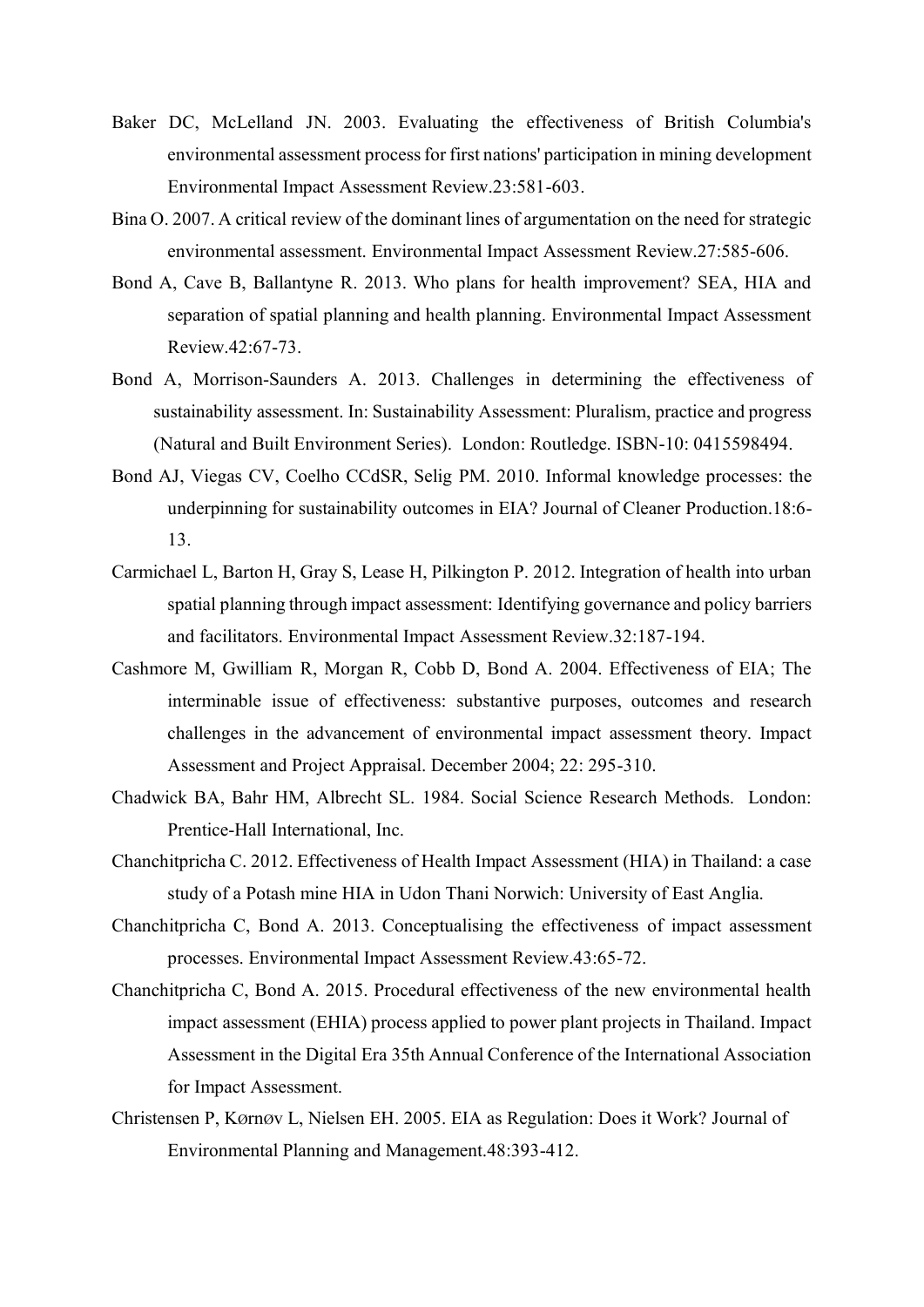- Creswell JW. 2007. Qualitative Inquiry & Research Design. Choosing Among Five Approaches. London: SAGE Publications.
- Denzin NK, Lincoln YS. 2000. The Discipline and Practice of Qualitative Research. In: Handbook of Qualitative Research 2nd ed. London: Sage Publications.
- DIW & ERC Stakeholder Public Consultation Committee. 2014. DIW & ERC Stakeholder Public Consultation Report on EGAT Bang Pakong Combined Cycle Power Plant Block 5 (in Thai). Bangkok.
- EGAT. 2010. Electric Generating Authority of Thailand Notification no. 15/2553 Re: EGAT Environmental Policy. In.
- EGAT Profile [Internet]. c2013; Nonthaburi, Thailand: [cited 2017 Feb 2] Available from http://www.egat.co.th
- Environmental Impact Evaluation Bureau: Office of Natural Resources and Environment Policy and Planning (ONEP). 2014. Environmental Impact Assessment in Thailand (in Thai). In: Bangkok.
- ERC Stakeholder Public Consultation Committee. 2014. ERC stakeholder public consultation report on EGAT Mae Moh power plant unit 4-5 replacement (in Thai). Bangkok.
- ERC Stakeholder Public Consultation Committee. 2016a. EGAT Bang Pakong Combined Cycle Power Plant Unit 1-2 Replacement. Bangkok.
- ERC Stakeholder Public Consultation Committee. 2016b. ERC stakeholder public consultation report on EGAT South Bangkok (Phra Nakorn Tai) power plant replacement phase 1 (in Thai). Bangkok.
- ERC Stakeholder Public Consultation Committee. 2016. ERC stakeholder public consultation report on EGAT South Bangkok (Phra Nakorn Tai) power plant replacement phase 1 (in Thai). Bangkok.
- Fischer TB. 2002. Strategic Environmental Assessment in Transport and Land Use Planning London: Earthscan.
- Fischer TB, Kidd S, Jha-Thakur U, Gazzola P, Peel D. 2009. Learning through EC directive based SEA in spatial planning? Evidence from the Brunswick Region in Germany. Environmental Impact Assessment Review.29:421-428.
- Fischer TB, Martuzzi M, Nowacki J. 2010. The consideration of health in strategic environmental assessment (SEA). Environmental Impact Assessment Review.30:200- 210.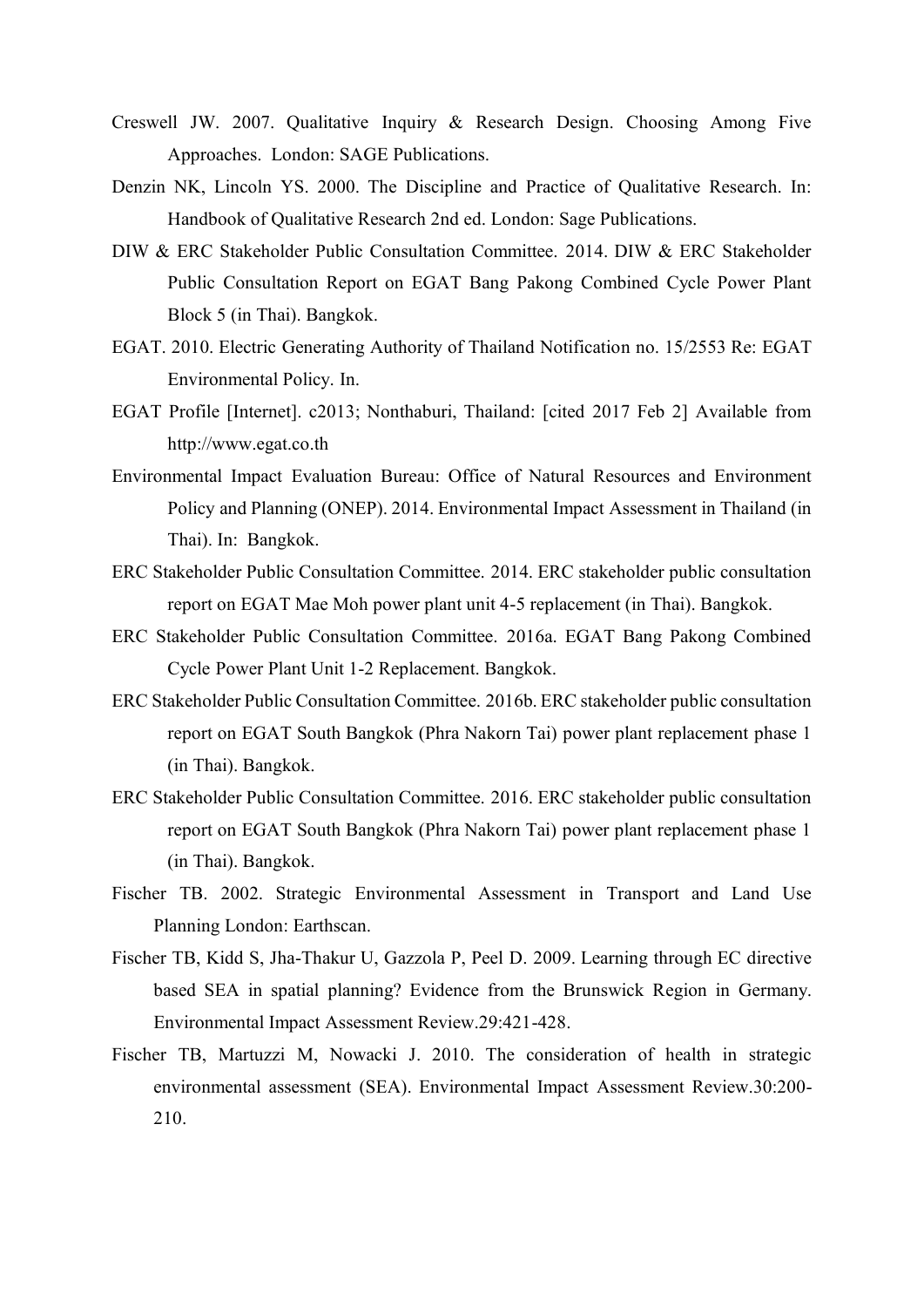- Glucker AN, Driessen PP, Kolhoff AJ, Runhaar HA. 2013. Public participation in environmental impact assessment: why, who and how? Environmental Impact Assessment Review.43:104-111.
- Harris PJ, Haigh F. 2015. Including health in environmental impact assessment: is an institutional approach useful for practice? Impact Assessment and Project Appraisal.33:135-141.
- Harris PJ, Harris E, Thompson S, Harris-Roxas B, Kemp L. 2009. Human health and wellbeing in environmental impact assessment in New South Wales, Australia: Auditing health impacts within environmental assessments of major projects. Environmental Impact Assessment Review.29:310-318.
- ICEH. 2013. ICEH comments on EGAT Bang Pakong combined cycle power plant block 5 project EHIA (in Thai). Bangkok.
- ICEH. 2014. ICEH comments on EGAT Mae Moh power plant unit 4-7 replacement project EHIA (in Thai). Bangkok.
- ICEH. 2016a. ICEH comments on EGAT Bang Pakong combined cycle power plant unit 1-2 replacement project EHIA (in Thai). Bangkok.
- ICEH. 2016b. ICEH comments on EGAT South Bangkok (Phra Nakorn Tai) power plant replacement phase 1 project EHIA (in Thai). Bangkok.
- Independent Commission on Environment and Health (ICEH). 2014. Supervisory comment on project development which may cause serious adverse impact on environment and health: Mae Moh power plant unit 4-7 replacement project (in Thai). Bangkok.
- Jha-Thakur U, Fischer TB. 2016. 25 years of the UK EIA System: Strengths, weaknesses, opportunities and threats. Environment Impact Assessment review.61:19-26.
- Kolhoff AJ, Runhaar HA, Driessen PP. 2009. The contribution of capacities and context to EIA system performance and effectiveness in developing countries: towards a better understanding. Impact Assessment and Project Appraisal.27:271-282.
- Maxwell JA. 2005. Qualitative research design: An interactive approach London: Sage Publisher Ltd.
- McCallum LC, Ollson CA, Stefanovic IL. 2015. Advancing the practice of health impact assessment in Canada: Obstacles and opportunities. Environmental Impact Assessment Review.55:98-109.
- Miles MB, Huberman MA. 1994. Qualitative data analysis 2nd ed. London: SAGE Publications.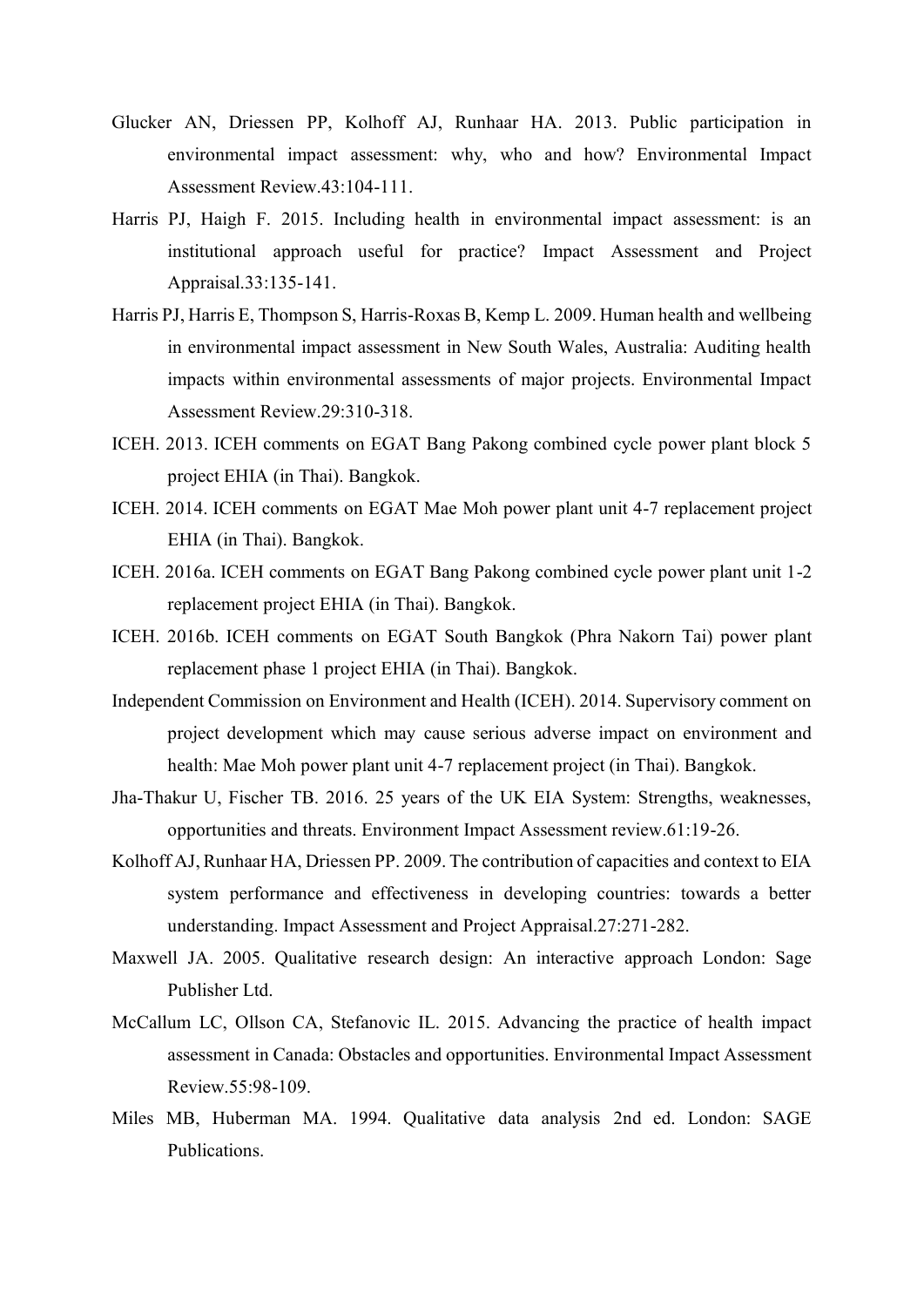- Health Impact Assessment Division. 2012. Health impact assessment guideline for power plant development project (in Thai). In: Nonthaburi: Ministry of Health.
- Ministry of Industry. 2009. Notification of the Ministry of Industry Re: Projects or Activities which may seriously affect community with respect to quality of environment, natural resources and health, 30 October B.E. 2552 (2009). In: Volume 126, Part 159d.
- Ministry of Natural Resources and Environment. 2009. Notification of the Ministry of Natural Resources and Environment Re: Rule, Procedure, Method and Guideline for Preparation of the Environmental Impact Assessment report or activity which may seriously affect community with respect to Quality of Environment, Natural Resources and Health 29 December 2009. V. The Thai Government Gazette, Part 188d. In.
- Ministry of Natural Resources and Environment. 2010a. Notification of Ministry of Natural Resources and Environment Re: Specification of project types, scales, and regulations for activities which may cause severe effects on health, environment and natural resources No.2, 29 November 2010 (in Thai). In: Volume 127, Special Part 137d. p. 8- 9.
- Ministry of Natural Resources and Environment. 2010b. Notification of Ministry of Natural Resources and Environment Re: Specification of project types, scales, and regulations for activities which may cause severe effects on health, environment and natural resources B.E.2553, 31 August 2010 (in Thai). In: Volume 127, Special Part 104d Thailand. p. 34-35.
- Ministry of Natural Resources and Environment. 2015. Natural Resources and Environment Ministerial Notification Re: Specification of project types, scales, and regulations which may cause severe effects on health, environment and natural resources B.E.2558 No.2. . In: Volume 132 Part 300d Thailand: Thai Government Gazette.
- Morgan RK. 2011. Health and impact assessment: Are we seeing closer integration? Environmental Impact Assessment Review.31:404-411.
- Office of Natural Resources and Environment Policy and Planning. 2013. Guideline for Health Impact Assessment in EIA Report in Thailand (in Thai). In: Bangkok: ONEP.
- Phoolcharoen W, Sukkumnoed D, Kessomboon P. 2003. Development of health impact assessment in Thailand: recent experiences and challenges. Bulletin of the World Health Organization.81:465-467.
- Phylip-Jones J, Fischer TB. 2013. EIA for wind farms in the United Kingdom and Germany. Journal of Environmental Assessment Policy and Management.15:30 pages.
- Public Service Centre: Office of the Permanent Secretary. 2009. Public participation guideline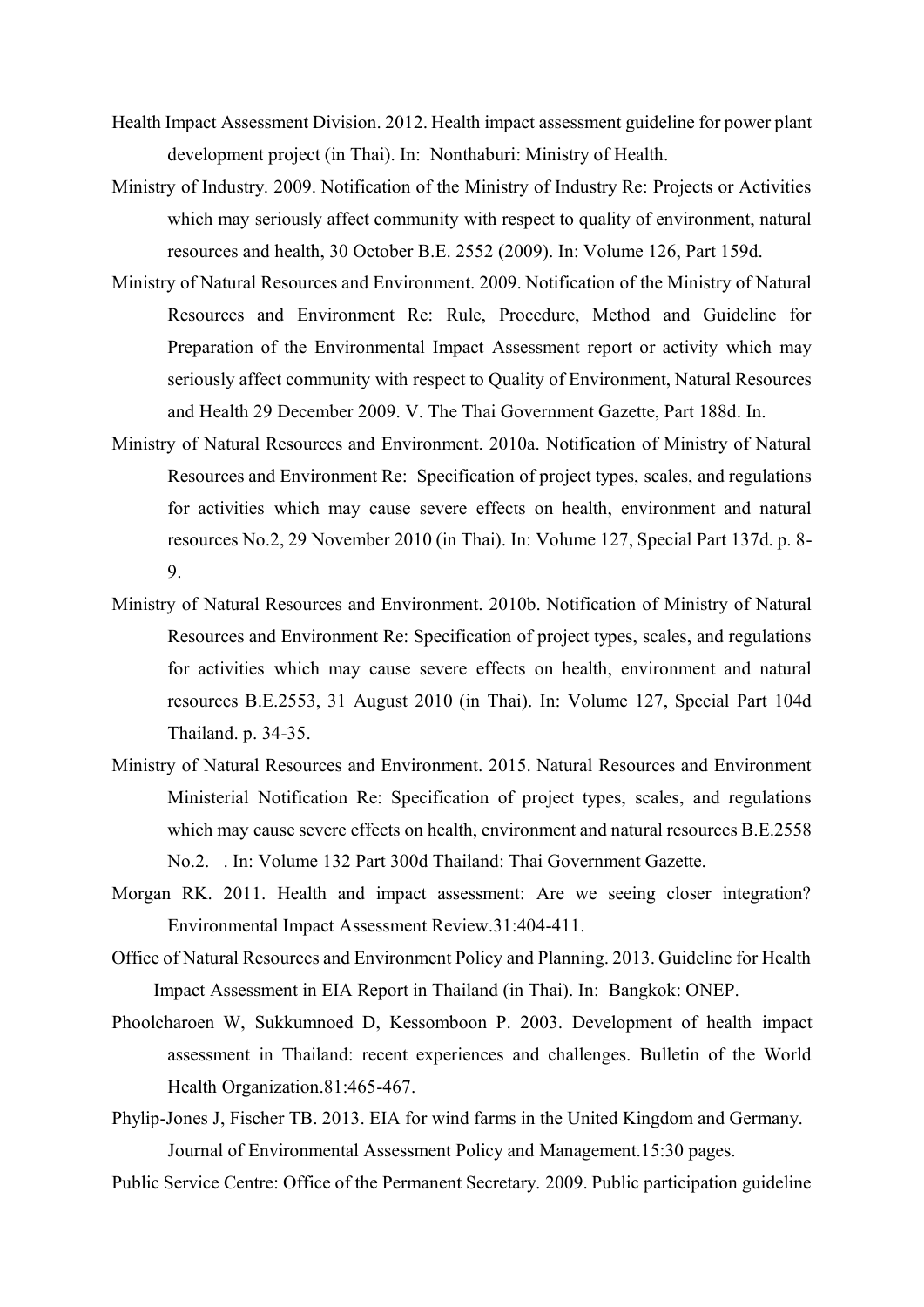upon the regulation of the Prime Minister Office on public consultation B.E. 2548 (in Thai). In: Bangkok.

- Sadler B. 1996. International study of the effectiveness of environmental assessment, Final report. Ottawa.
- Schaeffer C, Smits M. 2015. From matters of fact to places of concern? Energy, environmental movements and place-making in Chile and Thailand. Geoforum.65:146-157.
- SECOT Co. L. 2016a. Environmental and health impact assessment (main report): South Bangkok (Phra Nakorn Tai) power plant replacement phase 1(in Thai). Bangkok.
- SECOT Co. L. 2016b. Environmental and health impact assessment (main report): Bang Pakong Power Plant Unit 1-2 Replacement Project (updated project descriptionversion) (in Thai). Bangkok.
- SECOT Co.ltd. 2013. Environmental and health impact assessment (main report): Bang Pakong Combined Cycle Power Plant Block 5 Project (in Thai).
- Siwaraksa P, Rojjanaphaiwong S, Liamsungnoen S, Watanachiwanopakorn W, Kankamphod T. 2004. Healthy public policy and health impact assessment (HPP-HIA) (in Thai) Nonthaburi, Thailand: Health System Research Institute (HSRI).
- Stoeglehner G, Brown AL, Kørnøv LB. 2009. SEA and planning: 'ownership' of strategic environmental assessment by the planners is the key to its effectiveness. Impact Assessment and Project Appraisal.27:111-120.
- Tamburrini A-L, Gilhuly K, Harris-Roxas B. 2011. Enhancing benefits in health impact assessment through stakeholder consultation. Impact Assessment and Project Appraisal.29:195-204.
- Team Consulting Engineering and Management Co. Ltd. 2014. Environmental and health impact assessment (main report): Mae Moh power plant unit 4-7 replacement project (in Thai).
- The Prime Minister's Office. 2010. The Prime Minister Office Regulation Re: Coordination for establishing comments made by independent commission on environment and health regarding the development of projects which may cause extreme adverse impact towards community B.E. 2553 (in Thai). In: Thai Government Gazette No127 special section 4 d 12 January BE 2553 Bangkok.
- Theophilou V, Bond A, Cashmore M. 2010. Application of SEA Directive to EU structural funds: Perspectives on effectiveness. Environmental Impact Assessment Review.30:136-144.
- Therivel R. 2010. Strategic Environmental Assessment in Action London: Earthscan.